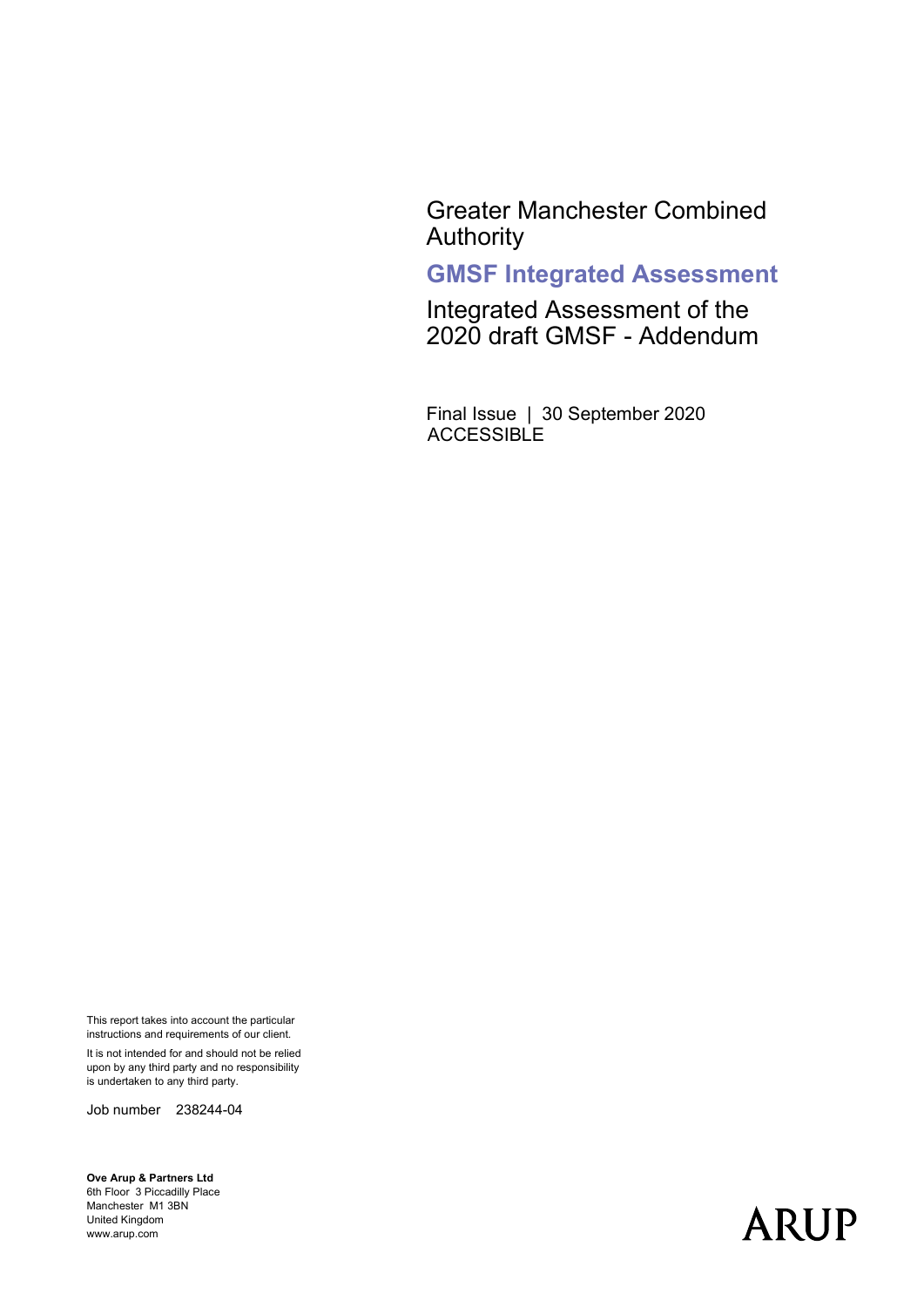## <span id="page-1-0"></span>**Contents**

|              |                                 | Page |
|--------------|---------------------------------|------|
|              | <b>Contents</b>                 | 1    |
| $\mathbf 1$  | <b>Introduction</b>             | 2    |
| $\mathbf{2}$ | <b>Thematic Policies</b>        | 3    |
| 3            | <b>Site Allocation Policies</b> | 22   |
| 4            | <b>Summary and next steps</b>   | 48   |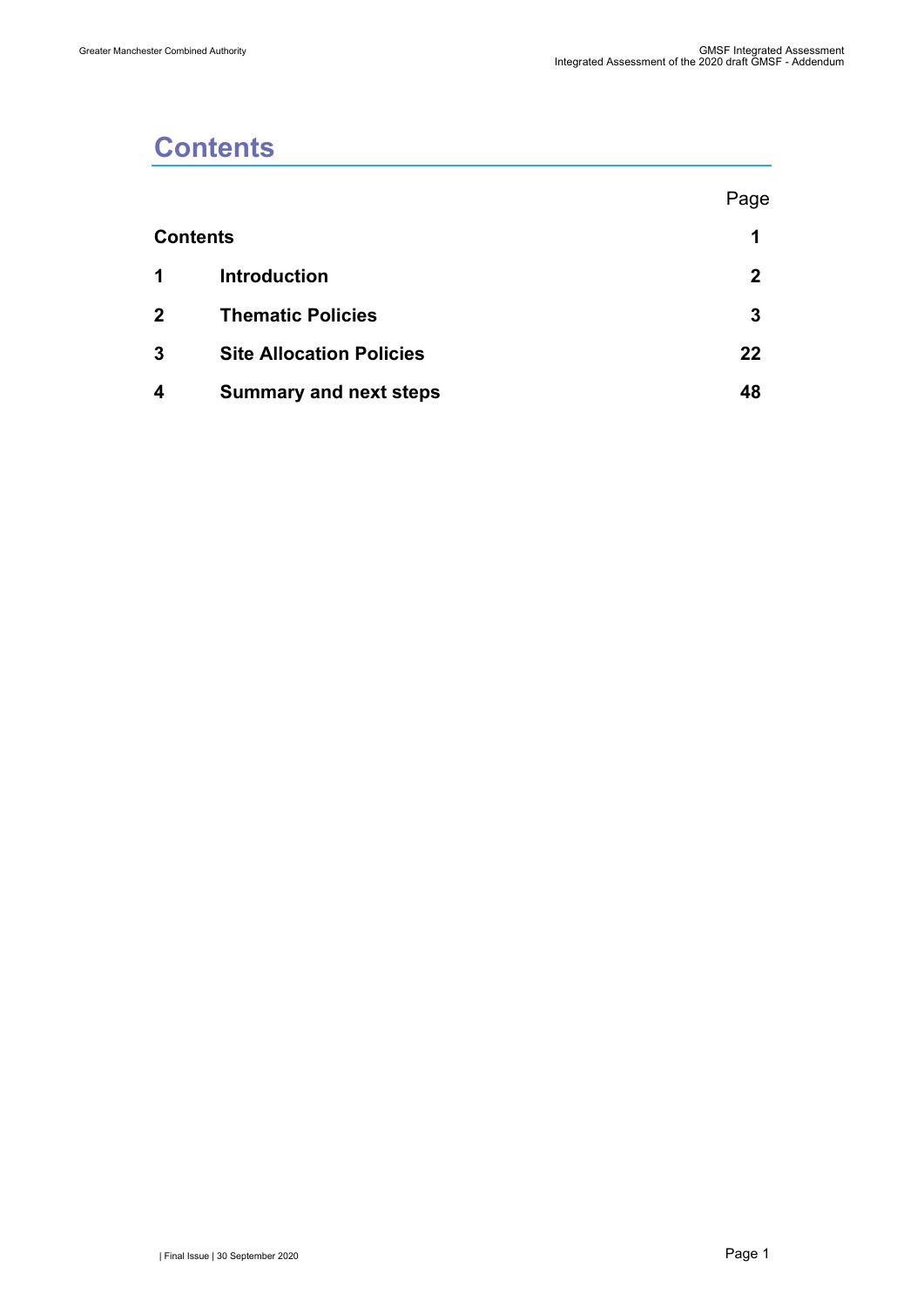## <span id="page-2-0"></span>**1 Introduction**

Following receipt of the 2020 Greater Manchester Strategic Framework (GMSF) Integrated Assessment (IA), the Greater Manchester (GM) Authorities have reviewed the residual recommendations as summarised within Sections 6 to 16 of the main IA report, and also as set out in detail within the main report Appendix C and Appendix D.

They have also reviewed other evidence and assessments, such as the Habitat Regulations Assessment, and made amendments to policies in order to positively address the findings and recommendations resulting from the assessments and consultations.

This report therefore provides an Addendum to the 2020 GMSF IA to provide broad consideration of the impacts of the final changes to policies as set out in the updated 2020 draft GMSF. This report seeks to demonstrate that consideration has been given to these changes as part of the iterative IA process.

Given the stage in the process of preparing the 2020 draft GMSF, this addendum is a reflection of the broad implications of policy amendments rather than a reassessment against each of the IA Framework objectives.

The following tables review the amendments to the thematic and site allocation policies by identifying the following:

- Theme of the change;
- Relevant IA objective which the amendment addresses;
- Brief summary of the 2020 recommended IA mitigation which the change is seeking to respond to;
- Policies which have been amended;
- Summary of the change; and
- IA Addendum Commentary.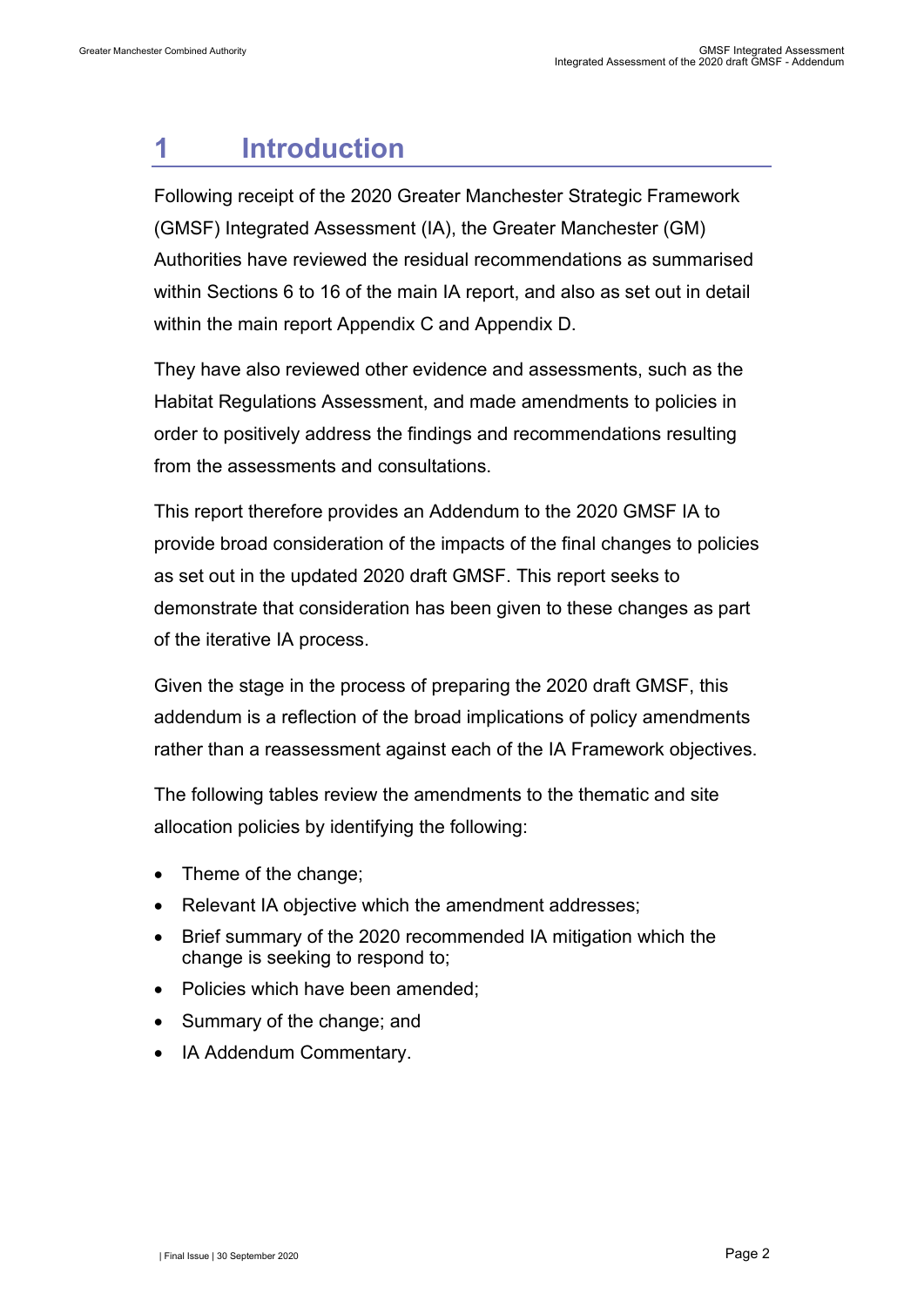### **2 Thematic Policies**

<span id="page-3-0"></span>

| <b>Theme</b> | <b>Relevant</b>  | Summary of 2020 IA                    | 2020 Policy     | <b>Policy Amendments</b>   | 2020 IA Addendum                  |
|--------------|------------------|---------------------------------------|-----------------|----------------------------|-----------------------------------|
|              | IA               | recommended                           | associated      | made by GM as a result     | <b>Commentary</b>                 |
|              | <b>Objective</b> | mitigation                            | with this IA    | of 2020 IA (or other       |                                   |
|              |                  |                                       | mitigation      | additional evidence)       |                                   |
| Climate      | 12, 15           | Include appropriate and GM-S 1, S 3   |                 | Policy GM-S 1              | Following a review of the         |
| change       |                  | clear references (or                  | through 7; GM-  | (Sustainable               | relevant policies against IA      |
|              |                  | greater emphasis) to                  | Strat 1 through | Development) and its       | objectives, it is considered that |
|              |                  | the climate emergency  4, GM-Strat 7, |                 | supporting text have been  | the changes to place greater      |
|              |                  | agenda, its impacts and GM-Strat 10;  |                 | updated to include         | emphasis on climate               |
|              |                  | net zero development.                 | $GM-E3$         | reference to tackling      | emergency, its impacts and        |
|              |                  |                                       | through 4; GM-  | climate change,            | net zero development would        |
|              |                  |                                       | H 1             | strengthening this policy. | result in the policy performing   |
|              |                  |                                       |                 | Policy GM-Strat 10 has     | better against the IA             |
|              |                  |                                       |                 | been amended and           | Framework. For those policies     |
|              |                  |                                       |                 | makes provision for        | that were not amended, it is      |
|              |                  |                                       |                 | sustainability and helping | considered policy elsewhere in    |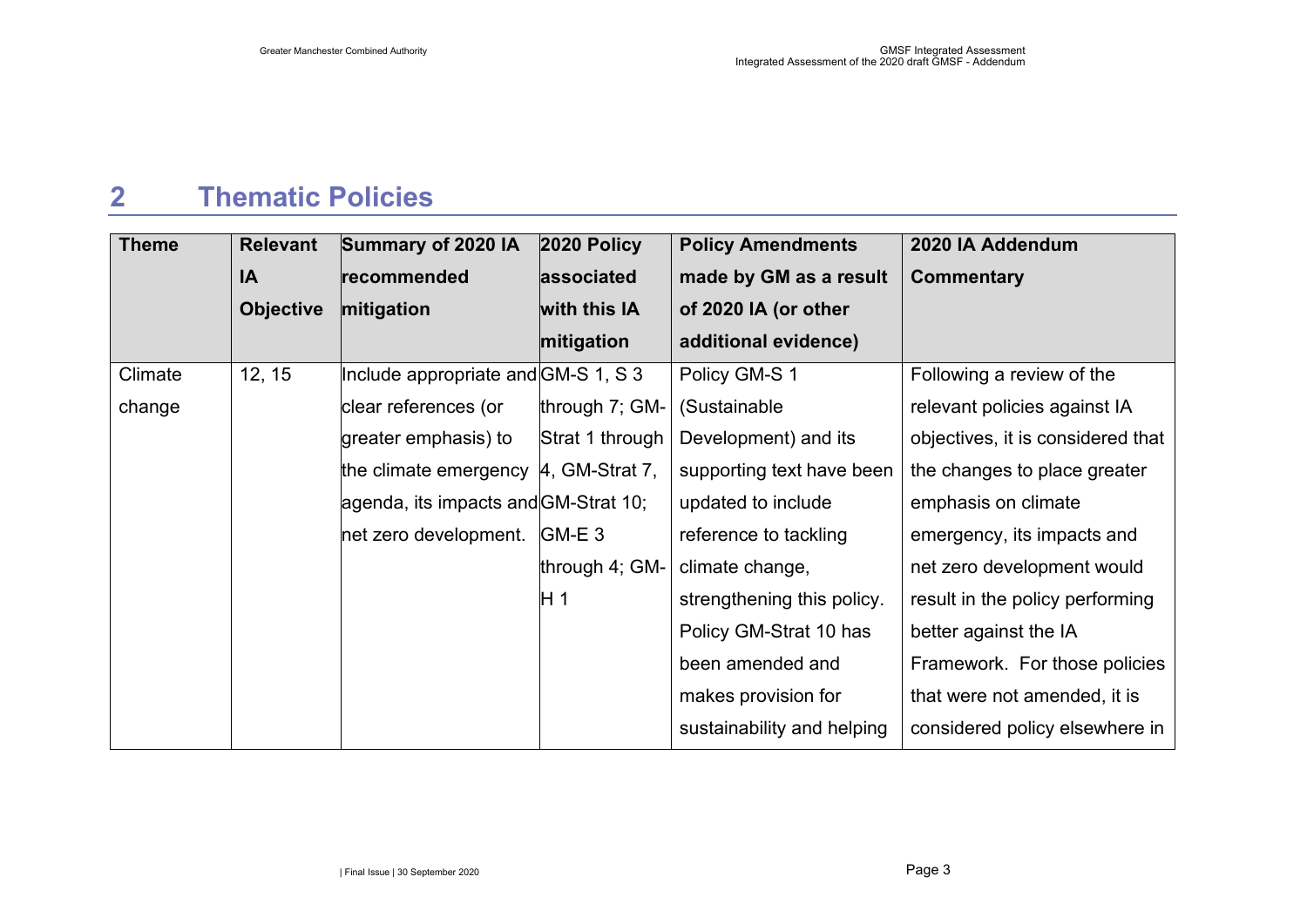|  |  | to address issues raised  | the Sustainable and Resilient     |
|--|--|---------------------------|-----------------------------------|
|  |  | by climate change. Policy | chapter primarily addresses       |
|  |  | GM-E 3 and E 4 have not   | the mitigation proposed.          |
|  |  | been amended to           | Additionally, more detail was     |
|  |  | consider climate change   | added within the supporting       |
|  |  | impacts whilst Policy GM- | text of this chapter to explain   |
|  |  | H 1 now includes a        | how climate change ambitions      |
|  |  | reference for homes       | can be met through policy in      |
|  |  | being 'adaptable'.        | this chapter. It is positive that |
|  |  | Additionally, Policy GM-S | the changes have been made        |
|  |  | 4 now draws out climate   | to policy / supporting text,      |
|  |  | change as an              | however consideration is          |
|  |  | environmental challenge,  | needed by GM Authorities at       |
|  |  | and Policy GM-S 7         | the local level as to how this    |
|  |  | (Resource Efficiency) has | will be delivered through policy  |
|  |  | been amended to include   | e.g. local plan or SPD.           |
|  |  | a clause linking          |                                   |
|  |  | sustainable               |                                   |
|  |  | design/construction to    |                                   |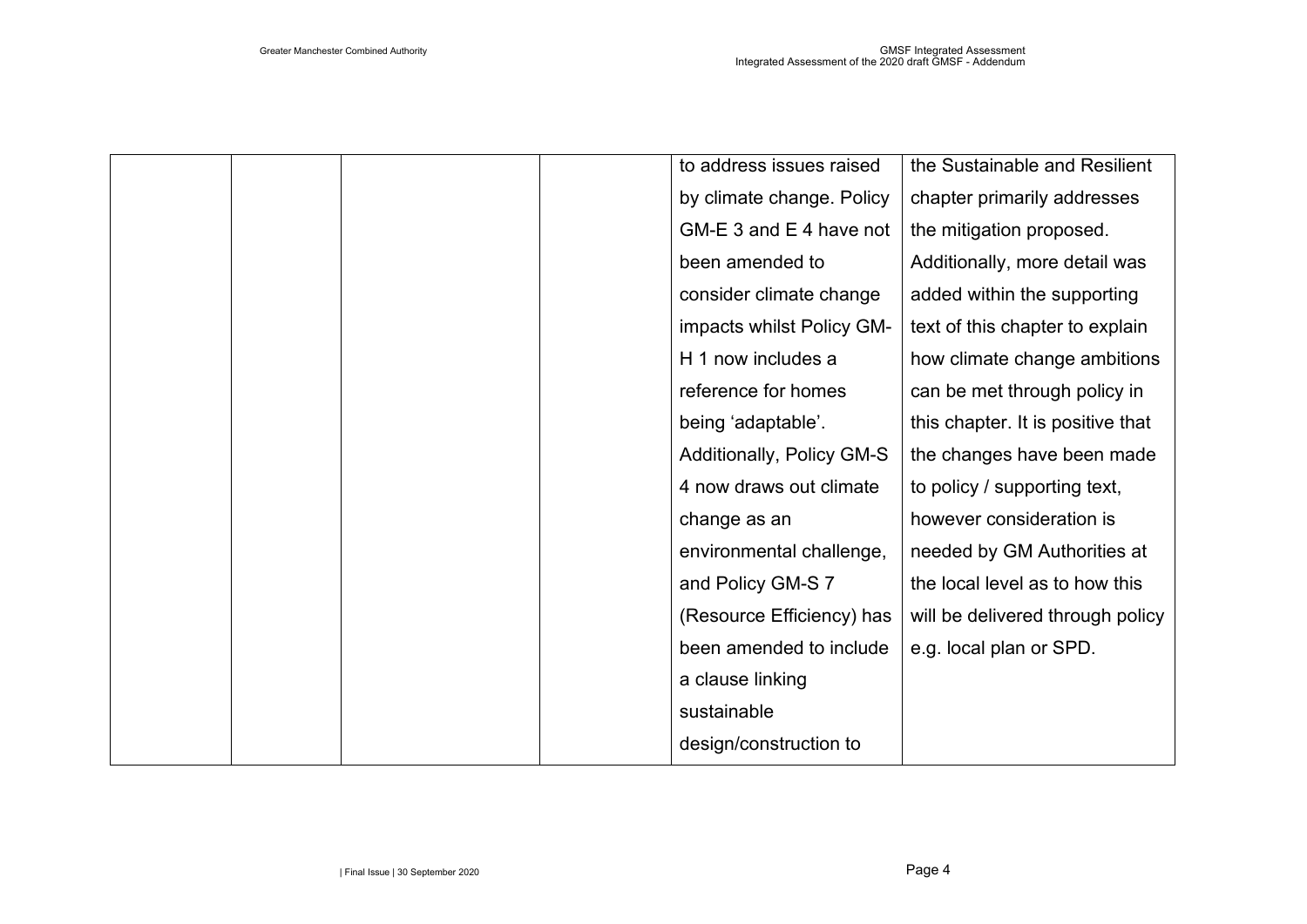|         |        |                           |        | reducing carbon            |                                   |
|---------|--------|---------------------------|--------|----------------------------|-----------------------------------|
|         |        |                           |        | emissions and future-      |                                   |
|         |        |                           |        | proofing against climate   |                                   |
|         |        |                           |        | change.                    |                                   |
|         |        |                           |        |                            |                                   |
| Climate | 12, 15 | Include reference to      | GM-S 2 | Policy GM-S 2 already      | As above, following a review of   |
| change  |        | multi-functional benefits |        | contains reference to 'net | the relevant policies against IA  |
|         |        | of carbon sequestration   |        | zero carbon'. GM           | objectives, it is considered that |
|         |        | sites, climate            |        | districts, however, have   | the changes to place greater      |
|         |        | emergency agenda and      |        | strengthened the policy    | emphasis on climate               |
|         |        | net zero development.     |        | through changes to         | emergency, its impacts and        |
|         |        |                           |        | wording around carbon      | net zero development would        |
|         |        |                           |        | sequestration via nature-  | result in the policy performing   |
|         |        |                           |        | based solutions.           | better against the IA             |
|         |        |                           |        |                            | Framework. For those policies     |
|         |        |                           |        |                            | that were not amended, it is      |
|         |        |                           |        |                            | considered policy elsewhere in    |
|         |        |                           |        |                            | the Sustainable and Resilient     |
|         |        |                           |        |                            | chapter primarily addresses       |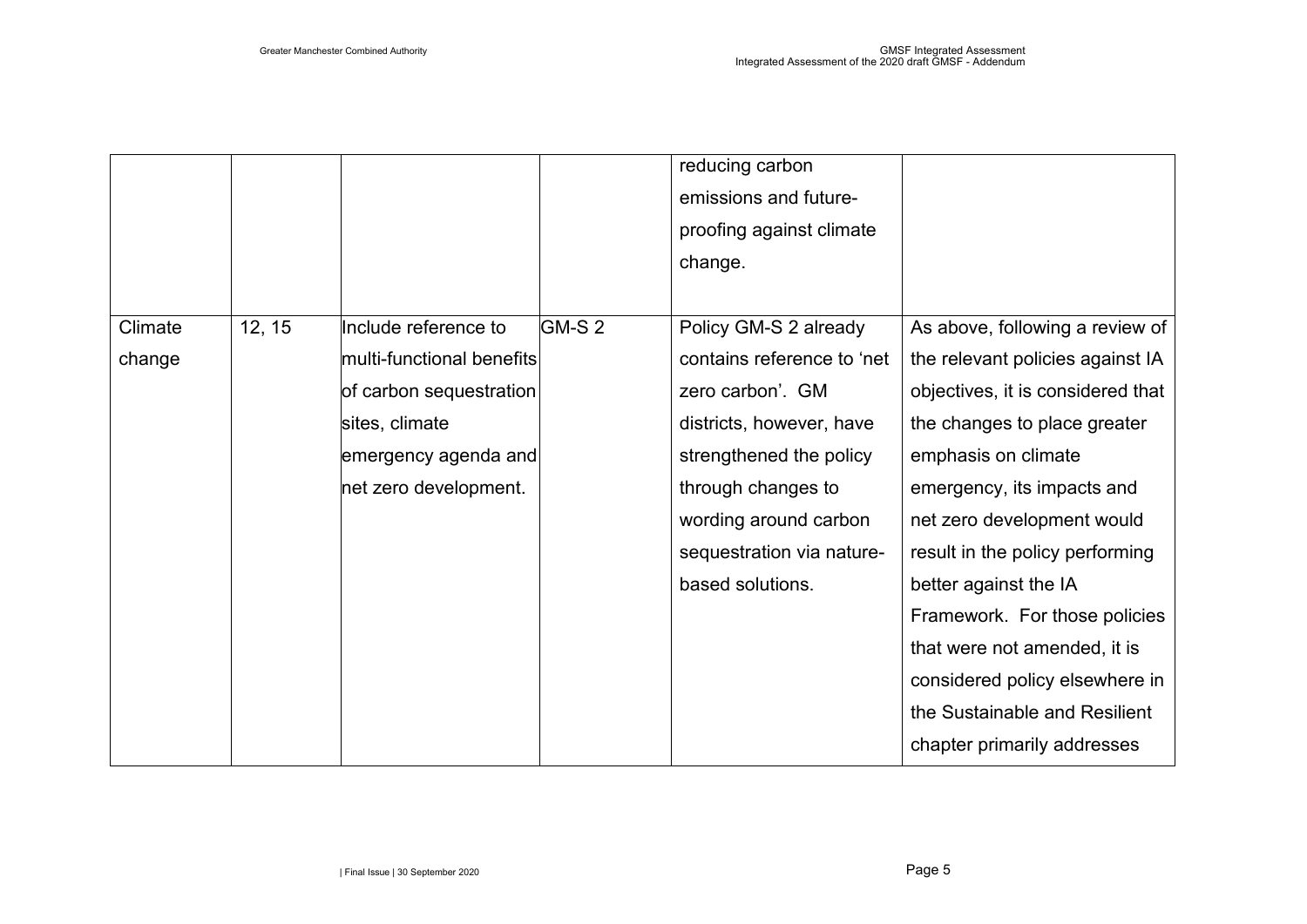|       |    |                       |                  |                          | the mitigation proposed.          |
|-------|----|-----------------------|------------------|--------------------------|-----------------------------------|
|       |    |                       |                  |                          | Additionally, more detail was     |
|       |    |                       |                  |                          | added within the supporting       |
|       |    |                       |                  |                          | text of this chapter to explain   |
|       |    |                       |                  |                          | how climate change ambitions      |
|       |    |                       |                  |                          | can be met through policy in      |
|       |    |                       |                  |                          | this chapter. It is positive that |
|       |    |                       |                  |                          | the changes have been made        |
|       |    |                       |                  |                          | to policy / supporting text,      |
|       |    |                       |                  |                          | however consideration is          |
|       |    |                       |                  |                          | needed by GM Authorities at       |
|       |    |                       |                  |                          | the local level as to how this    |
|       |    |                       |                  |                          | will be delivered through policy  |
|       |    |                       |                  |                          | e.g. local plan or SPD.           |
|       |    |                       |                  |                          |                                   |
| Waste | 18 | Include references to | GM-S 1 and       | Reference has now been   | Following a review of the         |
|       |    | the utilisation of    | GM <sub>S2</sub> | made to utilising        | relevant policies against IA      |
|       |    | physical resources,   |                  | sustainable construction | objectives, it is considered that |
|       |    | including support for |                  | techniques within Policy | the changes to make clearer       |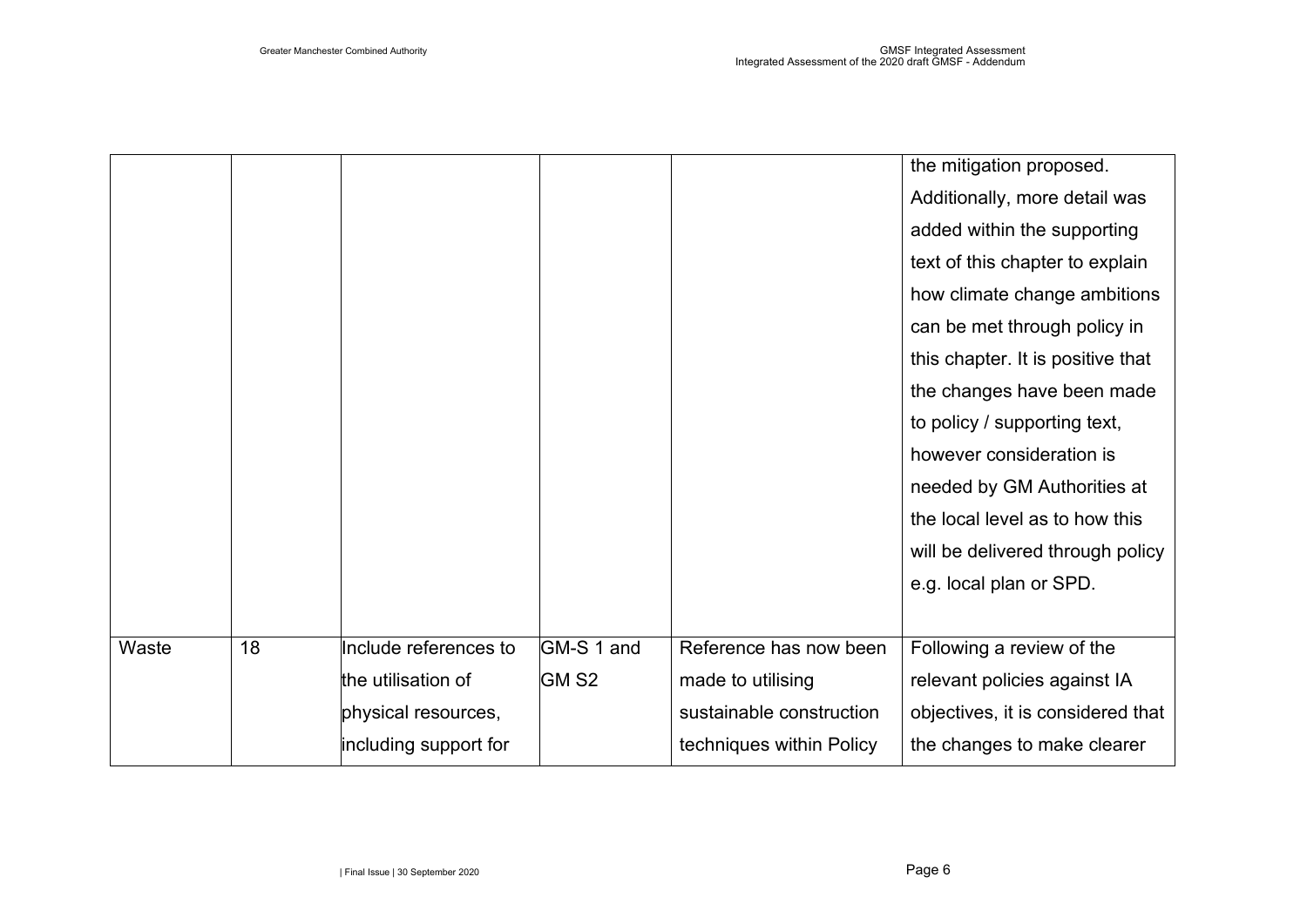|              |      | sustainable            |                | GM-S 1 (and within the                | references to sustainable         |
|--------------|------|------------------------|----------------|---------------------------------------|-----------------------------------|
|              |      | construction, across   |                | supporting text of GM-S 1             | construction would result in an   |
|              |      | built development to   |                | and S 2). Additionally,               | improvement against the IA        |
|              |      | contribute to climate  |                | Policy GM-S 7 (Resource               | Framework. For policies not       |
|              |      | emergency ambitions.   |                | Efficiency) has been                  | amended, it is considered         |
|              |      |                        |                | strengthened to reference             | amendments to Policy GM-S 7       |
|              |      |                        |                | sustainable design /                  | primarily address the             |
|              |      |                        |                | construction to reduce                | mitigation proposed.              |
|              |      |                        |                | and recycle waste and                 |                                   |
|              |      |                        |                | minimise water use as                 |                                   |
|              |      |                        |                | the GM Authorities                    |                                   |
|              |      |                        |                | considered this was an                |                                   |
|              |      |                        |                | appropriate policy to                 |                                   |
|              |      |                        |                | consider this issue.                  |                                   |
| Deprivation  | 4, 5 | Include reference for  | GM-S 2; GM-    | Policy GM-S 2 supporting              | Following a review of the         |
| and          |      | supporting the         |                | Strat 3; GM-P 2 text has been amended | relevant policies against IA      |
| inequalities |      | reduction in           | through 3; GM- | to include reference to               | objectives, it is considered that |
|              |      | inequalities, poverty, | $E_1, E_6$     | the reduction of fuel                 | the changes to include            |
|              |      |                        |                | poverty. GM-P 3                       | reference for supporting the      |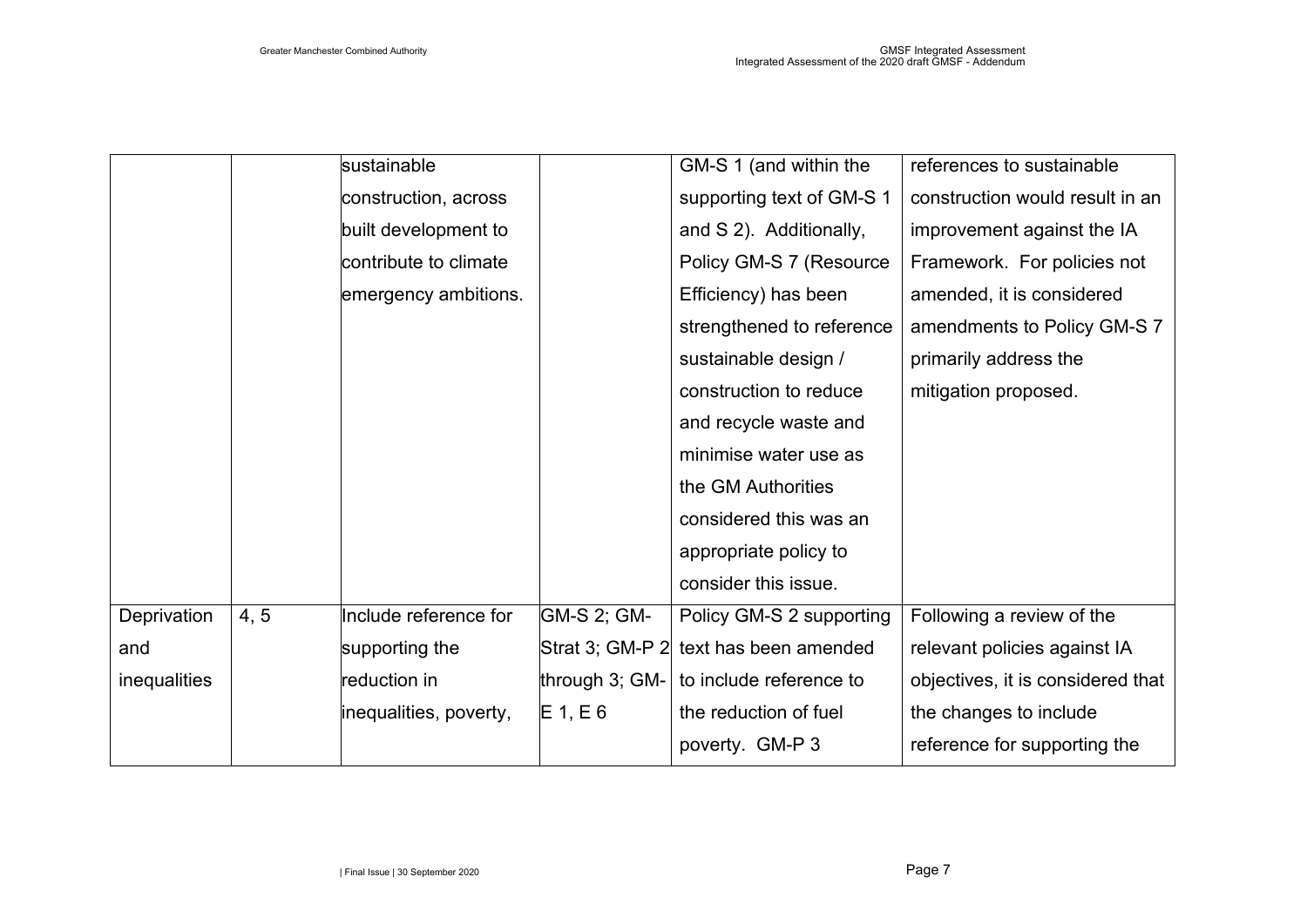| deprivation and | supporting text has been  | reduction in deprivation would  |
|-----------------|---------------------------|---------------------------------|
| disparity.      | amended to highlight      | result in an improvement        |
|                 | reducing deprivation      | against the IA Framework. For   |
|                 | through inclusive growth. | those policies that were not    |
|                 | New supporting text in    | amended, it is considered       |
|                 | <b>GM-P 4 references</b>  | policy elsewhere (e.g. Policy   |
|                 | continued provision to    | GM-E 1) primarily addresses     |
|                 | reduce inequalities.      | the mitigation proposed.        |
|                 | Policy GM-Strat 3 now     | Furthermore, it is              |
|                 | also includes a reference | recommended that the GM         |
|                 | to reducing levels of     | authorities give consideration  |
|                 | poverty. Supporting text  | at the local level to how this  |
|                 | for Policy Strat-14 has   | will be achieved, including how |
|                 | been updated to           | it could be delivered through   |
|                 | reference connecting      | local plans and/or SPD.         |
|                 | those in deprived         |                                 |
|                 | neighbourhoods to the     |                                 |
|                 | transport network. Policy |                                 |
|                 | GM-P 2 has been           |                                 |
|                 |                           |                                 |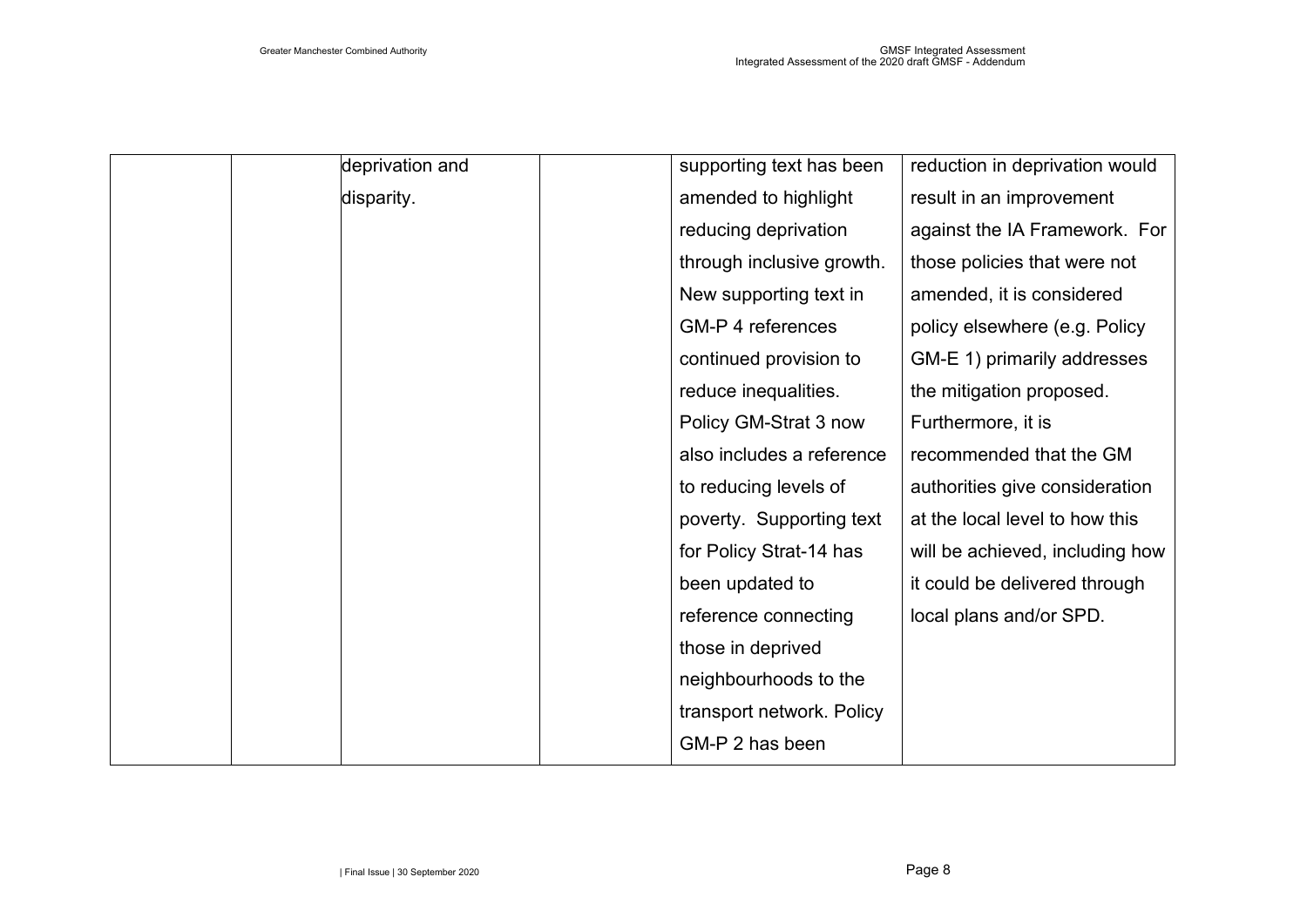|  |  | amended to state that       |  |
|--|--|-----------------------------|--|
|  |  | employment opportunities    |  |
|  |  | will help to tackle         |  |
|  |  | inequalities. Policy GM-E   |  |
|  |  | 6 (Health) has been         |  |
|  |  | updated to emphasise        |  |
|  |  | tackling health inequality; |  |
|  |  | it also now includes        |  |
|  |  | provision for Health        |  |
|  |  | Impact Assessments.         |  |
|  |  | Additionally, Policy GM-E   |  |
|  |  | 1 (Sustainable Places)      |  |
|  |  | has been strengthened       |  |
|  |  | through specific            |  |
|  |  | reference to support for    |  |
|  |  | tackling inequality and     |  |
|  |  | poverty.                    |  |
|  |  |                             |  |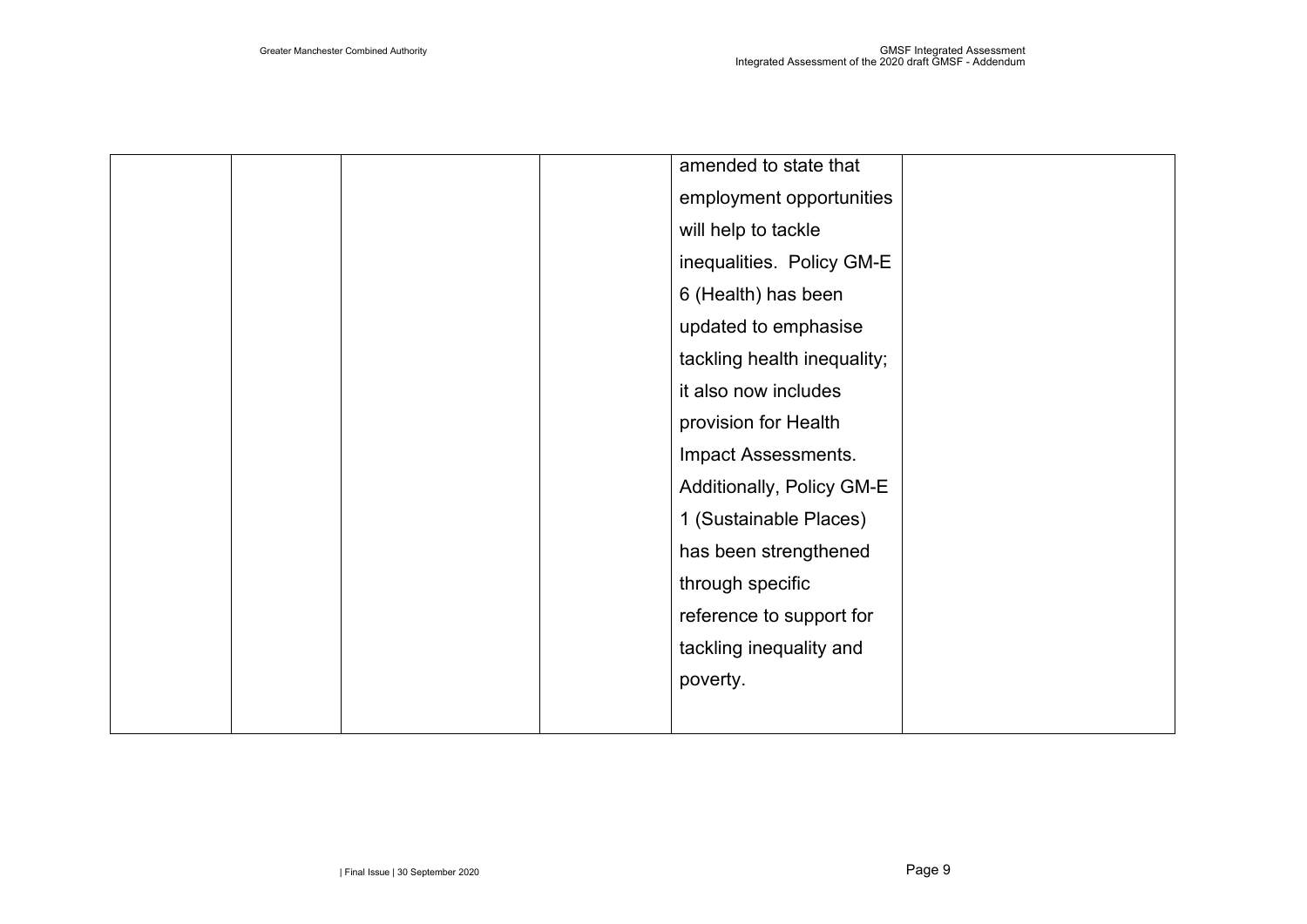| Deprivation  | 4, 5 | Make more explicit     | GM-E 3 | Policy GM-E 3 did not      | The policy could make          |
|--------------|------|------------------------|--------|----------------------------|--------------------------------|
| and          |      | reference to           |        | include text updates       | reference to the role cultural |
| inequalities |      | interactions between   |        | against this mitigation.   | facilities has in facilitating |
|              |      | different groups being |        |                            | interactions between different |
|              |      | facilitated.           |        |                            | groups. It is not considered   |
|              |      |                        |        |                            | the groups would need to be    |
|              |      |                        |        |                            | listed in the policy.          |
| Deprivation  | 4, 5 | Include reference to   | GM-D1  | Policy GM-D 1 has been     |                                |
| and          |      | spatial elements to    |        | updated to include a       |                                |
| inequalities |      | make clear that        |        | clause which makes         |                                |
|              |      | infrastructure will be |        | consideration for taking a |                                |
|              |      | provided across        |        | long-term, strategic,      |                                |
|              |      | different areas.       |        | holistic and integrated    |                                |
|              |      |                        |        | approach to infrastructure |                                |
|              |      |                        |        | implementation. It         |                                |
|              |      |                        |        | specifically references    |                                |
|              |      |                        |        | 'utilising spatial         |                                |
|              |      |                        |        | locations  to overcome     |                                |
|              |      |                        |        | barriers, achieving        |                                |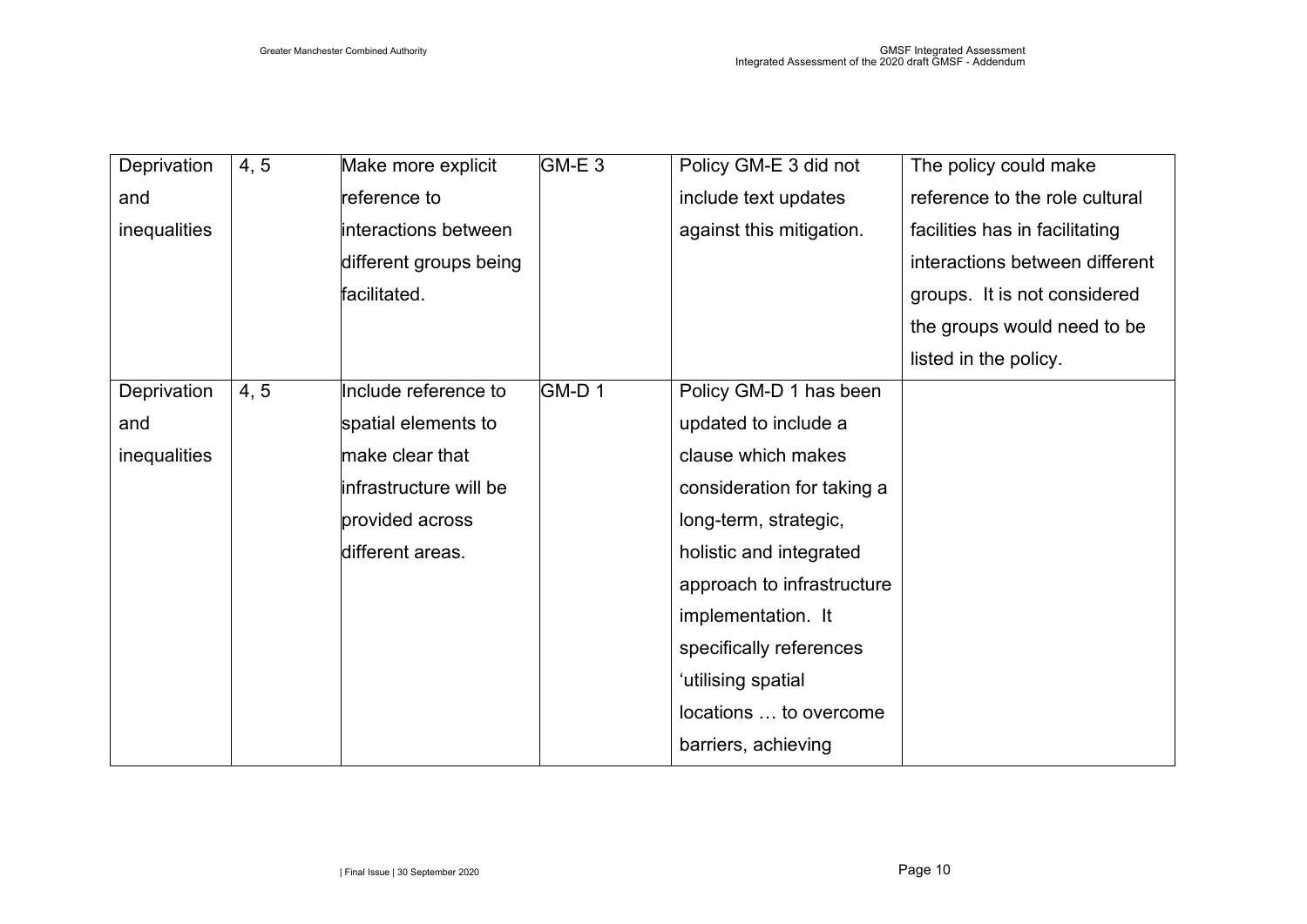|              |      |                          |               | prosperity and            |                                   |
|--------------|------|--------------------------|---------------|---------------------------|-----------------------------------|
|              |      |                          |               | opportunity'.             |                                   |
| Education,   | 2, 4 | Include a more direct    | GM-S 3; GM-   | Policy GM-S 3 supporting  | Following a review of the         |
| training and |      | link between             | Strat 9, GM-E | text has been amended     | relevant policies against IA      |
| skills       |      | education/training and   | 3, E5         | to reflect links between  | objectives, it is considered that |
|              |      | relevant jobs or skills. |               | the labour market and     | the changes to include a more     |
|              |      |                          |               | training, but the policy  | direct link between education /   |
|              |      |                          |               | itself has not been       | training and jobs would           |
|              |      |                          |               | updated. Policy GM-Strat  | perform better against the IA     |
|              |      |                          |               | 9 has been updated to     | Framework. For those policies     |
|              |      |                          |               | specify that education    | that were not amended, it is      |
|              |      |                          |               | and training facilities   | considered policy elsewhere       |
|              |      |                          |               | should enable people to   | (e.g. Policy GM-E 5 and GM-P      |
|              |      |                          |               | gain access to            | 1) primarily addresses the        |
|              |      |                          |               | employment                | mitigation proposed.              |
|              |      |                          |               | opportunities. Policy GM- |                                   |
|              |      |                          |               | E 3 did not include text  |                                   |
|              |      |                          |               | updates against this      |                                   |
|              |      |                          |               | mitigation. However,      |                                   |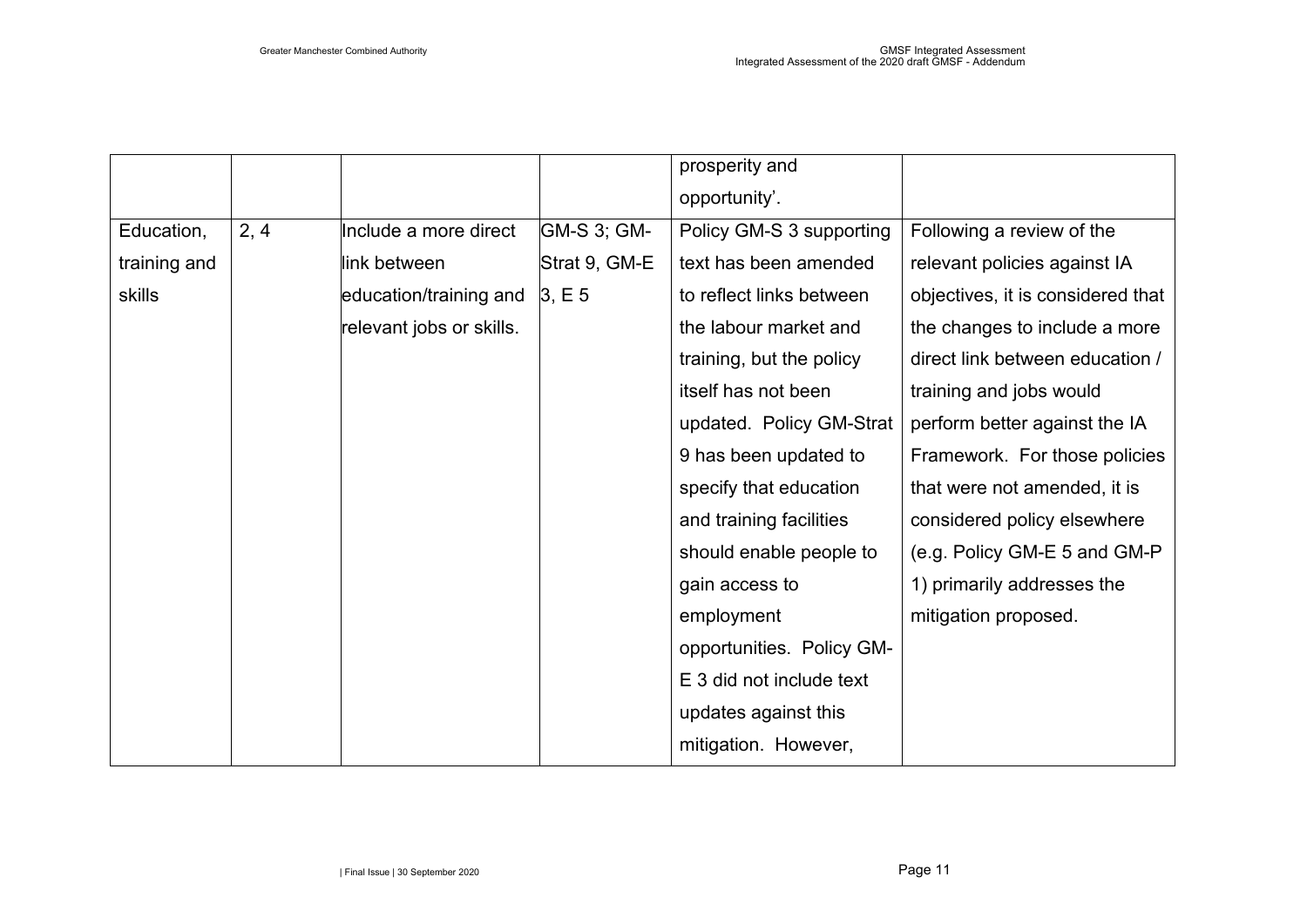|  | Policy GM-E 5             |  |
|--|---------------------------|--|
|  | (Education, Skills and    |  |
|  | Knowledge) has been       |  |
|  | strengthened through      |  |
|  | specific reference to     |  |
|  | ensuring the workforce is |  |
|  | ready to benefit from new |  |
|  | employment                |  |
|  | opportunities; supporting |  |
|  | text for E 5 now also     |  |
|  | references responding to  |  |
|  | training needs associated |  |
|  | with new technological    |  |
|  | advances. Policy GM-P     |  |
|  | 1 (Supporting Long Term   |  |
|  | Economic Growth) has      |  |
|  | been updated to include   |  |
|  | a clause to support local |  |
|  | job growth by seeking     |  |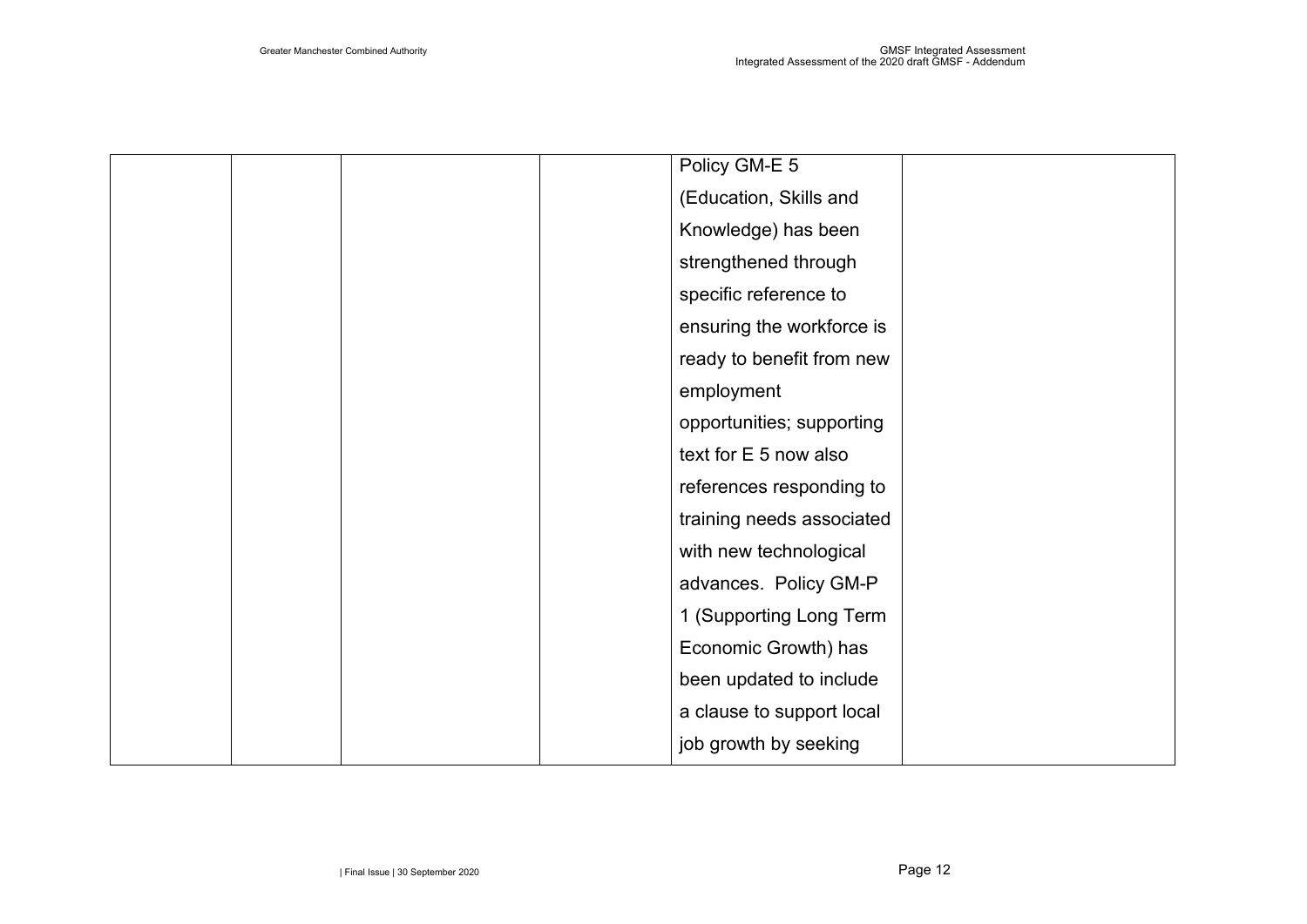|               |   |                                         |                  | agreement with            |                                   |
|---------------|---|-----------------------------------------|------------------|---------------------------|-----------------------------------|
|               |   |                                         |                  | employers and             |                                   |
|               |   |                                         |                  | developers to enter into  |                                   |
|               |   |                                         |                  | local labour and training |                                   |
|               |   |                                         |                  | agreements. Additionally, |                                   |
|               |   |                                         |                  | supporting text for GM-P  |                                   |
|               |   |                                         |                  | 1 has been updated to     |                                   |
|               |   |                                         |                  | include more detail on    |                                   |
|               |   |                                         |                  | GM's productivity and the |                                   |
|               |   |                                         |                  | potential for economic    |                                   |
|               |   |                                         |                  | growth to provide         |                                   |
|               |   |                                         |                  | increased access to new   |                                   |
|               |   |                                         |                  | jobs and training.        |                                   |
| Accessibility | 5 | Include reference to                    | GM-Strat 13;     | Policy GM-Strat 13 has    | Following a review of the         |
|               |   | accessibility and / or                  | GM-P 2           | been amended to include   | relevant policies against IA      |
|               |   | accessibility standards. through 4; GM- |                  | reference to 'access' in  | objectives, it is considered that |
|               |   |                                         | $E$ 1, E 5, E 7; | order for GM's residents  | the changes would result in an    |
|               |   |                                         | GM-G 2           | to maximise benefits from | improvement against the IA        |
|               |   |                                         |                  | green infrastructure.     | Framework. For policy not         |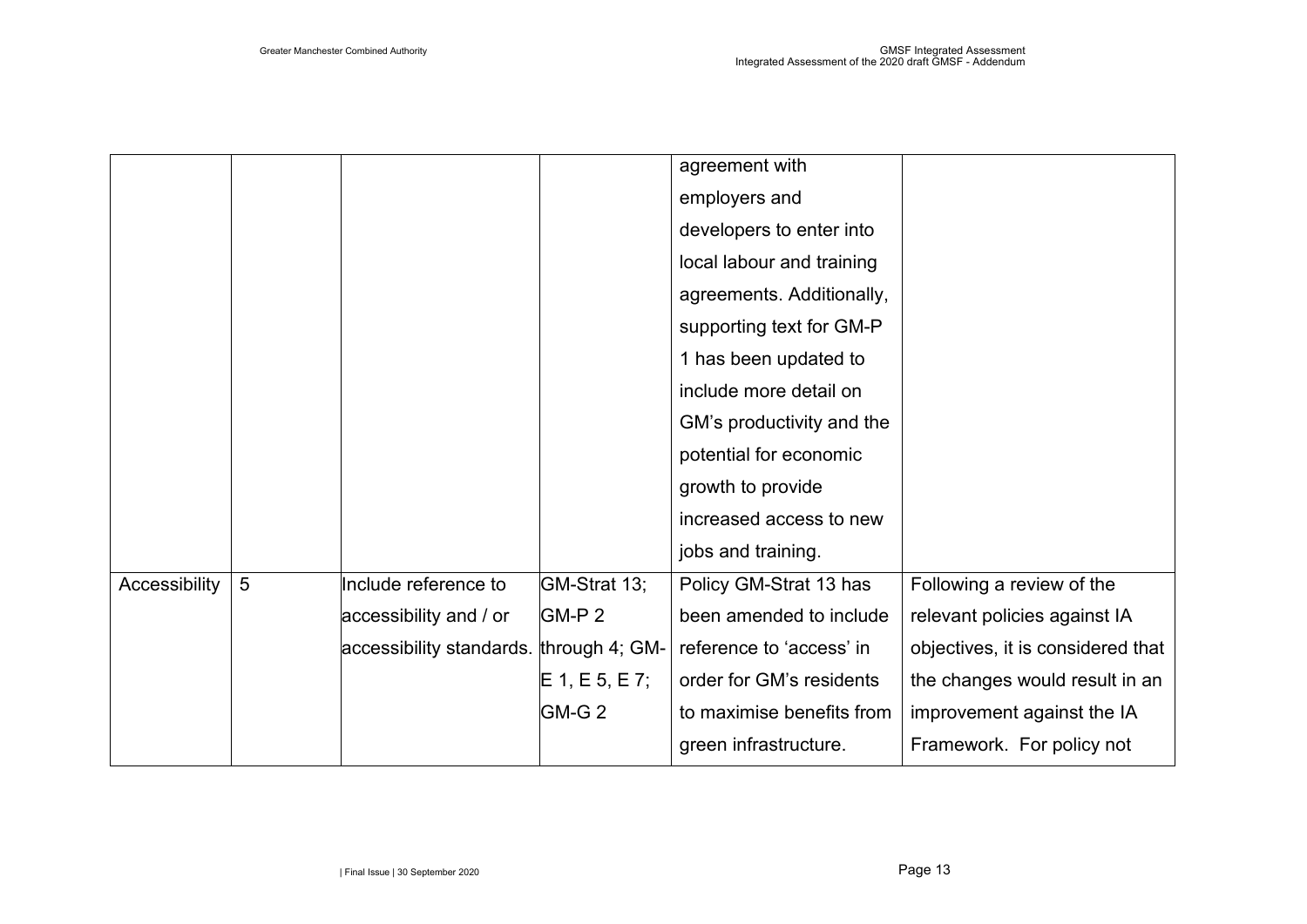|  |  | Policy GM-P 2, GM-P 4       | amended, it is considered     |
|--|--|-----------------------------|-------------------------------|
|  |  | and GM-E 5 also now         | policy elsewhere (e.g. Policy |
|  |  | includes reference to       | GM-E 1) primarily addresses   |
|  |  | 'accessible' premises or    | the mitigation proposed.      |
|  |  | improving accessibility     |                               |
|  |  | where necessary;            |                               |
|  |  | supporting text for GM-P    |                               |
|  |  | 4 has been updated to       |                               |
|  |  | promote and support         |                               |
|  |  | access to sites and         |                               |
|  |  | premises by sustainable     |                               |
|  |  | modes of transport.         |                               |
|  |  | Policy GM-P 3 and E 7       |                               |
|  |  | have been amended to        |                               |
|  |  | make provision for          |                               |
|  |  | improving standards of      |                               |
|  |  | accessibility whilst Policy |                               |
|  |  | GM-H 1 now includes a       |                               |
|  |  | reference to 'adaptable'    |                               |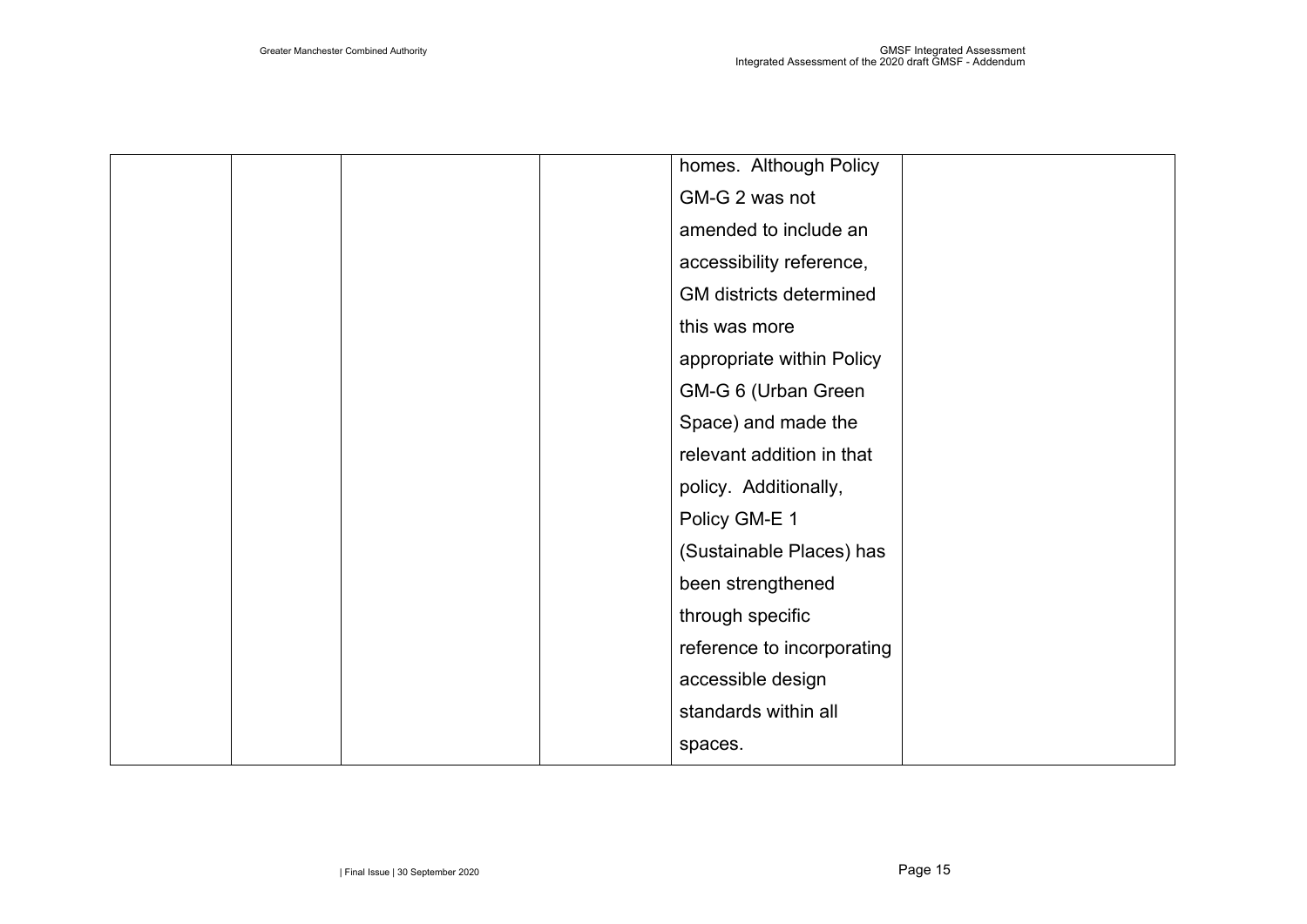| Social        | $\overline{7}$ | Include a clear link    | <b>GM-Strat 14</b> | Policy GM-Strat 14           | Whilst positive changes have      |
|---------------|----------------|-------------------------|--------------------|------------------------------|-----------------------------------|
| infrastructur |                | between rapid transit   |                    | supporting text has been     | been made to the policy           |
| e             |                | and social              |                    | amended to reflect           | supporting text against this IA   |
|               |                | infrastructure.         |                    | residents accessing          | objective, it is considered that  |
|               |                |                         |                    | social infrastructure;       | it would result in the policy     |
|               |                |                         |                    | however, the policy itself   | performing the same against       |
|               |                |                         |                    | has not been amended.        | the IA Framework, as the          |
|               |                |                         |                    |                              | mitigation was not taken into     |
|               |                |                         |                    |                              | account within the policy itself. |
| Heritage      | 15, 16         | Include reference to    | GM-E 2             | Policy GM-E 2 (Heritage)     | As a result of a review of the    |
|               |                | building restoration in |                    | has been updated to          | relevant policies against IA      |
|               |                | terms of greenhouse     |                    | include provision for        | objectives, it is considered that |
|               |                | gas emissions           |                    | exploring opportunities      | the changes to including          |
|               |                | reduction.              |                    | for building restoration for | reference for building            |
|               |                |                         |                    | historic buildings.          | restoration would result in an    |
|               |                |                         |                    | However, this does not       | improvement to policies           |
|               |                |                         |                    | reference benefits in        | against the IA Framework,         |
|               |                |                         |                    | terms of greenhouse gas      | however, the policy could be      |
|               |                |                         |                    | emissions. Text has also     | strengthened further with         |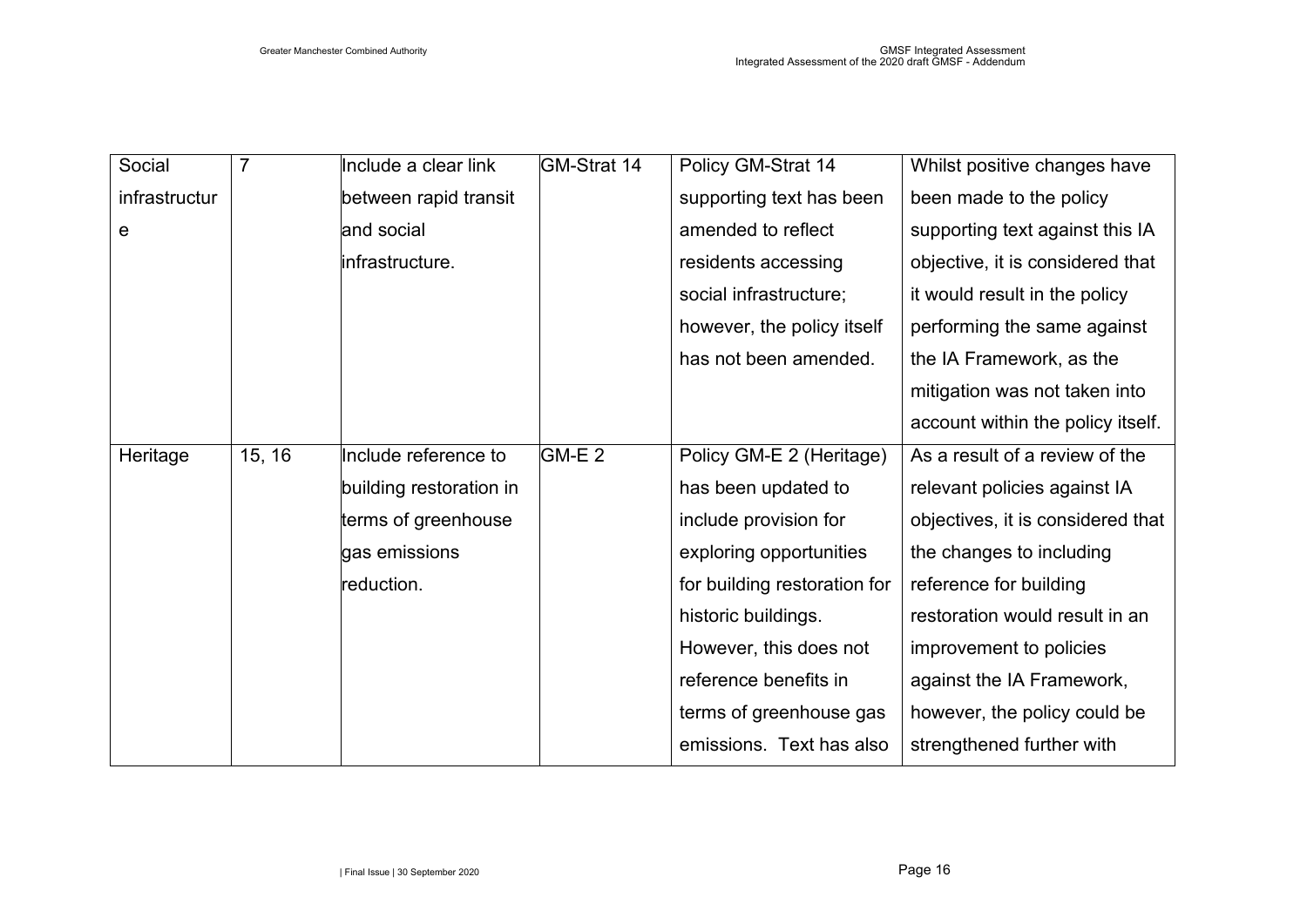|  |                      |                | been added to take         | explicit reference to     |
|--|----------------------|----------------|----------------------------|---------------------------|
|  |                      |                | <b>Historic England</b>    | greenhouse gas emissions. |
|  |                      |                | comments into account      |                           |
|  |                      |                | regarding development      |                           |
|  |                      |                | proposals affecting a      |                           |
|  |                      |                | heritage asset or          |                           |
|  |                      |                | conservation area.         |                           |
|  |                      |                | Additionally, Policy GM-E  |                           |
|  |                      |                | 3 has been amended to      |                           |
|  |                      |                | include provision for      |                           |
|  |                      |                | maximising opportunities   |                           |
|  |                      |                | for redundant heritage     |                           |
|  |                      |                | assets with regard to      |                           |
|  |                      |                | cultural facilities.       |                           |
|  |                      |                |                            |                           |
|  |                      | <b>GM-G 11</b> | Policy GM-G 11 now         |                           |
|  | Include reference to |                | includes text stating that |                           |
|  | appraising landscape |                | proposed development       |                           |
|  |                      |                | should be supported by     |                           |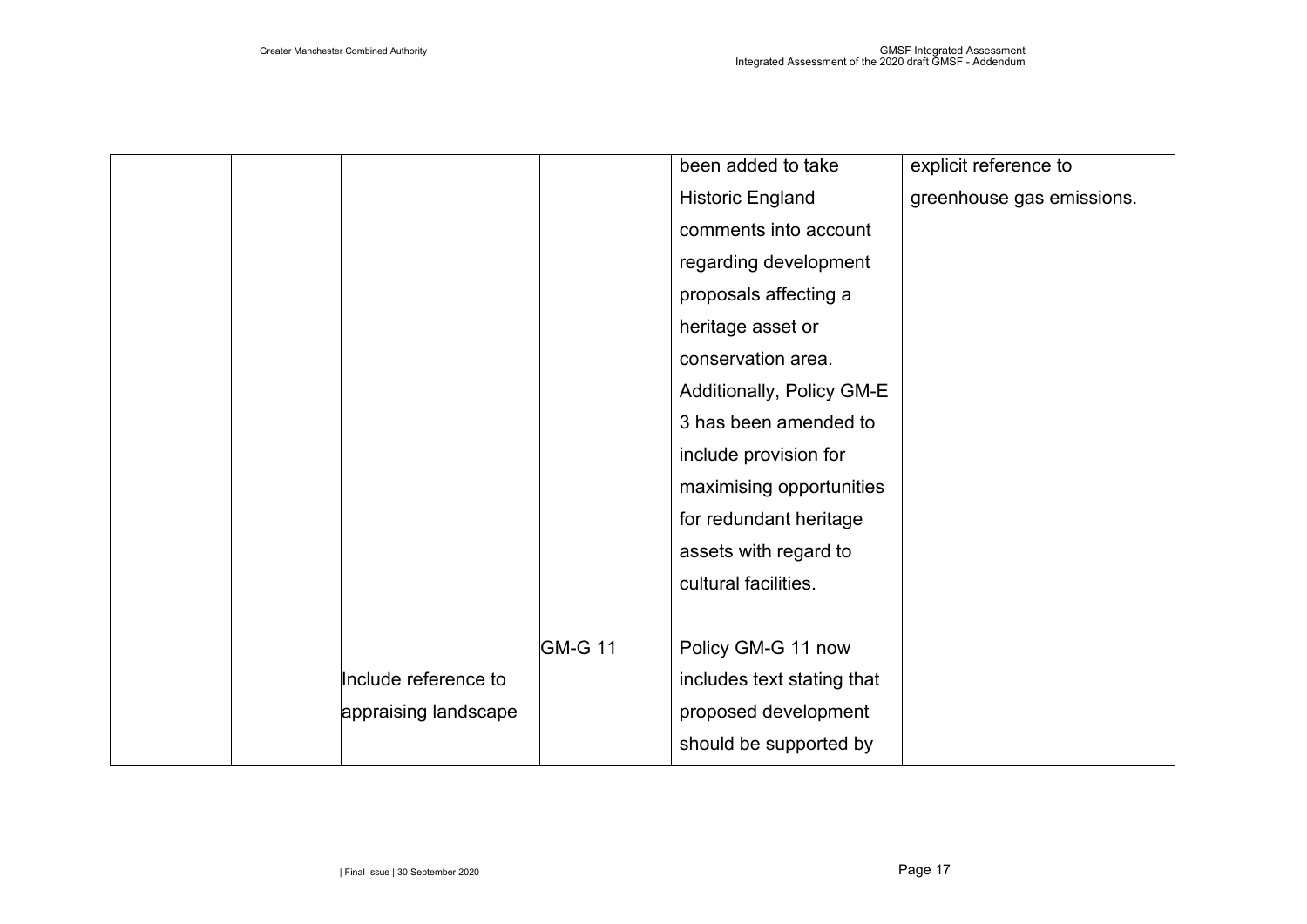|             |   | and visual impacts for               | an appraisal of landscape   |                                 |
|-------------|---|--------------------------------------|-----------------------------|---------------------------------|
|             |   | development proposals.               | and visual impacts and      |                                 |
|             |   |                                      | incorporates appropriate    |                                 |
|             |   |                                      | positive mitigation.        |                                 |
| Sustainable | 9 | Make specific reference GM-E 3; GM-D | Policy GM-E 3, GM-D 1       | Although Policy GM-E 3, D 1     |
| transport   |   | to active travel options.  1 GM-D 2  | and GM-D 2 did not          | and D 2 did not take mitigation |
|             |   |                                      | include text updates        | into account, active travel is  |
|             |   |                                      | against this mitigation.    | primarily addressed elsewhere   |
|             |   |                                      | With regard to improving    | in the Our Network chapter      |
|             |   |                                      | transport links, supporting | e.g. Policy GM-N 5 includes     |
|             |   |                                      | text additions have been    | provision for walking and       |
|             |   |                                      | made to Policy GM-Strat     | cycling.                        |
|             |   |                                      | 10 and GM Strat-14 as a     |                                 |
|             |   |                                      | result of comments from     |                                 |
|             |   |                                      | TfGM. The supporting        |                                 |
|             |   |                                      | text for Strat-14 (A        |                                 |
|             |   |                                      | Sustainable and             |                                 |
|             |   |                                      | Integrated Transport        |                                 |
|             |   |                                      | Network) specifically       |                                 |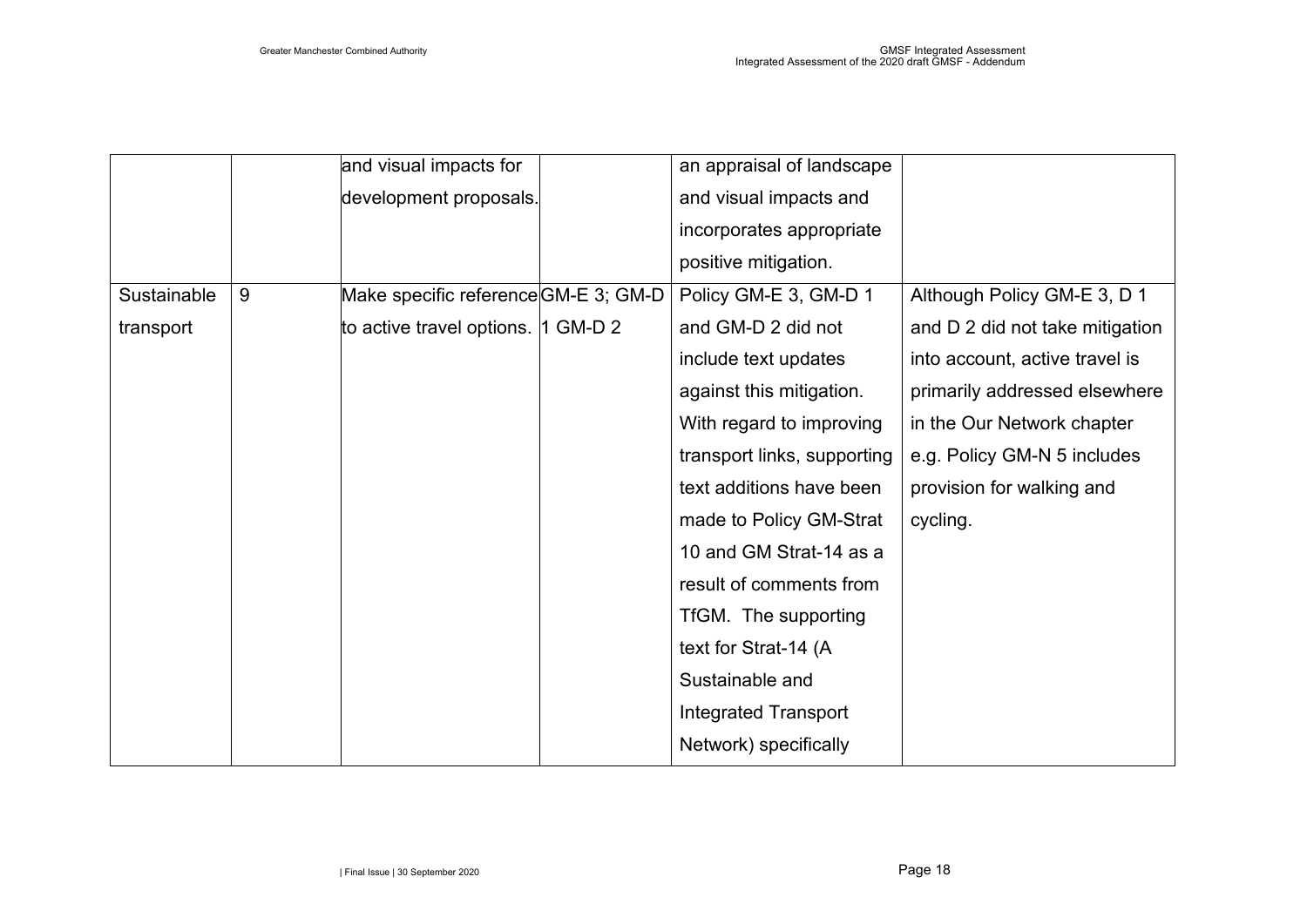|  |  | references the potential    |  |
|--|--|-----------------------------|--|
|  |  | for increasing cycling and  |  |
|  |  | walking in Greater          |  |
|  |  | Manchester to achieve       |  |
|  |  | the city region's transport |  |
|  |  | vision. Additionally, new   |  |
|  |  | supporting text for Policy  |  |
|  |  | GM-P 4 references           |  |
|  |  | promoting access to sites   |  |
|  |  | and premises by             |  |
|  |  | sustainable modes of        |  |
|  |  | transport. Furthermore,     |  |
|  |  | in response to              |  |
|  |  | consultation with Network   |  |
|  |  | Rail, supporting text for   |  |
|  |  | Policy GM-N 3 has been      |  |
|  |  | amended to state GM will    |  |
|  |  | work with its rail partners |  |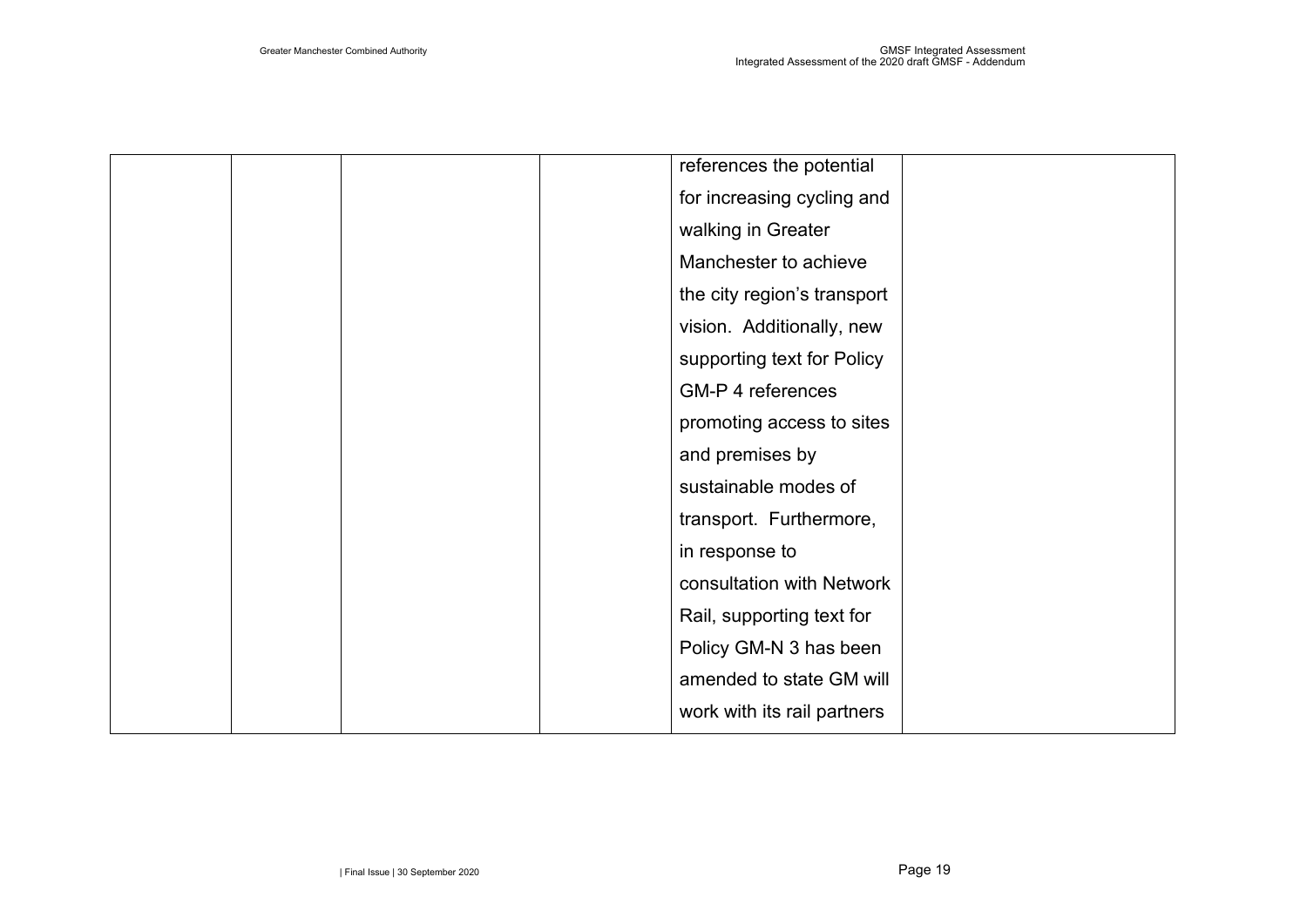|               |    |                          |                   | to improve network         |                                  |
|---------------|----|--------------------------|-------------------|----------------------------|----------------------------------|
|               |    |                          |                   | resilience.                |                                  |
| Green         | 11 | Include opportunities    | GM-E 3            | Policy GM-E 3 did not      | Although Policy GM-E 3 did       |
| infrastructur |    | for green space          |                   | include text updates       | not take mitigation into         |
| е             |    | creation, ecological     |                   | against this mitigation.   | account, this topic is primarily |
|               |    | improvement and          |                   |                            | addressed elsewhere in the       |
|               |    | linking existing spaces. |                   |                            | Greener GM chapter e.g.          |
|               |    |                          |                   |                            | Policy GM-G 2 includes           |
|               |    |                          |                   |                            | provision for enhancing the      |
|               |    |                          |                   |                            | green infrastructure network.    |
|               |    |                          |                   |                            | Therefore, the policy would      |
|               |    |                          |                   |                            | perform the same against the     |
|               |    |                          |                   |                            | IA Framework.                    |
| Housing       | 1  | Include reference to     | GM-H <sub>3</sub> | Policy GM-H 3 supporting   | Whilst positive changes have     |
|               |    | private outdoor spaces.  |                   | text has been amended      | been made to the policy          |
|               |    |                          |                   | to reflect appropriate     | supporting text against this IA  |
|               |    |                          |                   | access to private spaces;  | objective, it is considered that |
|               |    |                          |                   | however, the policy itself | the policy would perform the     |
|               |    |                          |                   | has not been amended.      | same against the IA              |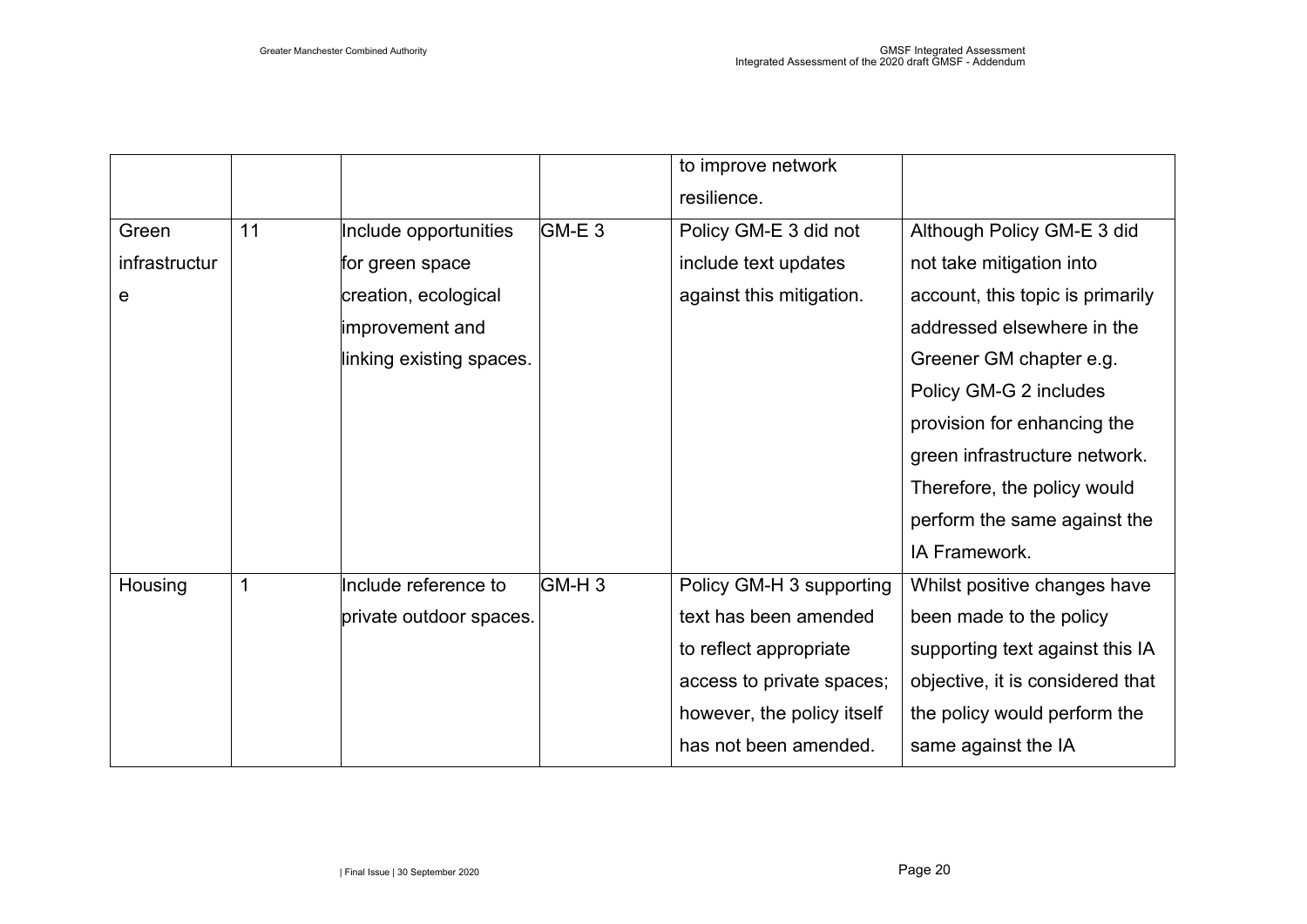|  |  | Framework as the mitigation |
|--|--|-----------------------------|
|  |  | was not taken into account  |
|  |  | within the policy itself.   |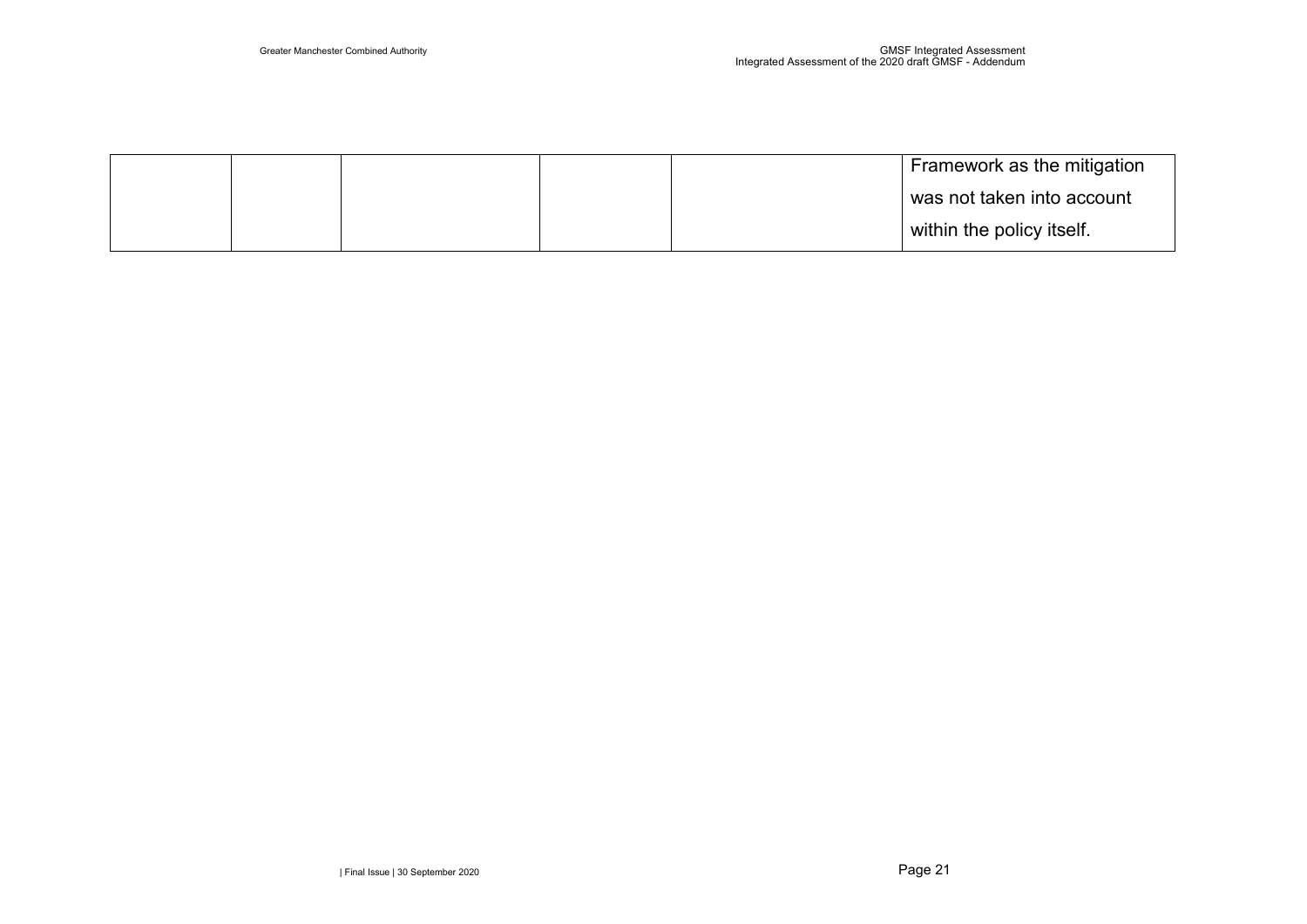### **3 Site Allocation Policies**

<span id="page-22-0"></span>

| <b>Theme</b>  | <b>Relevant</b><br>IA<br><b>Objective</b> | Summary of 2020 IA<br>recommended<br>mitigation                                                    | <b>2020 Site Allocation</b>                                                                                                                                                                                                                             | <b>Allocation Policy</b><br><b>Amendments made or</b><br>response provided by<br><b>GM Authorities as a</b><br>result of the 2020 IA (or<br>other additional<br>evidence) | 2020 IA Addendum<br><b>Commentary</b>                                                                                                                                                                                                                                     |
|---------------|-------------------------------------------|----------------------------------------------------------------------------------------------------|---------------------------------------------------------------------------------------------------------------------------------------------------------------------------------------------------------------------------------------------------------|---------------------------------------------------------------------------------------------------------------------------------------------------------------------------|---------------------------------------------------------------------------------------------------------------------------------------------------------------------------------------------------------------------------------------------------------------------------|
| Accessibility | 4, 5                                      | It is considered that<br>accessibility is<br>integrated into an<br>appropriate Thematic<br>policy. | <b>Airport City South</b><br><b>Ashton Moss</b><br>Ashton Road Corridor (Land south<br>of Coal Pit Lane)<br><b>Bamford and Norden</b><br><b>Beal Valley</b><br>Bottom Field Farm (Woodhouses)<br><b>Bredbury</b><br><b>Broadbent Moss</b><br>Carrington | The recommendation is<br>primarily addressed by<br>Thematic Policy GM-E 1<br>and Chapter 9 of the<br>GMSF.                                                                | The mitigation has been<br>primarily addressed by<br>thematic policy GM-E 1<br>and Chapter 9 of the<br>GMSF. As the proposed<br>IA mitigation has been<br>addressed by changes to<br>relevant thematic policies<br>and no changes made to<br>the allocation policy, it is |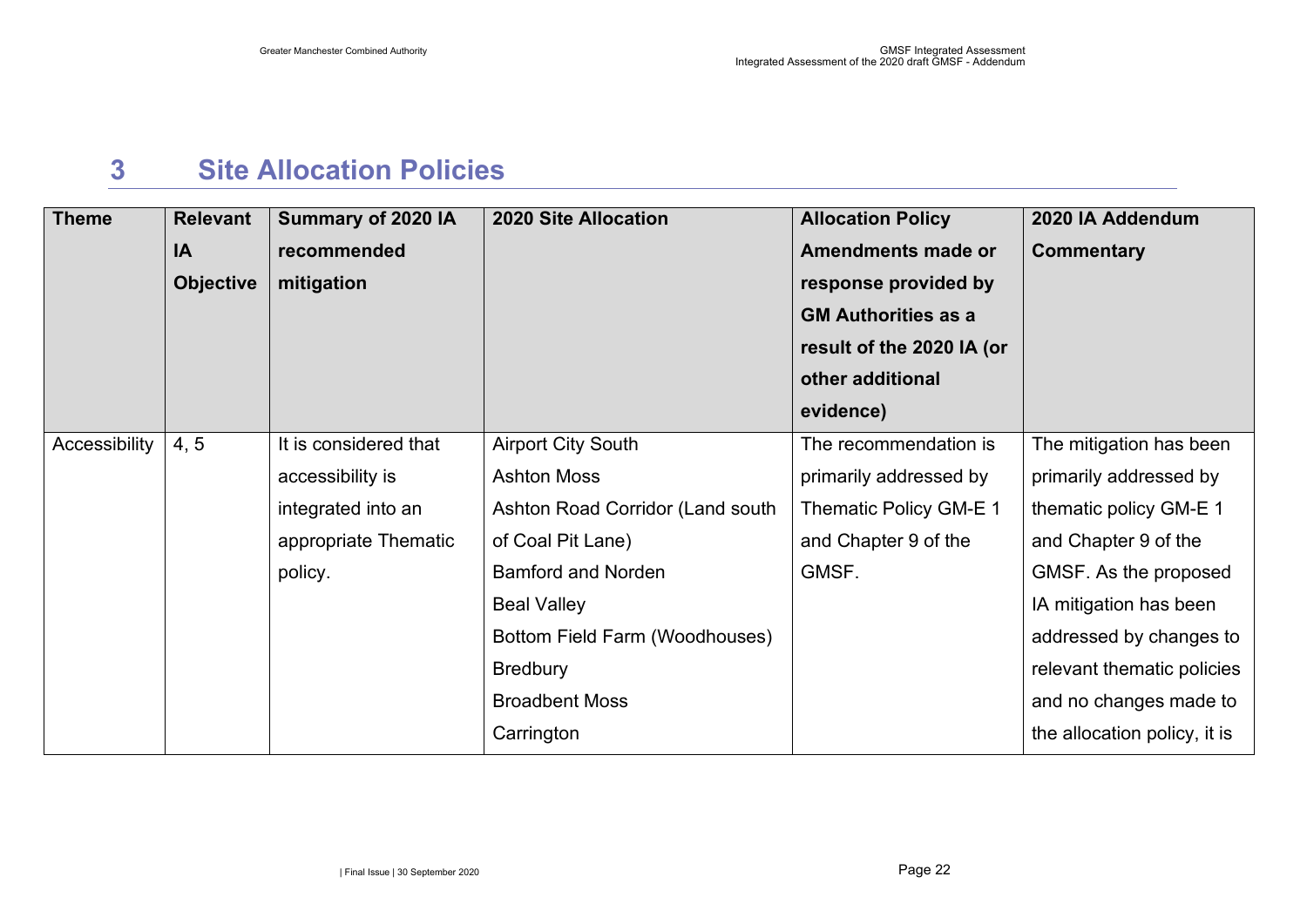| <b>Theme</b> | <b>Relevant</b><br>IA<br><b>Objective</b> | Summary of 2020 IA<br>recommended<br>mitigation | <b>2020 Site Allocation</b>    | <b>Allocation Policy</b><br><b>Amendments made or</b><br>response provided by<br><b>GM Authorities as a</b><br>result of the 2020 IA (or<br>other additional<br>evidence) | 2020 IA Addendum<br><b>Commentary</b> |
|--------------|-------------------------------------------|-------------------------------------------------|--------------------------------|---------------------------------------------------------------------------------------------------------------------------------------------------------------------------|---------------------------------------|
|              |                                           |                                                 | <b>Castleton Sidings</b>       |                                                                                                                                                                           | considered that the                   |
|              |                                           |                                                 | <b>Chequerbent North</b>       |                                                                                                                                                                           | allocations would perform             |
|              |                                           |                                                 | <b>Chew Brook Vale (Robert</b> |                                                                                                                                                                           | the same against the IA               |
|              |                                           |                                                 | Fletchers)                     |                                                                                                                                                                           | Framework.                            |
|              |                                           |                                                 | Cowlishaw                      |                                                                                                                                                                           |                                       |
|              |                                           |                                                 | East of Boothstown             |                                                                                                                                                                           |                                       |
|              |                                           |                                                 | <b>Elton Reservoir Area</b>    |                                                                                                                                                                           |                                       |
|              |                                           |                                                 | Former Offerton High School    |                                                                                                                                                                           |                                       |
|              |                                           |                                                 | <b>Godley Green</b>            |                                                                                                                                                                           |                                       |
|              |                                           |                                                 | <b>Gravel Bank Unity Mill</b>  |                                                                                                                                                                           |                                       |
|              |                                           |                                                 | <b>Hanging Chadder</b>         |                                                                                                                                                                           |                                       |
|              |                                           |                                                 | <b>Hazelhurst Farm</b>         |                                                                                                                                                                           |                                       |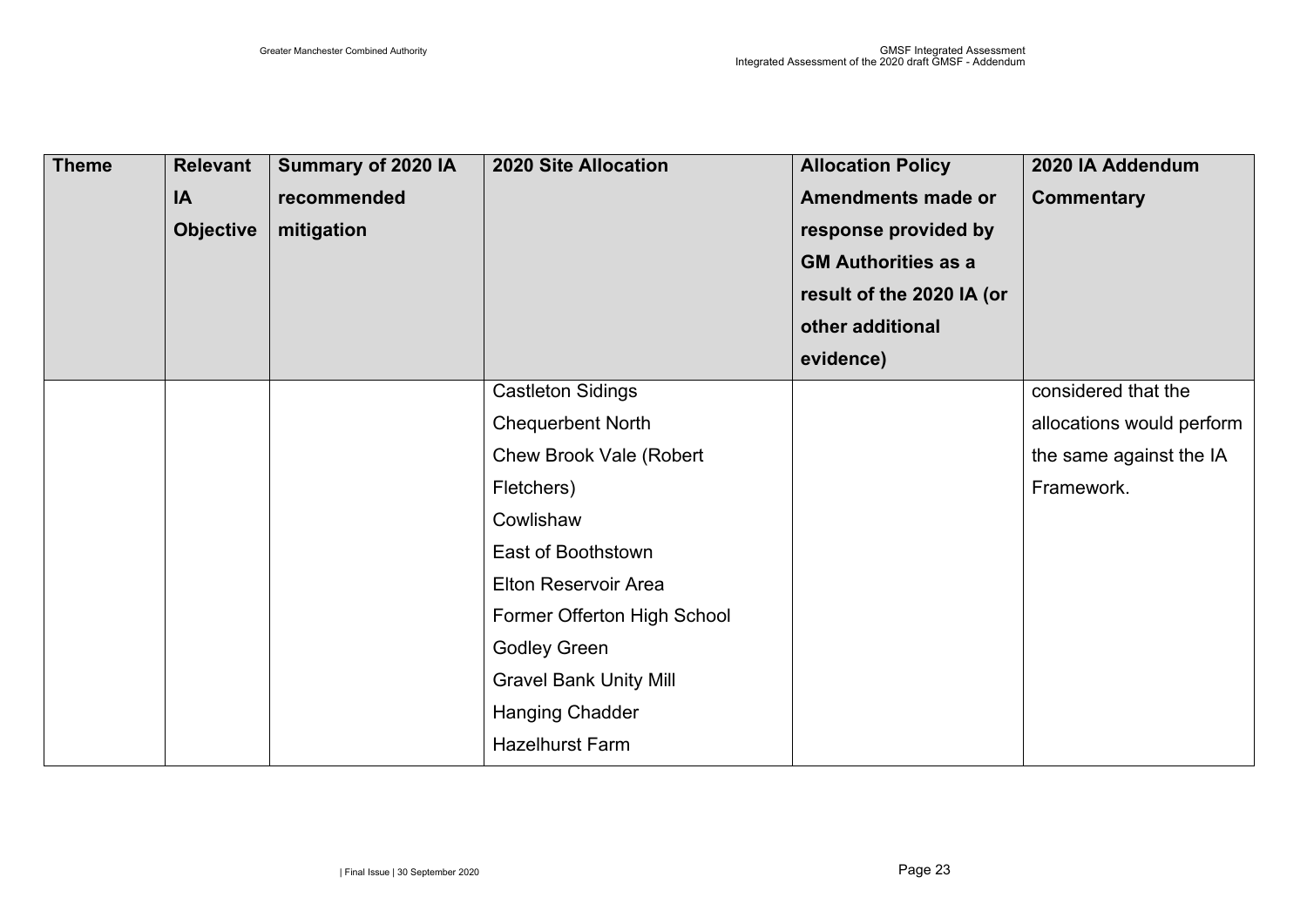| <b>Theme</b> | <b>Relevant</b><br>IA<br><b>Objective</b> | Summary of 2020 IA<br>recommended<br>mitigation | <b>2020 Site Allocation</b> | <b>Allocation Policy</b><br><b>Amendments made or</b><br>response provided by<br><b>GM Authorities as a</b><br>result of the 2020 IA (or<br>other additional<br>evidence) | 2020 IA Addendum<br><b>Commentary</b> |
|--------------|-------------------------------------------|-------------------------------------------------|-----------------------------|---------------------------------------------------------------------------------------------------------------------------------------------------------------------------|---------------------------------------|
|              |                                           |                                                 | <b>Heald Green East</b>     |                                                                                                                                                                           |                                       |
|              |                                           |                                                 | <b>Heald Green West</b>     |                                                                                                                                                                           |                                       |
|              |                                           |                                                 | <b>High Lane</b>            |                                                                                                                                                                           |                                       |
|              |                                           |                                                 | <b>Hyde Bank</b>            |                                                                                                                                                                           |                                       |
|              |                                           |                                                 | M6 J25                      |                                                                                                                                                                           |                                       |
|              |                                           |                                                 | Medipark                    |                                                                                                                                                                           |                                       |
|              |                                           |                                                 | <b>Mosley Common</b>        |                                                                                                                                                                           |                                       |
|              |                                           |                                                 | <b>Newhey Quarry</b>        |                                                                                                                                                                           |                                       |
|              |                                           |                                                 | North of Irlam Station      |                                                                                                                                                                           |                                       |
|              |                                           |                                                 | North of Smithy Bridge      |                                                                                                                                                                           |                                       |
|              |                                           |                                                 | Northern Gateway            |                                                                                                                                                                           |                                       |
|              |                                           |                                                 | Pocket Nook                 |                                                                                                                                                                           |                                       |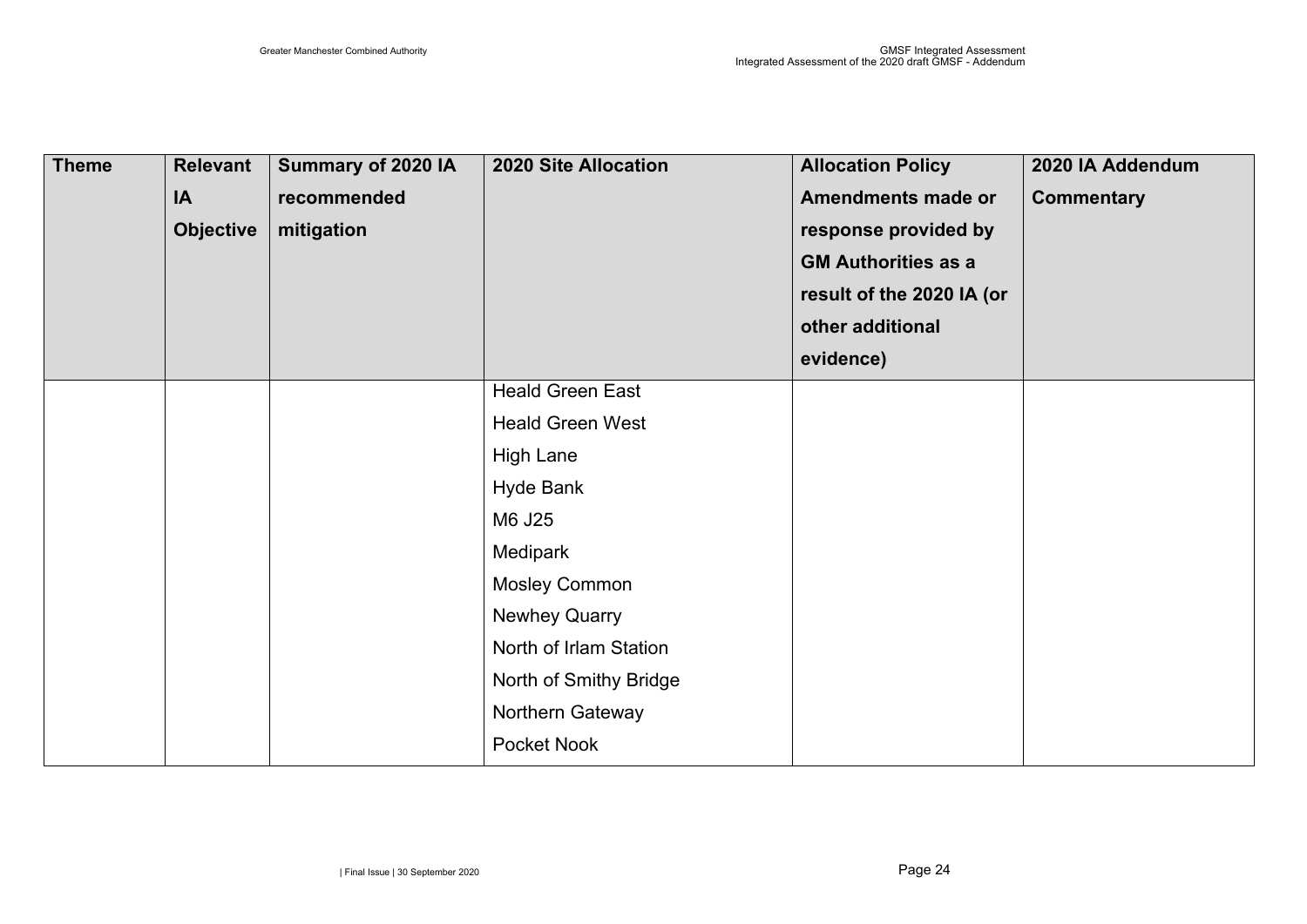| <b>Theme</b> | <b>Relevant</b><br>IA<br><b>Objective</b> | Summary of 2020 IA<br>recommended<br>mitigation | <b>2020 Site Allocation</b>                                                                                                                                                                                             | <b>Allocation Policy</b><br><b>Amendments made or</b><br>response provided by<br><b>GM Authorities as a</b><br>result of the 2020 IA (or<br>other additional<br>evidence) | 2020 IA Addendum<br><b>Commentary</b> |
|--------------|-------------------------------------------|-------------------------------------------------|-------------------------------------------------------------------------------------------------------------------------------------------------------------------------------------------------------------------------|---------------------------------------------------------------------------------------------------------------------------------------------------------------------------|---------------------------------------|
|              |                                           |                                                 | Port Salford<br><b>Roch Valley</b><br>Rosary Road<br>Seedfield<br>South of Hyde<br><b>Southwick Park</b><br>Stakehill<br><b>Timperley Wedge</b><br><b>Trows Farm</b><br>Walshaw<br>West of Gibfield<br>West of Wingates |                                                                                                                                                                           |                                       |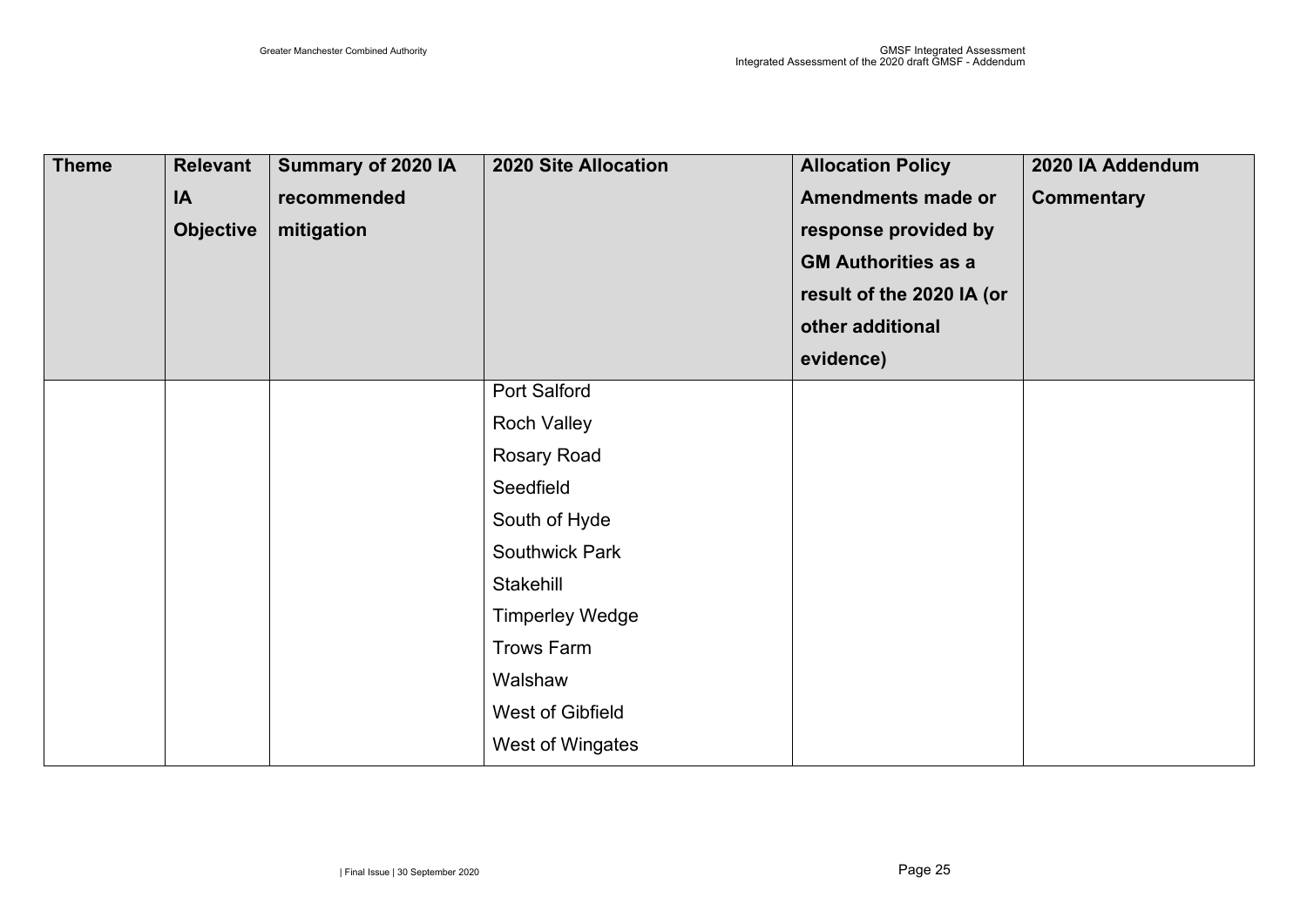| <b>Theme</b> | <b>Relevant</b><br>IA<br><b>Objective</b> | Summary of 2020 IA<br>recommended<br>mitigation | <b>2020 Site Allocation</b>      | <b>Allocation Policy</b><br><b>Amendments made or</b><br>response provided by<br><b>GM Authorities as a</b><br>result of the 2020 IA (or | 2020 IA Addendum<br><b>Commentary</b> |
|--------------|-------------------------------------------|-------------------------------------------------|----------------------------------|------------------------------------------------------------------------------------------------------------------------------------------|---------------------------------------|
|              |                                           |                                                 |                                  | other additional<br>evidence)                                                                                                            |                                       |
|              |                                           |                                                 | <b>Woodford Aerodrome</b>        |                                                                                                                                          |                                       |
| Deprivation  | 4                                         | Reducing levels of                              | <b>Airport City South</b>        | The recommendation is                                                                                                                    | The mitigation has been               |
|              |                                           | deprivation should be                           | <b>Ashton Moss</b>               | primarily addressed by                                                                                                                   | primarily addressed by                |
|              |                                           | integrated into an                              | Ashton Road Corridor (Land south | The recommendation is                                                                                                                    | thematic policy GM-E 1,               |
|              |                                           | appropriate thematic                            | of Coal Pit Lane)                | considered to be primarily                                                                                                               | GM-E 5 and GM-P 1 of                  |
|              |                                           | policy.                                         | <b>Bamford and Norden</b>        | addressed by Thematic                                                                                                                    | the GMSF. As the                      |
|              |                                           |                                                 | <b>Beal Valley</b>               | Policies GM-E1, GM-E4,                                                                                                                   | proposed IA mitigation                |
|              |                                           |                                                 | <b>Bewshill Farm</b>             | GM-E5 and GM-P1.                                                                                                                         | has been addressed by                 |
|              |                                           |                                                 | Bottom Field Farm (Woodhouses)   |                                                                                                                                          | changes to relevant                   |
|              |                                           |                                                 | <b>Bredbury</b>                  |                                                                                                                                          | thematic policies (as                 |
|              |                                           |                                                 | <b>Broadbent Moss</b>            |                                                                                                                                          | noted above) and no                   |
|              |                                           |                                                 | Carrington                       |                                                                                                                                          | changes made to the                   |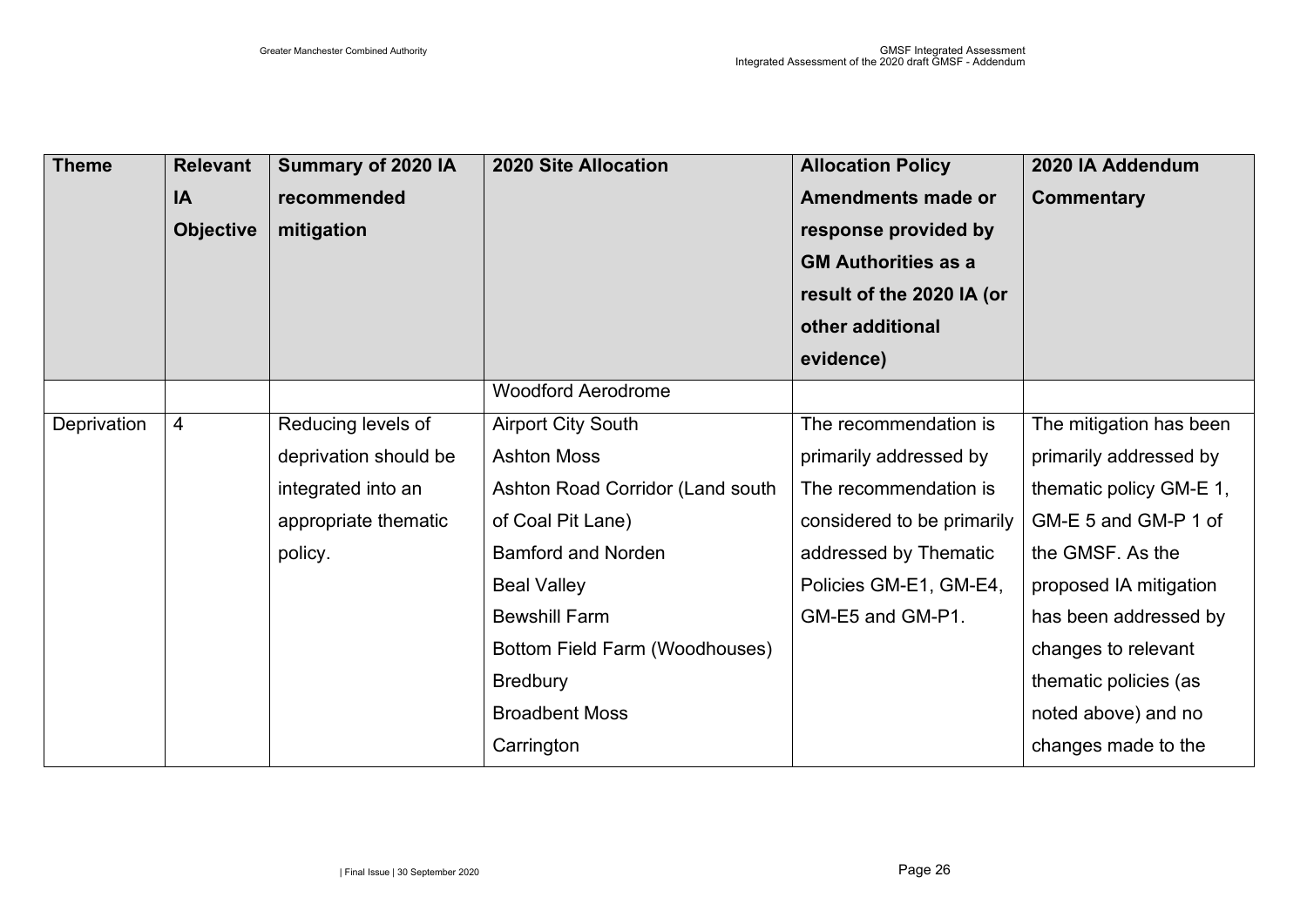| <b>Theme</b> | <b>Relevant</b>  | Summary of 2020 IA | <b>2020 Site Allocation</b>    | <b>Allocation Policy</b>   | 2020 IA Addendum           |
|--------------|------------------|--------------------|--------------------------------|----------------------------|----------------------------|
|              | IA               | recommended        |                                | <b>Amendments made or</b>  | <b>Commentary</b>          |
|              | <b>Objective</b> | mitigation         |                                | response provided by       |                            |
|              |                  |                    |                                | <b>GM Authorities as a</b> |                            |
|              |                  |                    |                                | result of the 2020 IA (or  |                            |
|              |                  |                    |                                | other additional           |                            |
|              |                  |                    |                                | evidence)                  |                            |
|              |                  |                    | <b>Castleton Sidings</b>       |                            | allocation policy, it is   |
|              |                  |                    | <b>Chequerbent North</b>       |                            | considered that the        |
|              |                  |                    | <b>Chew Brook Vale (Robert</b> |                            | allocations would perform  |
|              |                  |                    | Fletchers)                     |                            | the same against the IA    |
|              |                  |                    | Cowlishaw                      |                            | Framework.                 |
|              |                  |                    | Crimble Mill                   |                            |                            |
|              |                  |                    | East of Boothstown             |                            | It is suggested that the   |
|              |                  |                    | <b>Elton Reservoir Area</b>    |                            | GM authorities give        |
|              |                  |                    | Former Offerton High School    |                            | consideration at the local |
|              |                  |                    | <b>Godley Green</b>            |                            | level to how this will be  |
|              |                  |                    | <b>Gravel Bank Unity Mill</b>  |                            | achieved, including how it |
|              |                  |                    | <b>Hanging Chadder</b>         |                            | could be delivered         |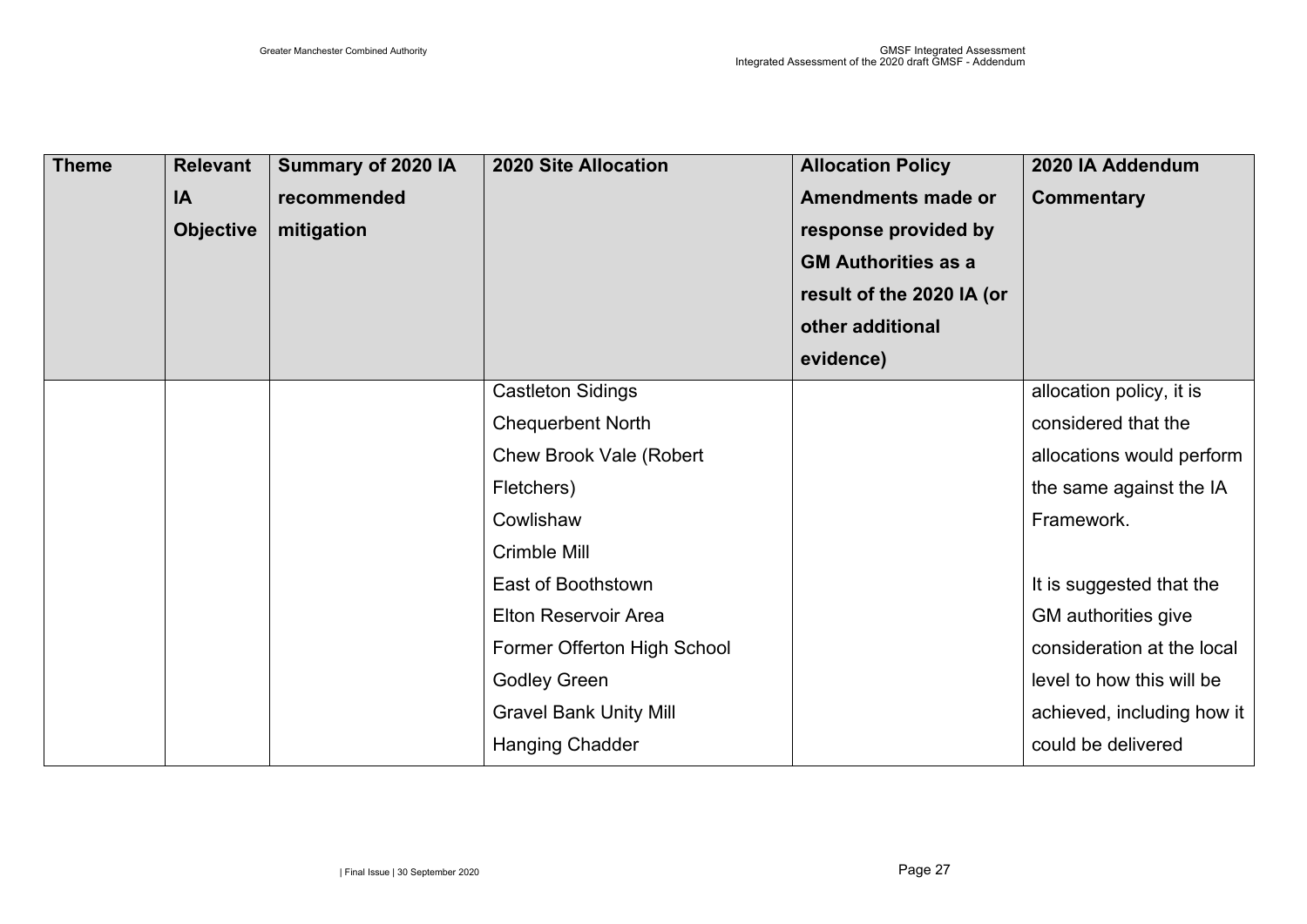| <b>Theme</b> | <b>Relevant</b>  | Summary of 2020 IA | <b>2020 Site Allocation</b> | <b>Allocation Policy</b>   | 2020 IA Addendum            |
|--------------|------------------|--------------------|-----------------------------|----------------------------|-----------------------------|
|              | IA               | recommended        |                             | <b>Amendments made or</b>  | <b>Commentary</b>           |
|              | <b>Objective</b> | mitigation         |                             | response provided by       |                             |
|              |                  |                    |                             | <b>GM Authorities as a</b> |                             |
|              |                  |                    |                             | result of the 2020 IA (or  |                             |
|              |                  |                    |                             | other additional           |                             |
|              |                  |                    |                             | evidence)                  |                             |
|              |                  |                    | <b>Hazelhurst Farm</b>      |                            | through local plans         |
|              |                  |                    | <b>Heald Green East</b>     |                            | and/or relevant SPD.        |
|              |                  |                    | <b>Heald Green West</b>     |                            |                             |
|              |                  |                    | <b>High Lane</b>            |                            |                             |
|              |                  |                    | <b>Hyde Bank</b>            |                            | It is noted that the TfGM   |
|              |                  |                    | M6 J25                      |                            | recommendations             |
|              |                  |                    | Medipark                    |                            | relating to improving       |
|              |                  |                    | <b>Mosley Common</b>        |                            | connectivity and            |
|              |                  |                    | <b>Newhey Quarry</b>        |                            | accessibility have been     |
|              |                  |                    | North of Irlam Station      |                            | taken on board, coming      |
|              |                  |                    | North of Smithy Bridge      |                            | forward on identified sites |
|              |                  |                    | Northern Gateway            |                            | (Northern Gateway,          |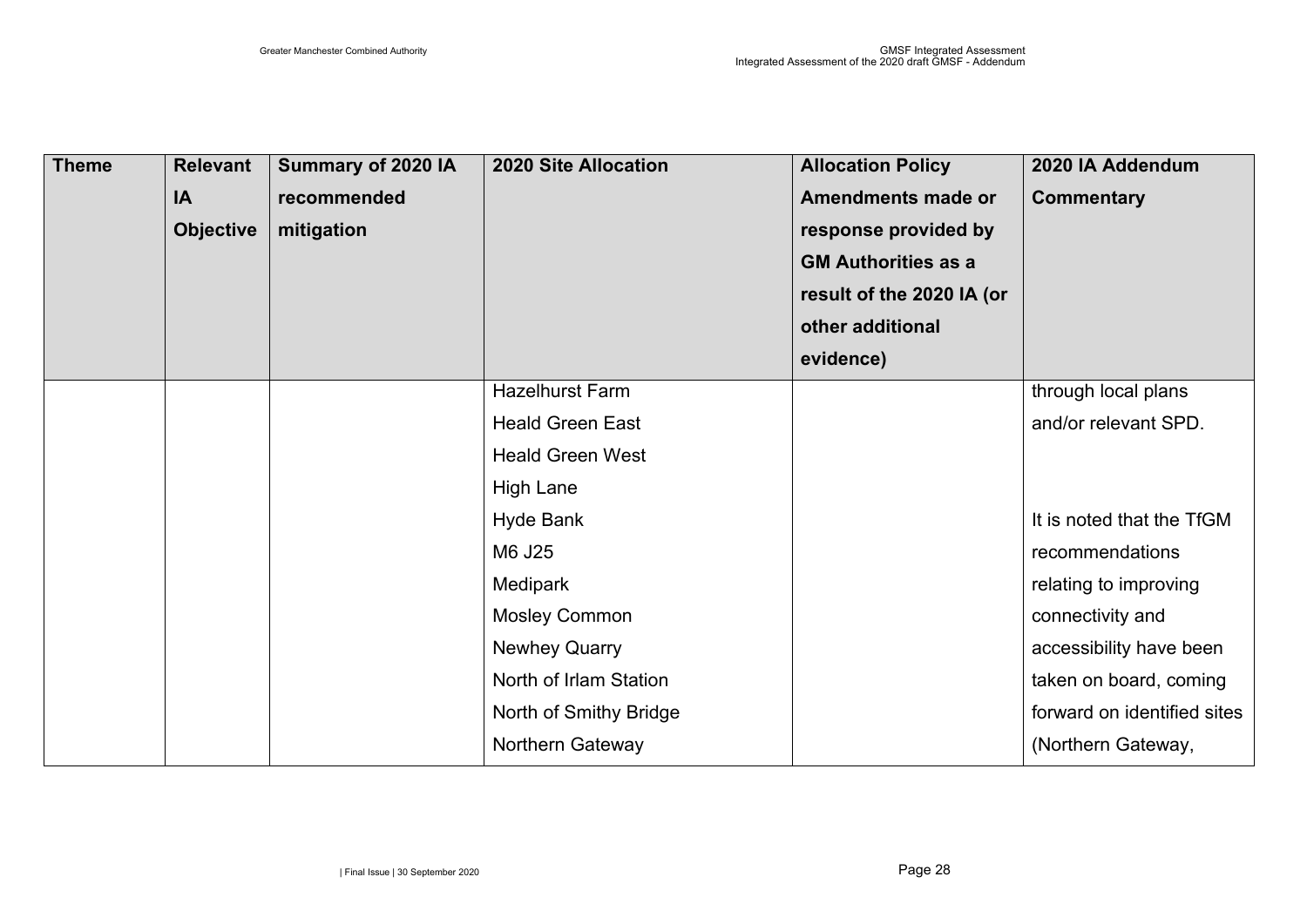| <b>Theme</b> | <b>Relevant</b><br>IA<br><b>Objective</b> | Summary of 2020 IA<br>recommended<br>mitigation | <b>2020 Site Allocation</b> | <b>Allocation Policy</b><br><b>Amendments made or</b><br>response provided by<br><b>GM Authorities as a</b> | 2020 IA Addendum<br><b>Commentary</b> |
|--------------|-------------------------------------------|-------------------------------------------------|-----------------------------|-------------------------------------------------------------------------------------------------------------|---------------------------------------|
|              |                                           |                                                 |                             | result of the 2020 IA (or                                                                                   |                                       |
|              |                                           |                                                 |                             | other additional                                                                                            |                                       |
|              |                                           |                                                 |                             | evidence)                                                                                                   |                                       |
|              |                                           |                                                 | Pocket Nook                 |                                                                                                             | Stakehill, Chequerbent                |
|              |                                           |                                                 | <b>Port Salford</b>         |                                                                                                             | North, Bamford and                    |
|              |                                           |                                                 | <b>Roch Valley</b>          |                                                                                                             | Norden, Castleton                     |
|              |                                           |                                                 | Rosary Road                 |                                                                                                             | Sidings, Crimble Mill,                |
|              |                                           |                                                 | Seedfield                   |                                                                                                             | Newhey Quarry, Roch                   |
|              |                                           |                                                 | South of Hyde               |                                                                                                             | Valley, Land North of                 |
|              |                                           |                                                 | <b>Southwick Park</b>       |                                                                                                             | Smithy Bridge, North of               |
|              |                                           |                                                 | Stakehill                   |                                                                                                             | <b>Mosely Common, Trows</b>           |
|              |                                           |                                                 | <b>Timperley Wedge</b>      |                                                                                                             | Farm, East of                         |
|              |                                           |                                                 | <b>Trows Farm</b>           |                                                                                                             | Boothstown and Port of                |
|              |                                           |                                                 | Walshaw                     |                                                                                                             | Salford Extension).                   |
|              |                                           |                                                 | <b>West of Gibfield</b>     |                                                                                                             |                                       |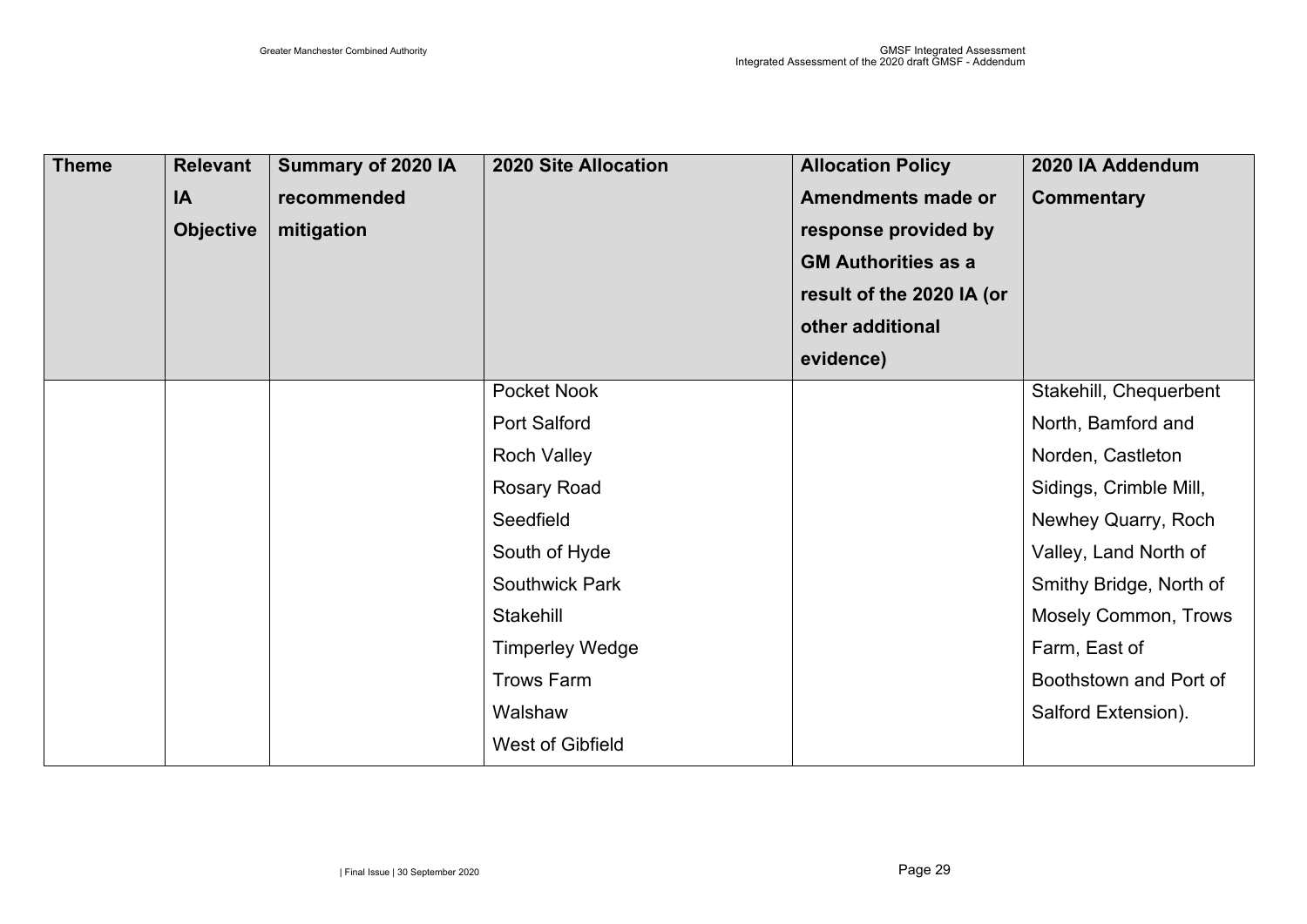| <b>Theme</b>  | <b>Relevant</b><br>IA<br><b>Objective</b> | Summary of 2020 IA<br>recommended<br>mitigation | <b>2020 Site Allocation</b>                   | <b>Allocation Policy</b><br><b>Amendments made or</b><br>response provided by<br><b>GM Authorities as a</b><br>result of the 2020 IA (or | 2020 IA Addendum<br><b>Commentary</b> |
|---------------|-------------------------------------------|-------------------------------------------------|-----------------------------------------------|------------------------------------------------------------------------------------------------------------------------------------------|---------------------------------------|
|               |                                           |                                                 |                                               | other additional<br>evidence)                                                                                                            |                                       |
|               |                                           |                                                 | West of Wingates<br><b>Woodford Aerodrome</b> |                                                                                                                                          |                                       |
| Provision of  | $\overline{7}$                            | The provision of social                         | Crimble Mill                                  | The recommendation is                                                                                                                    | The mitigation has been               |
| Social        |                                           | infrastructure is                               | North of Smithy Bridge                        | primarily addressed by                                                                                                                   | primarily addressed by                |
| Infrastructur |                                           | integrated into                                 |                                               | thematic policies GM-E 5,                                                                                                                | thematic policy GM-E 5,               |
| e             |                                           | appropriate thematic                            |                                               | GM-E 6 and GM-E 7.                                                                                                                       | GM-E 6 and GM-E 7. As                 |
|               |                                           | policies.                                       |                                               |                                                                                                                                          | the proposed IA                       |
|               |                                           |                                                 |                                               |                                                                                                                                          | mitigation has been                   |
|               |                                           |                                                 |                                               |                                                                                                                                          | addressed by changes to               |
|               |                                           |                                                 |                                               |                                                                                                                                          | relevant thematic policies            |
|               |                                           |                                                 |                                               |                                                                                                                                          | and no changes made to                |
|               |                                           |                                                 |                                               |                                                                                                                                          | the allocation policy, it is          |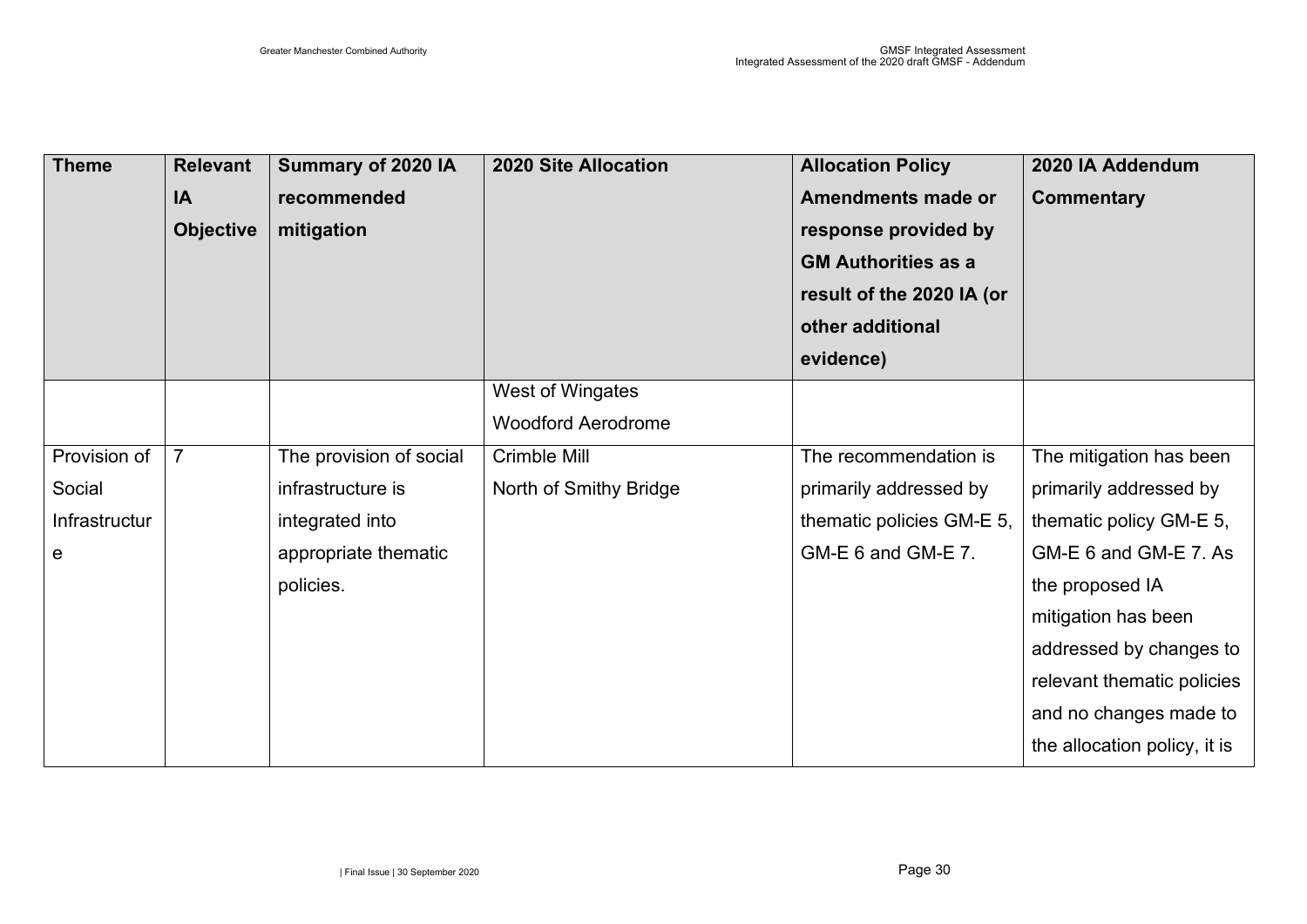| <b>Theme</b> | <b>Relevant</b>  | Summary of 2020 IA        | <b>2020 Site Allocation</b> | <b>Allocation Policy</b>   | 2020 IA Addendum           |
|--------------|------------------|---------------------------|-----------------------------|----------------------------|----------------------------|
|              | IA               | recommended               |                             | <b>Amendments made or</b>  | <b>Commentary</b>          |
|              | <b>Objective</b> | mitigation                |                             | response provided by       |                            |
|              |                  |                           |                             | <b>GM Authorities as a</b> |                            |
|              |                  |                           |                             | result of the 2020 IA (or  |                            |
|              |                  |                           |                             | other additional           |                            |
|              |                  |                           |                             | evidence)                  |                            |
|              |                  |                           |                             |                            | considered that the policy |
|              |                  |                           |                             |                            | would perform the same     |
|              |                  |                           |                             |                            | against the IA Framework   |
|              |                  |                           |                             |                            | as the mitigation was not  |
|              |                  |                           |                             |                            | taken into account within  |
|              |                  |                           |                             |                            | the policy itself.         |
| Ecology      | 11               | Reference to              | <b>Ashton Moss</b>          | The recommendation is      | As the proposed IA         |
|              |                  | biodiversity net gain     | <b>Southwick Park</b>       | considered to be primarily | mitigation has been        |
|              |                  | could be reintroduced     |                             | addressed by Thematic      | primarily addressed by     |
|              |                  | into the policy and       |                             | Policy GM-G 9.             | changes to relevant        |
|              |                  | reference to mitigate for |                             |                            | thematic policy GM-G9      |
|              |                  | the loss of the existing  |                             |                            | and no changes made to     |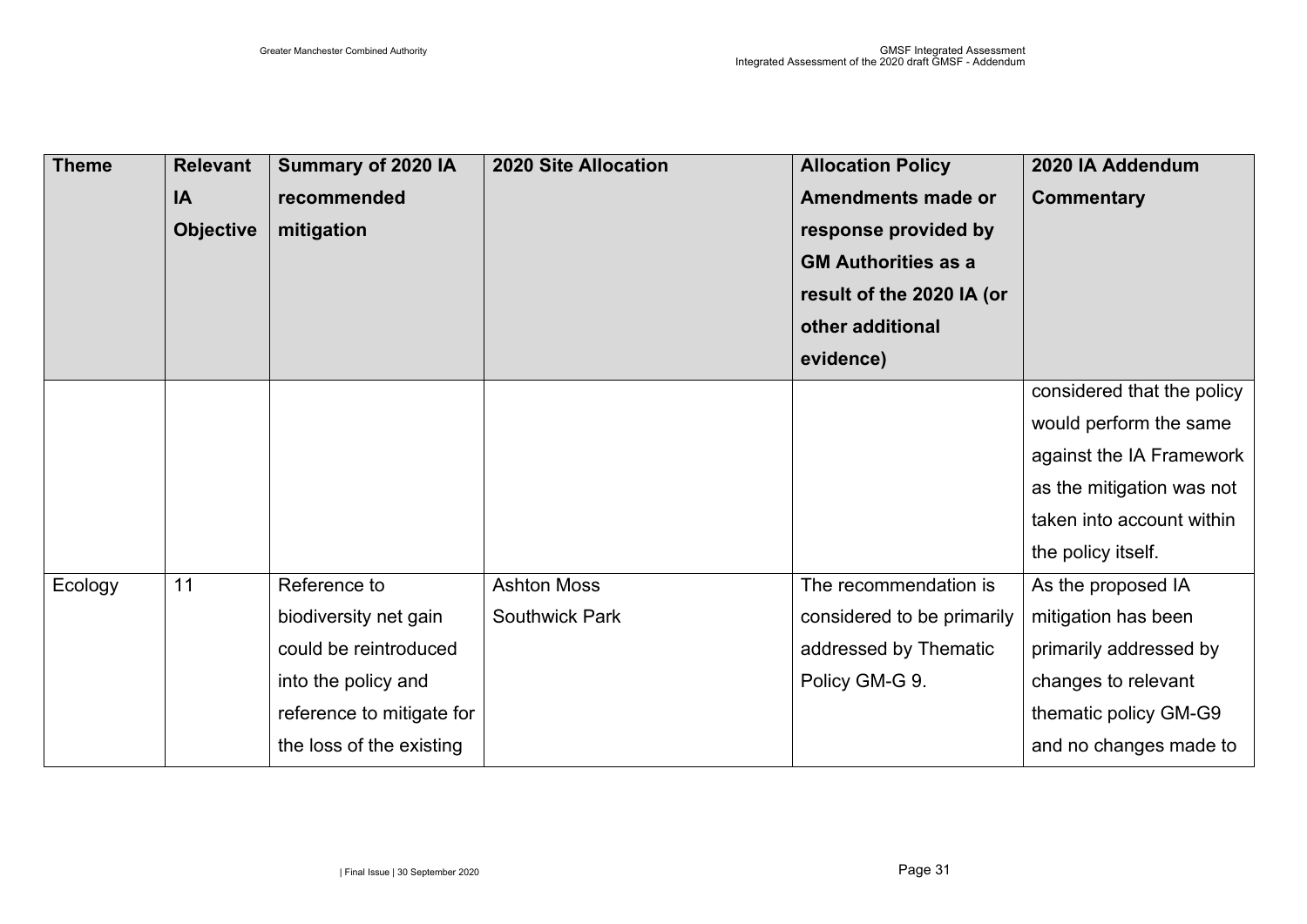| <b>Theme</b> | <b>Relevant</b>  | Summary of 2020 IA      | <b>2020 Site Allocation</b> | <b>Allocation Policy</b>   | 2020 IA Addendum            |
|--------------|------------------|-------------------------|-----------------------------|----------------------------|-----------------------------|
|              | IA               | recommended             |                             | <b>Amendments made or</b>  | <b>Commentary</b>           |
|              | <b>Objective</b> | mitigation              |                             | response provided by       |                             |
|              |                  |                         |                             | <b>GM Authorities as a</b> |                             |
|              |                  |                         |                             | result of the 2020 IA (or  |                             |
|              |                  |                         |                             | other additional           |                             |
|              |                  |                         |                             | evidence)                  |                             |
|              |                  | play facility and green |                             |                            | the allocation policies, it |
|              |                  | space could strengthen  |                             |                            | is considered that the      |
|              |                  | the policy.             |                             |                            | policy would perform the    |
|              |                  |                         |                             |                            | same against the IA         |
|              |                  |                         |                             |                            | Framework.                  |
|              |                  |                         |                             |                            |                             |
|              |                  |                         |                             |                            | It is noted that the        |
|              |                  |                         |                             |                            | separate HRA                |
|              |                  |                         |                             |                            | recommendations             |
|              |                  |                         |                             |                            | relating to Habitat         |
|              |                  |                         |                             |                            | Regulations                 |
|              |                  |                         |                             |                            | Assessments being           |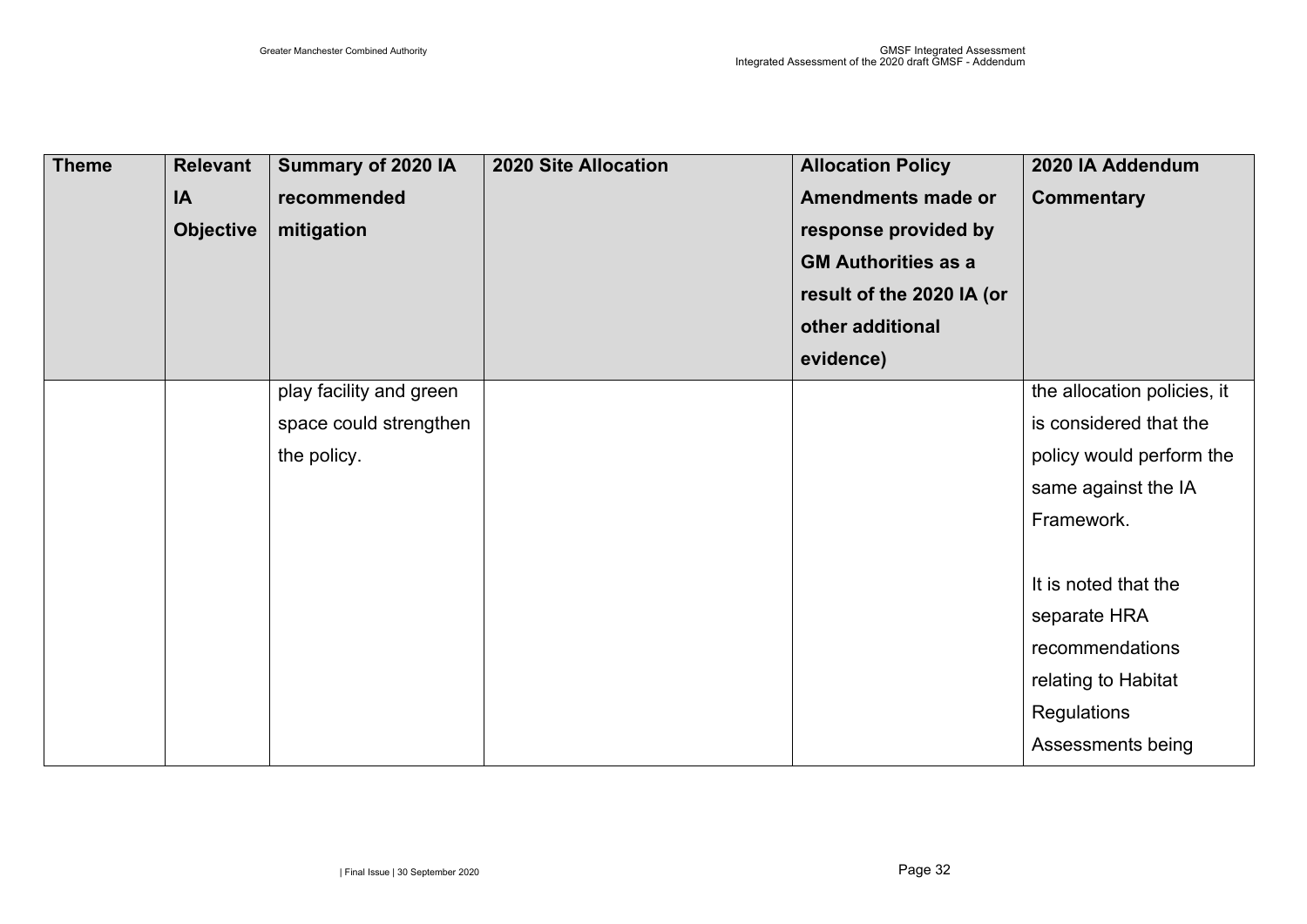| <b>Theme</b> | <b>Relevant</b><br>IA<br><b>Objective</b> | Summary of 2020 IA<br>recommended<br>mitigation | <b>2020 Site Allocation</b> | <b>Allocation Policy</b><br><b>Amendments made or</b><br>response provided by<br><b>GM Authorities as a</b><br>result of the 2020 IA (or<br>other additional | 2020 IA Addendum<br><b>Commentary</b> |
|--------------|-------------------------------------------|-------------------------------------------------|-----------------------------|--------------------------------------------------------------------------------------------------------------------------------------------------------------|---------------------------------------|
|              |                                           |                                                 |                             | evidence)                                                                                                                                                    |                                       |
|              |                                           |                                                 |                             |                                                                                                                                                              | undertaken for planning               |
|              |                                           |                                                 |                             |                                                                                                                                                              | applications meeting a                |
|              |                                           |                                                 |                             |                                                                                                                                                              | certain threshold (e.g. 50            |
|              |                                           |                                                 |                             |                                                                                                                                                              | dwellings or 1,000swm                 |
|              |                                           |                                                 |                             |                                                                                                                                                              | office/industrial or close            |
|              |                                           |                                                 |                             |                                                                                                                                                              | to a canal) coming                    |
|              |                                           |                                                 |                             |                                                                                                                                                              | forward on identified sites           |
|              |                                           |                                                 |                             |                                                                                                                                                              | (Heyworth, New                        |
|              |                                           |                                                 |                             |                                                                                                                                                              | Carrington, Stakehill,                |
|              |                                           |                                                 |                             |                                                                                                                                                              | Simister, Castleton,                  |
|              |                                           |                                                 |                             |                                                                                                                                                              | Cowlishaw, Trow, Smithy               |
|              |                                           |                                                 |                             |                                                                                                                                                              | Bridge, Port Salford)                 |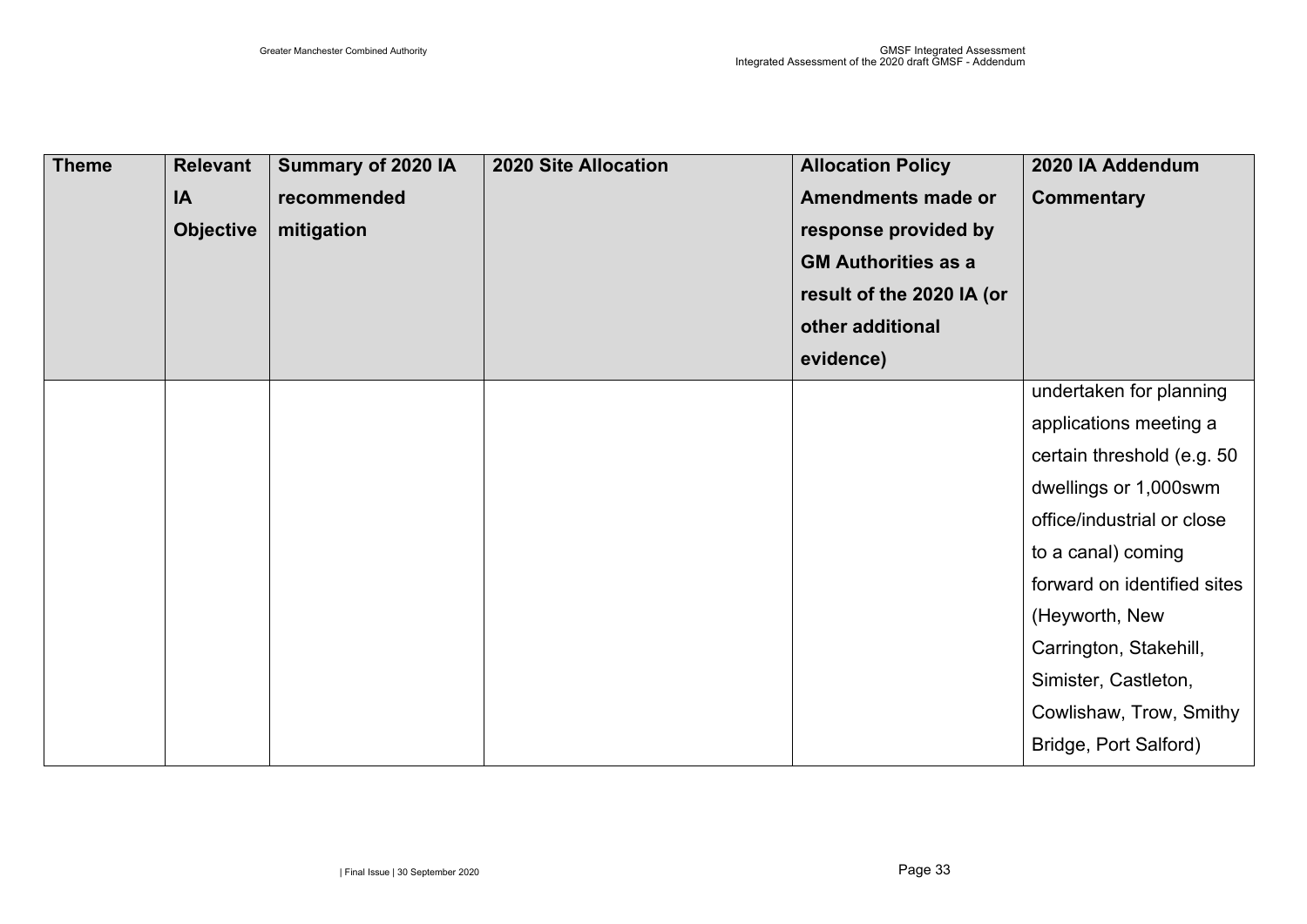| <b>Theme</b> | <b>Relevant</b><br>IA<br><b>Objective</b> | Summary of 2020 IA<br>recommended<br>mitigation | <b>2020 Site Allocation</b> | <b>Allocation Policy</b><br><b>Amendments made or</b><br>response provided by<br><b>GM Authorities as a</b><br>result of the 2020 IA (or<br>other additional | 2020 IA Addendum<br><b>Commentary</b> |
|--------------|-------------------------------------------|-------------------------------------------------|-----------------------------|--------------------------------------------------------------------------------------------------------------------------------------------------------------|---------------------------------------|
|              |                                           |                                                 |                             | evidence)                                                                                                                                                    |                                       |
|              |                                           |                                                 |                             |                                                                                                                                                              | have been taken on                    |
|              |                                           |                                                 |                             |                                                                                                                                                              | board. Other relevant                 |
|              |                                           |                                                 |                             |                                                                                                                                                              | allocations already made              |
|              |                                           |                                                 |                             |                                                                                                                                                              | reference to the                      |
|              |                                           |                                                 |                             |                                                                                                                                                              | requirement for HRA                   |
|              |                                           |                                                 |                             |                                                                                                                                                              | (such as Port Salford and             |
|              |                                           |                                                 |                             |                                                                                                                                                              | North of Irlam Station).              |
|              |                                           |                                                 |                             |                                                                                                                                                              | It is also noted that                 |
|              |                                           |                                                 |                             |                                                                                                                                                              | comments from GMEU                    |
|              |                                           |                                                 |                             |                                                                                                                                                              | relating to Habitat                   |
|              |                                           |                                                 |                             |                                                                                                                                                              | <b>Regulation Assessments</b>         |
|              |                                           |                                                 |                             |                                                                                                                                                              | has been taken on board               |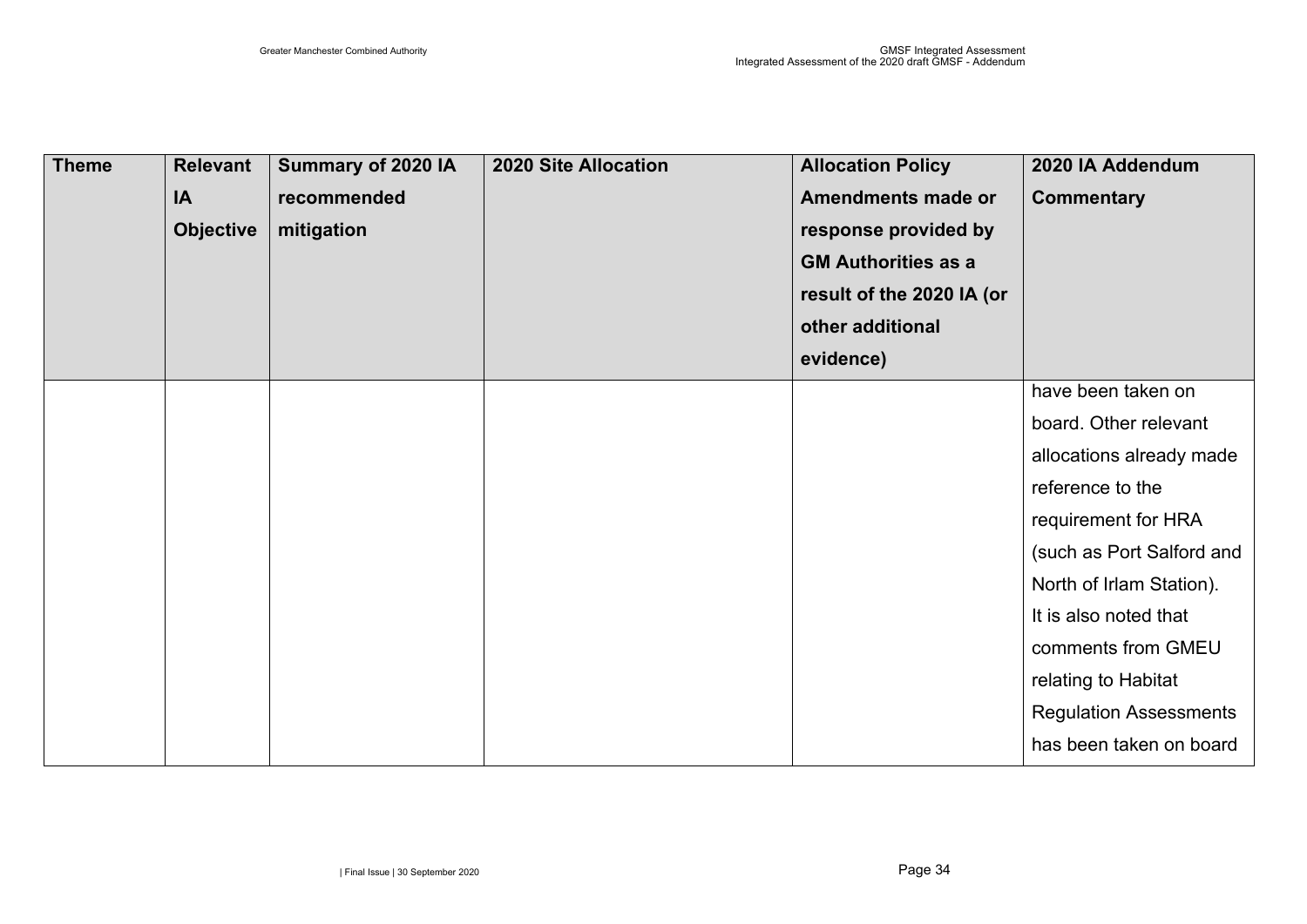| <b>Theme</b> | <b>Relevant</b>  | Summary of 2020 IA      | <b>2020 Site Allocation</b> | <b>Allocation Policy</b>      | 2020 IA Addendum                |
|--------------|------------------|-------------------------|-----------------------------|-------------------------------|---------------------------------|
|              | IA               | recommended             |                             | <b>Amendments made or</b>     | <b>Commentary</b>               |
|              | <b>Objective</b> | mitigation              |                             | response provided by          |                                 |
|              |                  |                         |                             | <b>GM Authorities as a</b>    |                                 |
|              |                  |                         |                             | result of the 2020 IA (or     |                                 |
|              |                  |                         |                             | other additional              |                                 |
|              |                  |                         |                             | evidence)                     |                                 |
|              |                  |                         |                             |                               | on identified sites (New        |
|              |                  |                         |                             |                               | Carrington, North of Irlam      |
|              |                  |                         |                             |                               | <b>Station and Port Salford</b> |
|              |                  |                         |                             |                               | Extension).                     |
| Habitat      | 11               | N/A for the IA.         | Castleton                   | Policy text have been         | Whilst not a                    |
| Regulations  |                  |                         | Cowlishaw                   | amended for the site          | recommendation of the           |
| Assessment   |                  | However, in the HRA, it | Heyworth                    | allocations, to refer to this | IA, as it was covered by        |
| (HRA)        |                  | is noted that HRA were  | New Carrington              | requirement for HRA.          | the separate HRA                |
|              |                  | recommended for         | North of Irlam Station      |                               | process, it is considered       |
|              |                  | applications which      | <b>Port Salford</b>         | Other relevant allocations    | that with the inclusion of      |
|              |                  | meet certain thresholds | Simister                    | already made reference        | this text within the policy,    |
|              |                  | (e.g. 50 dwellings or   | Stakehill                   | to the requirement for        | it would perform better         |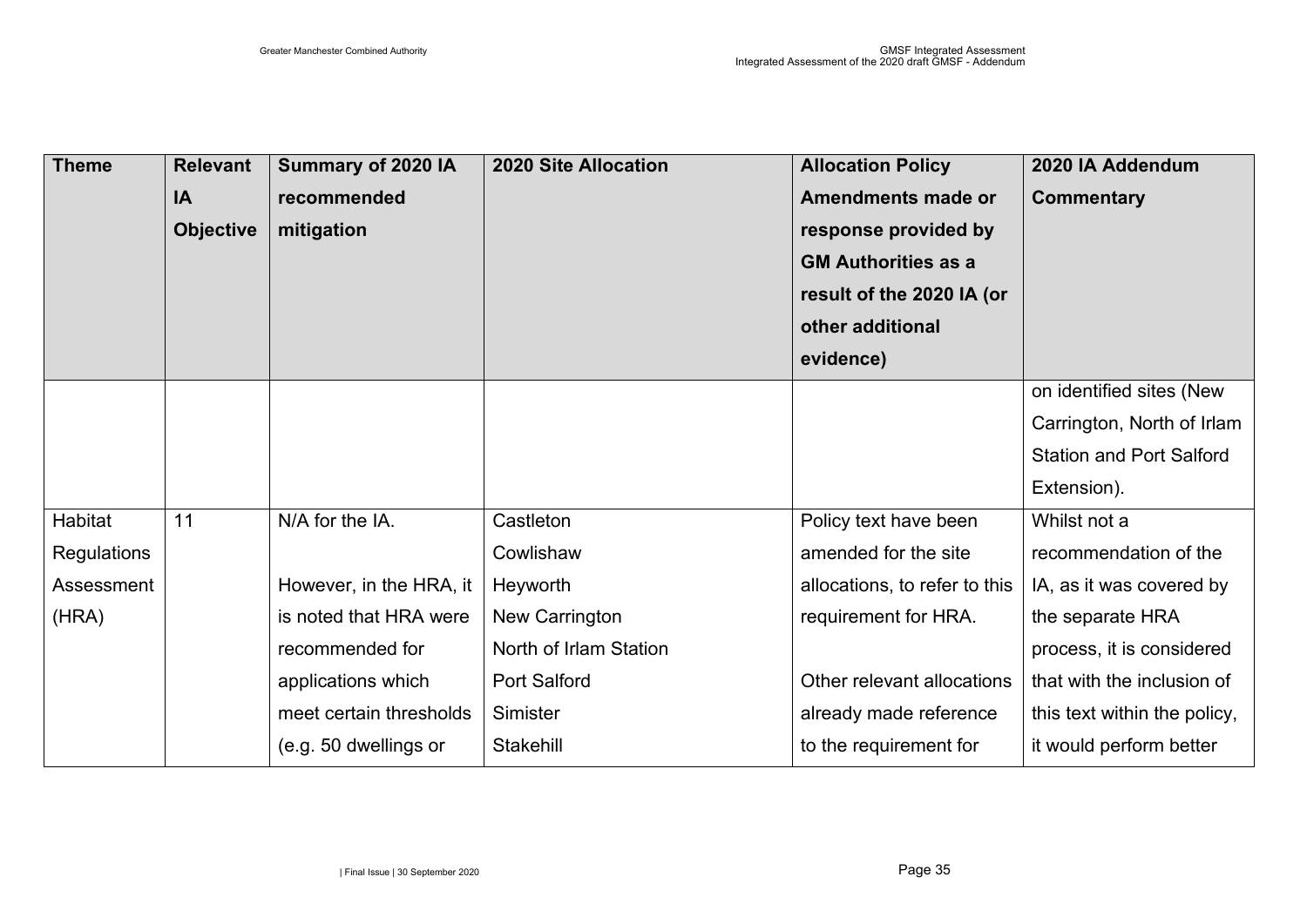| <b>Theme</b> | <b>Relevant</b>  | Summary of 2020 IA         | <b>2020 Site Allocation</b>      | <b>Allocation Policy</b>   | 2020 IA Addendum          |
|--------------|------------------|----------------------------|----------------------------------|----------------------------|---------------------------|
|              | IA               | recommended                |                                  | <b>Amendments made or</b>  | <b>Commentary</b>         |
|              | <b>Objective</b> | mitigation                 |                                  | response provided by       |                           |
|              |                  |                            |                                  | <b>GM Authorities as a</b> |                           |
|              |                  |                            |                                  | result of the 2020 IA (or  |                           |
|              |                  |                            |                                  | other additional           |                           |
|              |                  |                            |                                  | evidence)                  |                           |
|              |                  | 1,000sqm                   | <b>Smithy Bridge</b>             | HRA (such as Port          | against the IA            |
|              |                  | office/industrial or close | <b>Trow</b>                      | Salford).                  | Framework, specifically   |
|              |                  | to a canal) coming         |                                  |                            | for IA objective 11.      |
|              |                  | forward on identified      |                                  |                            |                           |
|              |                  | sites).                    |                                  |                            |                           |
| Climate      | 12               | It is considered that      | <b>Airport City South</b>        | The recommendation is      | The mitigation has been   |
| Change       |                  | sustainable                | <b>Ashton Moss</b>               | primarily addressed by     | primarily addressed by    |
|              |                  | construction methods       | Ashton Road Corridor (Land south | Policy GM-S 1 and GM-S     | thematic policy GM-S 1    |
|              |                  | are integrated into an     | of Coal Pit Lane)                | 2 and the Sustainable      | and GM-S 2 in addition to |
|              |                  | appropriate thematic       | <b>Bamford and Norden</b>        | and Resilient Chapter of   | the Sustainable and       |
|              |                  | policy.                    | <b>Beal Valley</b>               | the GMSF.                  | Resilient Chapter of the  |
|              |                  |                            | <b>Bewshill Farm</b>             |                            | GMSF. As the proposed     |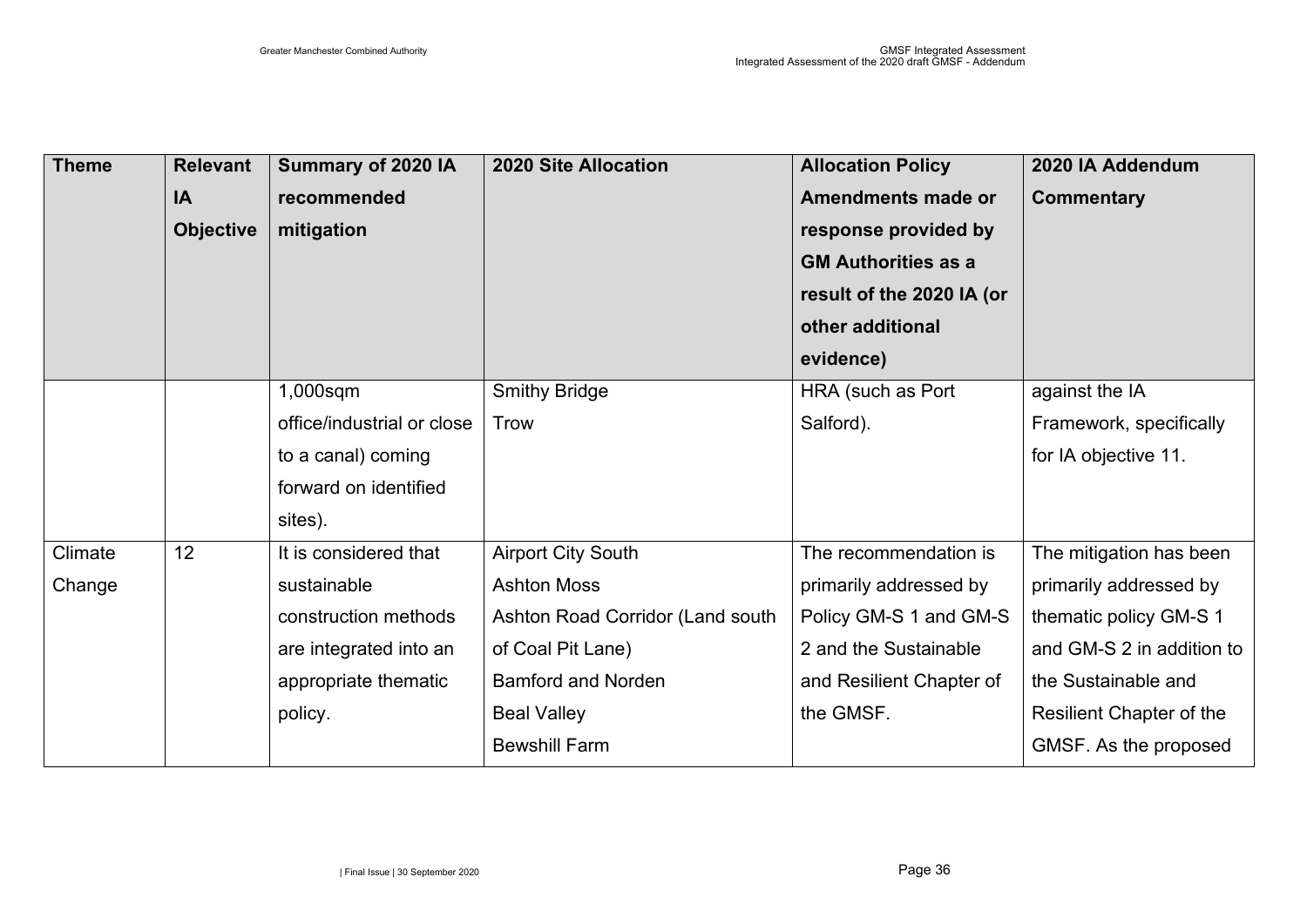| <b>Theme</b> | <b>Relevant</b><br><b>IA</b><br><b>Objective</b> | Summary of 2020 IA<br>recommended<br>mitigation | <b>2020 Site Allocation</b>    | <b>Allocation Policy</b><br>Amendments made or<br>response provided by<br><b>GM Authorities as a</b><br>result of the 2020 IA (or | 2020 IA Addendum<br><b>Commentary</b> |
|--------------|--------------------------------------------------|-------------------------------------------------|--------------------------------|-----------------------------------------------------------------------------------------------------------------------------------|---------------------------------------|
|              |                                                  |                                                 |                                | other additional                                                                                                                  |                                       |
|              |                                                  |                                                 |                                | evidence)                                                                                                                         |                                       |
|              |                                                  |                                                 | <b>Bredbury</b>                |                                                                                                                                   | IA mitigation has been                |
|              |                                                  |                                                 | <b>Broadbent Moss</b>          |                                                                                                                                   | addressed by changes to               |
|              |                                                  |                                                 | Carrington                     |                                                                                                                                   | relevant thematic policies            |
|              |                                                  |                                                 | <b>Castleton Sidings</b>       |                                                                                                                                   | and no changes made to                |
|              |                                                  |                                                 | <b>Chequerbent North</b>       |                                                                                                                                   | the allocation policy, it is          |
|              |                                                  |                                                 | <b>Chew Brook Vale (Robert</b> |                                                                                                                                   | considered that the policy            |
|              |                                                  |                                                 | Fletchers)                     |                                                                                                                                   | would perform the same                |
|              |                                                  |                                                 | Cowlishaw                      |                                                                                                                                   | against the IA Framework              |
|              |                                                  |                                                 | Crimble Mill                   |                                                                                                                                   | as the mitigation was not             |
|              |                                                  |                                                 | East of Boothstown             |                                                                                                                                   | taken into account within             |
|              |                                                  |                                                 | <b>Elton Reservoir Area</b>    |                                                                                                                                   | the policy itself.                    |
|              |                                                  |                                                 | Former Offerton High School    |                                                                                                                                   |                                       |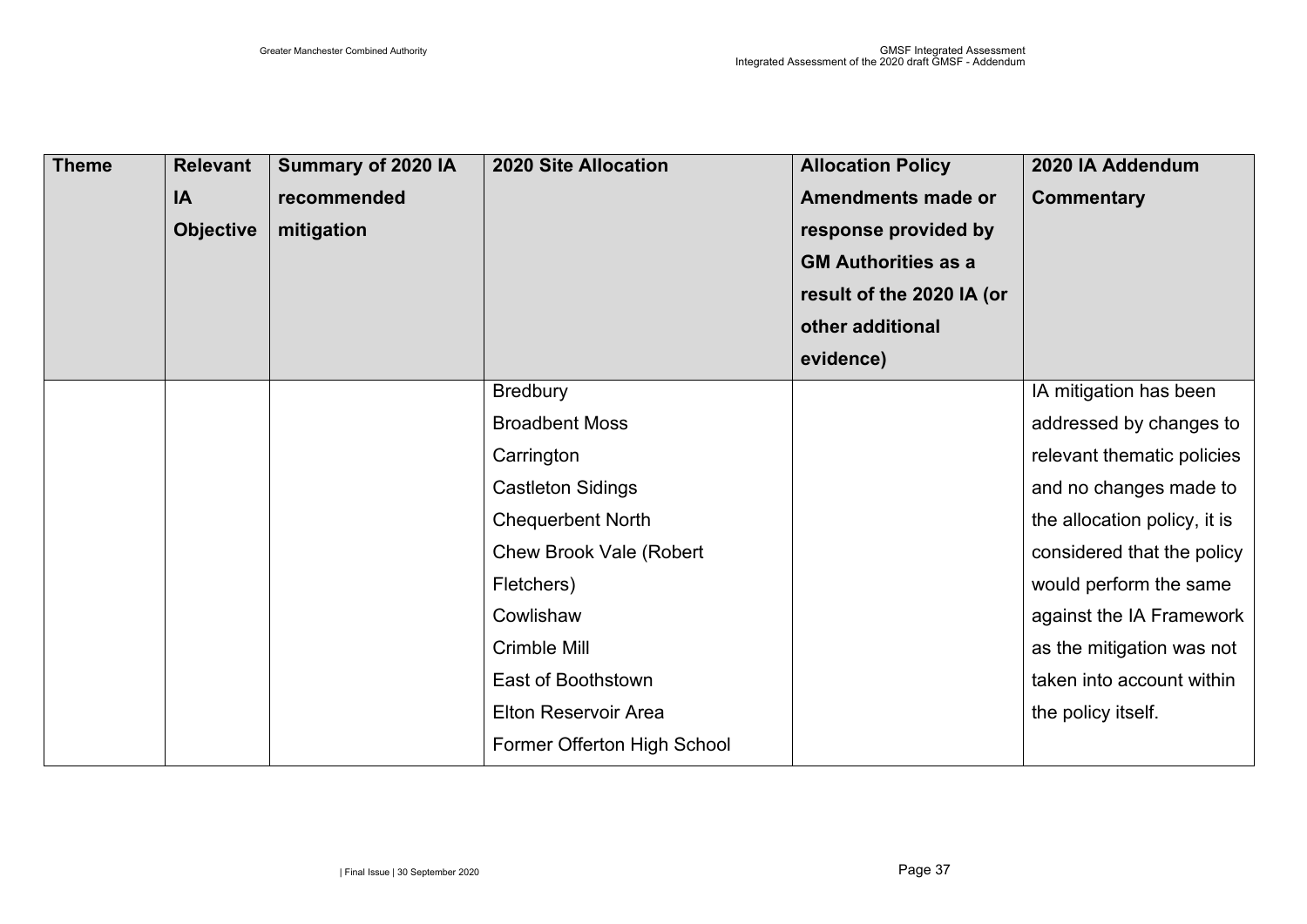| <b>Theme</b> | <b>Relevant</b><br>IA<br><b>Objective</b> | Summary of 2020 IA<br>recommended<br>mitigation | <b>2020 Site Allocation</b>   | <b>Allocation Policy</b><br><b>Amendments made or</b><br>response provided by<br><b>GM Authorities as a</b><br>result of the 2020 IA (or<br>other additional | 2020 IA Addendum<br><b>Commentary</b> |
|--------------|-------------------------------------------|-------------------------------------------------|-------------------------------|--------------------------------------------------------------------------------------------------------------------------------------------------------------|---------------------------------------|
|              |                                           |                                                 |                               | evidence)                                                                                                                                                    |                                       |
|              |                                           |                                                 | <b>Godley Green</b>           |                                                                                                                                                              |                                       |
|              |                                           |                                                 | <b>Gravel Bank Unity Mill</b> |                                                                                                                                                              |                                       |
|              |                                           |                                                 | <b>Hanging Chadder</b>        |                                                                                                                                                              |                                       |
|              |                                           |                                                 | <b>Hazelhurst Farm</b>        |                                                                                                                                                              |                                       |
|              |                                           |                                                 | <b>Heald Green East</b>       |                                                                                                                                                              |                                       |
|              |                                           |                                                 | <b>Heald Green West</b>       |                                                                                                                                                              |                                       |
|              |                                           |                                                 | <b>High Lane</b>              |                                                                                                                                                              |                                       |
|              |                                           |                                                 | <b>Hyde Bank</b>              |                                                                                                                                                              |                                       |
|              |                                           |                                                 | M6 J25                        |                                                                                                                                                              |                                       |
|              |                                           |                                                 | Medipark                      |                                                                                                                                                              |                                       |
|              |                                           |                                                 | <b>Mosley Common</b>          |                                                                                                                                                              |                                       |
|              |                                           |                                                 | <b>Newhey Quarry</b>          |                                                                                                                                                              |                                       |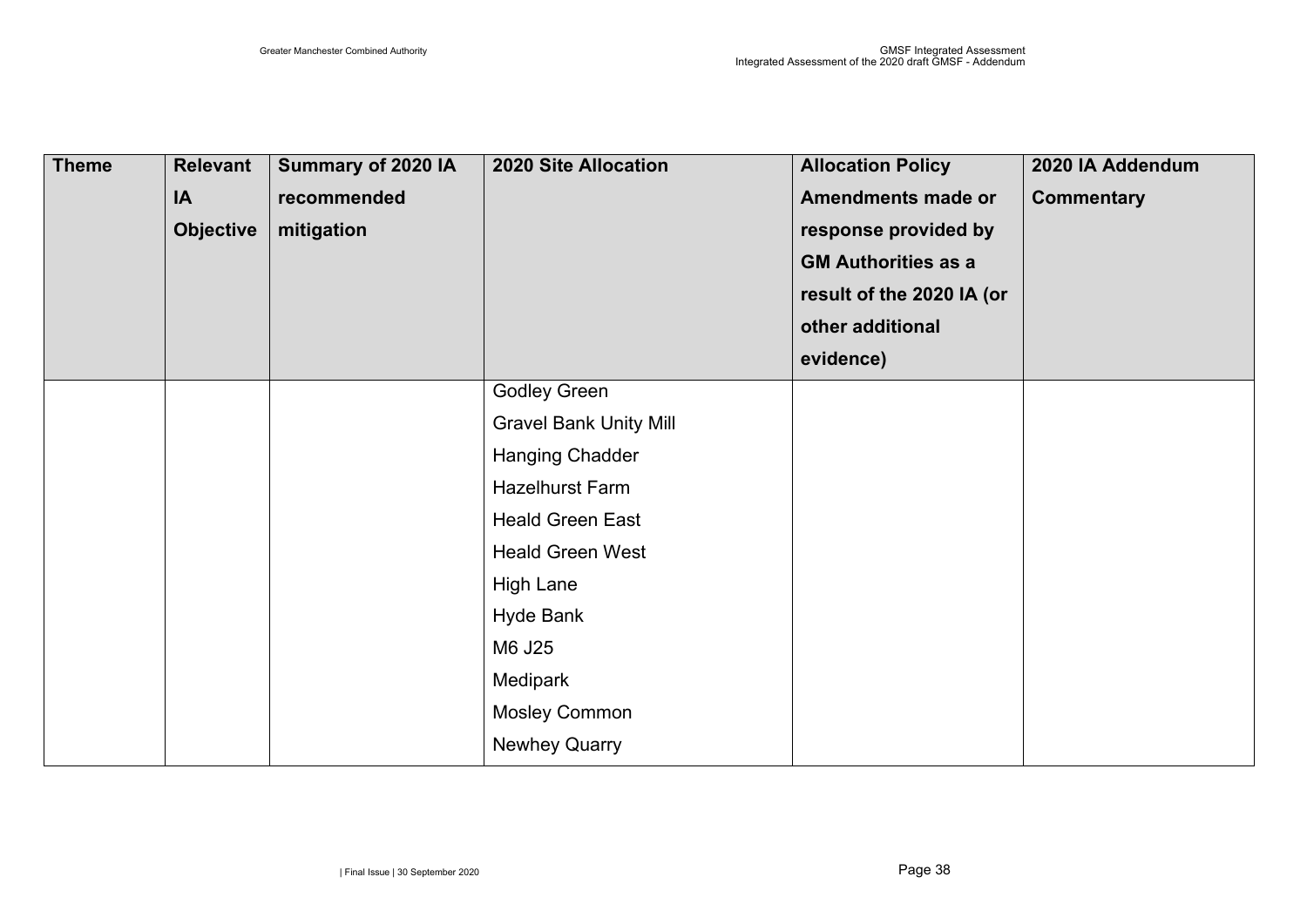| <b>Theme</b> | <b>Relevant</b><br>IA<br><b>Objective</b> | Summary of 2020 IA<br>recommended<br>mitigation | <b>2020 Site Allocation</b> | <b>Allocation Policy</b><br><b>Amendments made or</b><br>response provided by<br><b>GM Authorities as a</b> | 2020 IA Addendum<br><b>Commentary</b> |
|--------------|-------------------------------------------|-------------------------------------------------|-----------------------------|-------------------------------------------------------------------------------------------------------------|---------------------------------------|
|              |                                           |                                                 |                             | result of the 2020 IA (or                                                                                   |                                       |
|              |                                           |                                                 |                             | other additional                                                                                            |                                       |
|              |                                           |                                                 |                             | evidence)                                                                                                   |                                       |
|              |                                           |                                                 | North of Irlam Station      |                                                                                                             |                                       |
|              |                                           |                                                 | North of Smithy Bridge      |                                                                                                             |                                       |
|              |                                           |                                                 | Northern Gateway            |                                                                                                             |                                       |
|              |                                           |                                                 | Pocket Nook                 |                                                                                                             |                                       |
|              |                                           |                                                 | Port Salford                |                                                                                                             |                                       |
|              |                                           |                                                 | <b>Roch Valley</b>          |                                                                                                             |                                       |
|              |                                           |                                                 | <b>Rosary Road</b>          |                                                                                                             |                                       |
|              |                                           |                                                 | Seedfield                   |                                                                                                             |                                       |
|              |                                           |                                                 | Stakehill                   |                                                                                                             |                                       |
|              |                                           |                                                 | <b>Timperley Wedge</b>      |                                                                                                             |                                       |
|              |                                           |                                                 | <b>Trows Farm</b>           |                                                                                                             |                                       |
|              |                                           |                                                 | Walshaw                     |                                                                                                             |                                       |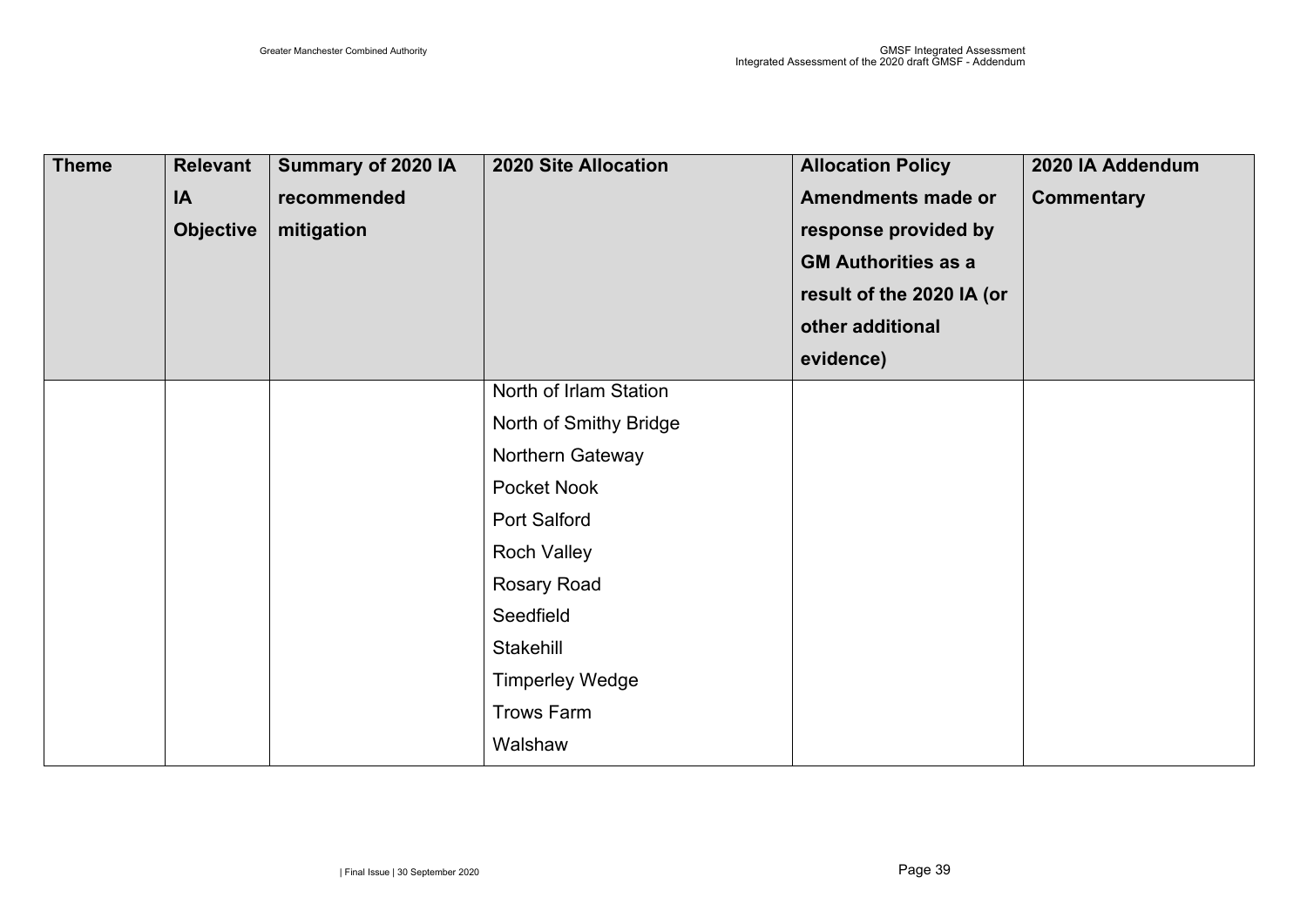| <b>Theme</b> | <b>Relevant</b><br><b>IA</b><br><b>Objective</b> | Summary of 2020 IA<br>recommended<br>mitigation | <b>2020 Site Allocation</b> | <b>Allocation Policy</b><br>Amendments made or<br>response provided by<br><b>GM Authorities as a</b><br>result of the 2020 IA (or<br>other additional | 2020 IA Addendum<br><b>Commentary</b> |
|--------------|--------------------------------------------------|-------------------------------------------------|-----------------------------|-------------------------------------------------------------------------------------------------------------------------------------------------------|---------------------------------------|
|              |                                                  |                                                 |                             | evidence)                                                                                                                                             |                                       |
|              |                                                  |                                                 | West of Gibfield            |                                                                                                                                                       |                                       |
|              |                                                  |                                                 | West of Wingates            |                                                                                                                                                       |                                       |
|              |                                                  |                                                 | <b>Woodford Aerodrome</b>   |                                                                                                                                                       |                                       |
| Flooding     | 13                                               | It is considered that                           | <b>Ashton Moss</b>          | The recommendation is                                                                                                                                 | The mitigation has been               |
| and the      |                                                  | the final masterplan for                        | <b>Godley Green</b>         | considered to be primarily                                                                                                                            | primarily addressed by                |
| Water        |                                                  | the site could consider                         | South of Hyde               | addressed by Policy GM-                                                                                                                               | thematic policy GM-S 5.               |
| Environmen   |                                                  | the impact of increasing                        |                             | S 5.                                                                                                                                                  | As the proposed IA                    |
| $\mathsf{t}$ |                                                  | flood risk off-site                             |                             |                                                                                                                                                       | mitigation has been                   |
|              |                                                  |                                                 |                             |                                                                                                                                                       | addressed by changes to               |
|              |                                                  |                                                 |                             |                                                                                                                                                       | relevant thematic policies            |
|              |                                                  |                                                 |                             |                                                                                                                                                       | and no changes made to                |
|              |                                                  |                                                 |                             |                                                                                                                                                       | the allocation policy, it is          |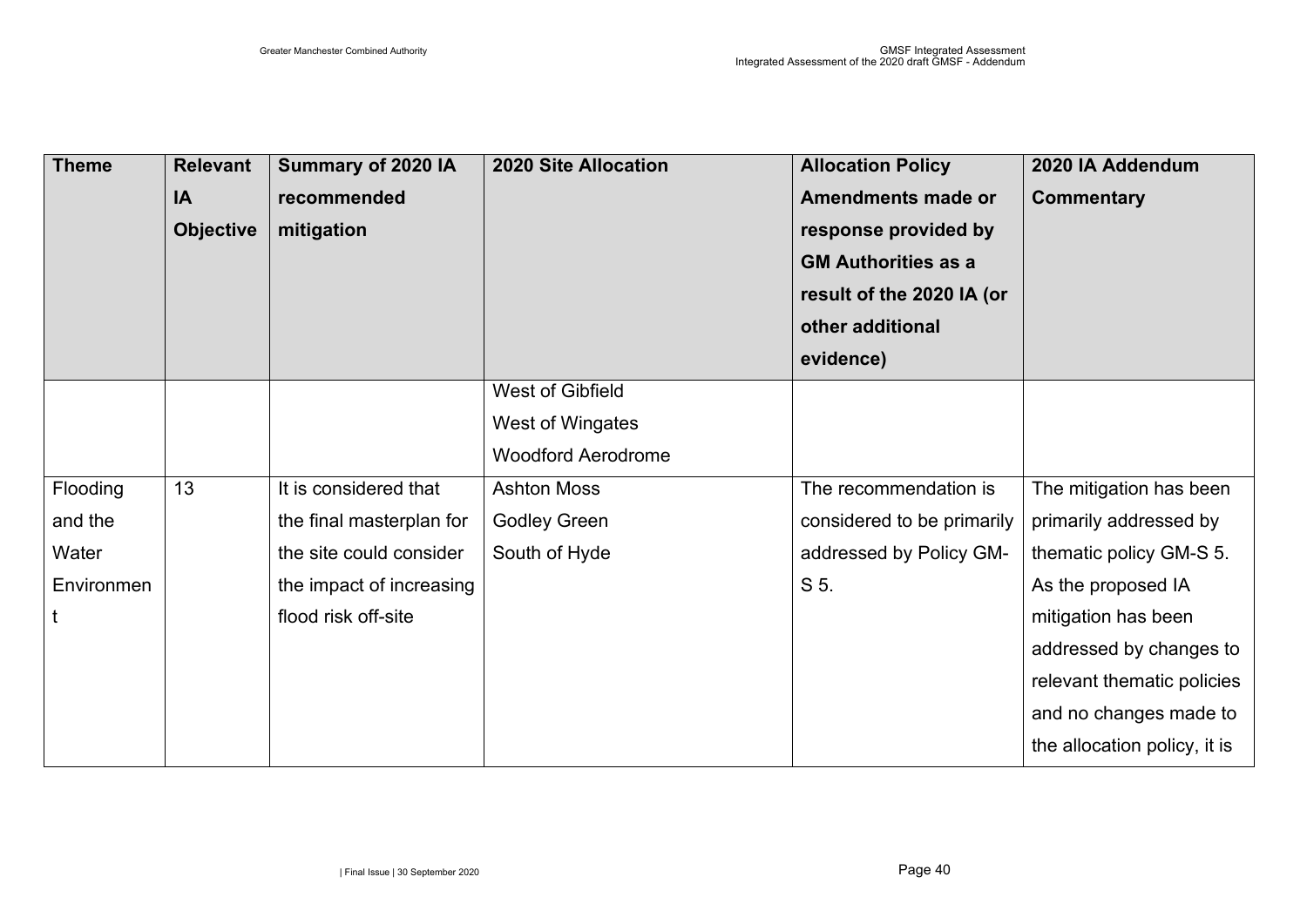| <b>Theme</b> | <b>Relevant</b>  | Summary of 2020 IA       | <b>2020 Site Allocation</b> | <b>Allocation Policy</b>   | 2020 IA Addendum           |
|--------------|------------------|--------------------------|-----------------------------|----------------------------|----------------------------|
|              | IA               | recommended              |                             | <b>Amendments made or</b>  | <b>Commentary</b>          |
|              | <b>Objective</b> | mitigation               |                             | response provided by       |                            |
|              |                  |                          |                             | <b>GM Authorities as a</b> |                            |
|              |                  |                          |                             | result of the 2020 IA (or  |                            |
|              |                  |                          |                             | other additional           |                            |
|              |                  |                          |                             | evidence)                  |                            |
|              |                  |                          |                             |                            | considered that the policy |
|              |                  |                          |                             |                            | would perform the same     |
|              |                  |                          |                             |                            | against the IA             |
|              |                  |                          |                             |                            | Framework.                 |
| Low Carbon   | 1, 3, 15         | It is considered that    | <b>Ashton Moss</b>          | The recommendation is      | The mitigation has been    |
|              |                  | the final masterplan for | <b>Godley Green</b>         | considered to be primarily | primarily addressed by     |
|              |                  | the site could consider  | South of Hyde               | addressed by Thematic      | thematic policy GM-S 2     |
|              |                  | energy efficiency        |                             | Policies GM-S 2 and GM-    | and GM-E 1. As the         |
|              |                  | practices.               |                             | E 1.                       | proposed IA mitigation     |
|              |                  |                          |                             |                            | has been addressed by      |
|              |                  |                          |                             |                            | changes to relevant        |
|              |                  |                          |                             |                            | thematic policies and no   |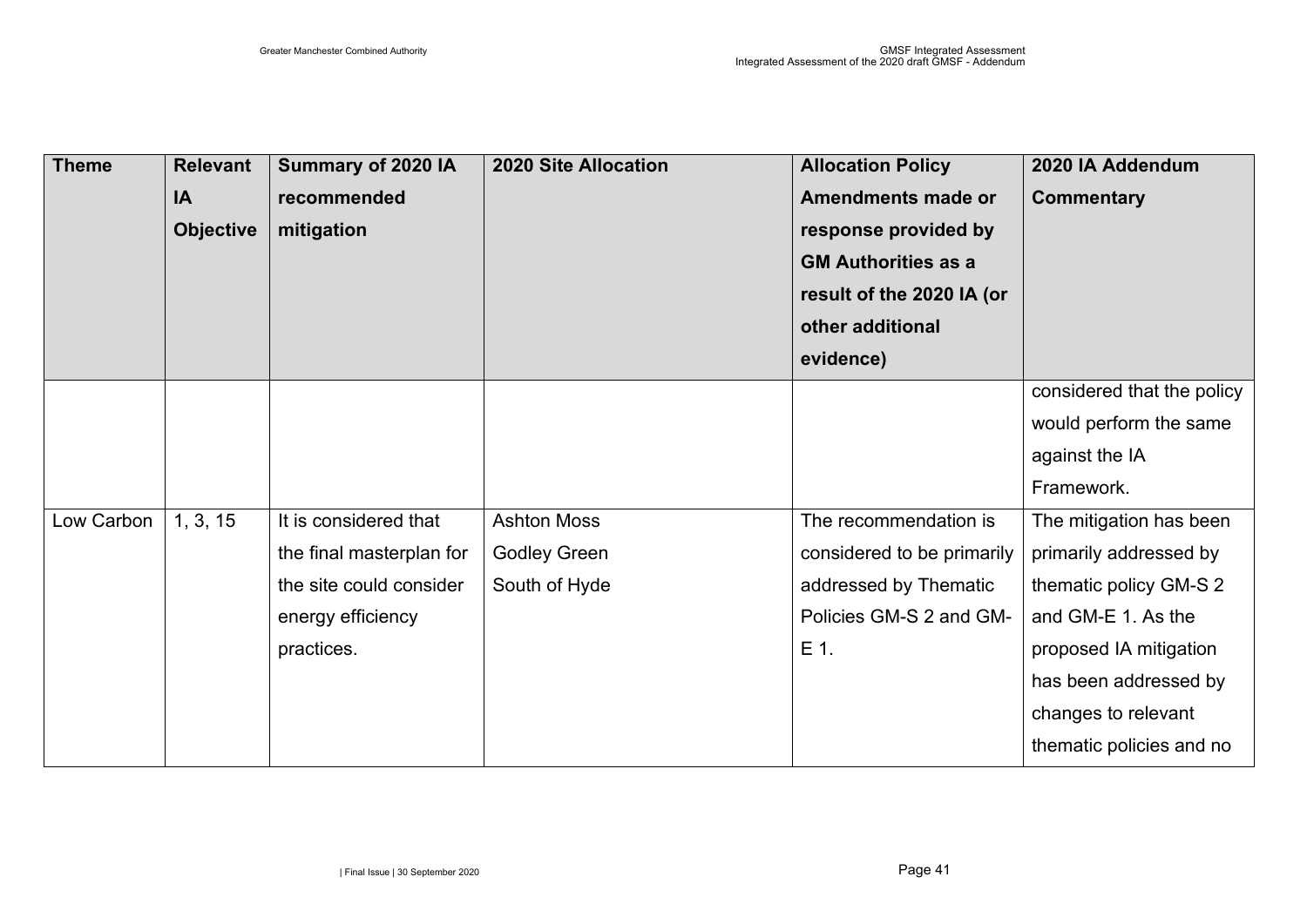| <b>Theme</b> | <b>Relevant</b>  | Summary of 2020 IA      | <b>2020 Site Allocation</b>     | <b>Allocation Policy</b>   | 2020 IA Addendum           |
|--------------|------------------|-------------------------|---------------------------------|----------------------------|----------------------------|
|              | IA               | recommended             |                                 | <b>Amendments made or</b>  | <b>Commentary</b>          |
|              | <b>Objective</b> | mitigation              |                                 | response provided by       |                            |
|              |                  |                         |                                 | <b>GM Authorities as a</b> |                            |
|              |                  |                         |                                 | result of the 2020 IA (or  |                            |
|              |                  |                         |                                 | other additional           |                            |
|              |                  |                         |                                 | evidence)                  |                            |
|              |                  |                         |                                 |                            | changes made to the        |
|              |                  |                         |                                 |                            | allocation policy, it is   |
|              |                  |                         |                                 |                            | considered that the policy |
|              |                  |                         |                                 |                            | would perform the same     |
|              |                  |                         |                                 |                            | against the IA             |
|              |                  |                         |                                 |                            | Framework.                 |
| Heritage     | 16               | <b>Consider listed</b>  | Northern Gateway                | Policy now strengthened    | The mitigation and         |
|              |                  | structures and heritage | Walshaw                         | through reference to       | additional text have       |
|              |                  | impacts.                | Ashton Road (Land south of Coal | Heritage Impact            | further strengthened the   |
|              |                  |                         | Pit Lane)                       | Assessment.                | policy in relation to      |
|              |                  | However, it is noted    | <b>Beal Valley</b>              |                            | heritage issues, would     |
|              |                  | that Historic England   | <b>Broadbent Moss</b>           |                            | result in an improvement   |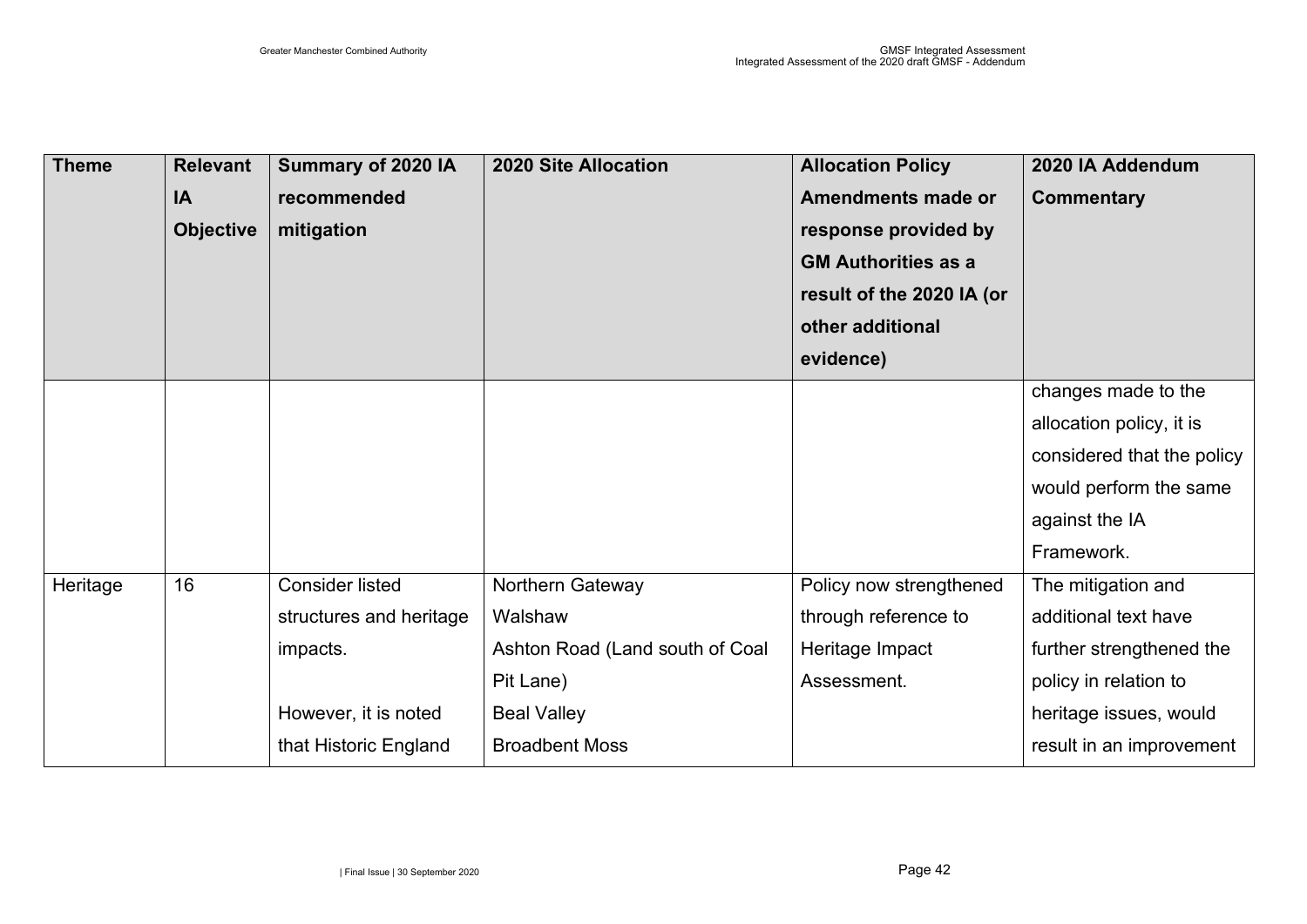| <b>Theme</b> | <b>Relevant</b>  | Summary of 2020 IA     | <b>2020 Site Allocation</b>     | <b>Allocation Policy</b>   | 2020 IA Addendum        |
|--------------|------------------|------------------------|---------------------------------|----------------------------|-------------------------|
|              | IA               | recommended            |                                 | <b>Amendments made or</b>  | <b>Commentary</b>       |
|              | <b>Objective</b> | mitigation             |                                 | response provided by       |                         |
|              |                  |                        |                                 | <b>GM Authorities as a</b> |                         |
|              |                  |                        |                                 | result of the 2020 IA (or  |                         |
|              |                  |                        |                                 | other additional           |                         |
|              |                  |                        |                                 | evidence)                  |                         |
|              |                  | comments have been     | Cowlishaw                       |                            | against the IA          |
|              |                  | addressed.             | <b>Hanging Chadder</b>          |                            | Framework, specifically |
|              |                  |                        | <b>Robert Fletchers</b>         |                            | for IA objective 16.    |
|              |                  |                        | South of Rosary Road            |                            |                         |
|              |                  |                        | Woodhouses                      |                            |                         |
| Sustainable  | 18               | It is considered that  | <b>Airport City South</b>       | The recommendation is      | The mitigation has been |
| Constructio  |                  | sustainable            | <b>Ashton Moss</b>              | primarily addressed by     | primarily addressed by  |
| n Methods    |                  | construction methods   | Ashton Road (Land south of Coal | Thematic Policy GM-S 1     | thematic policy GM-S 1  |
|              |                  | are integrated into an | Pit Lane)                       | and GM-S 7.                | and GM-S 7. As the      |
|              |                  | appropriate Thematic   | <b>Bamford and Norden</b>       |                            | proposed IA mitigation  |
|              |                  | policy.                | <b>Beal Valley</b>              |                            | has been addressed by   |
|              |                  |                        | Bottom Field Farm (Woodhouses)  |                            | changes to relevant     |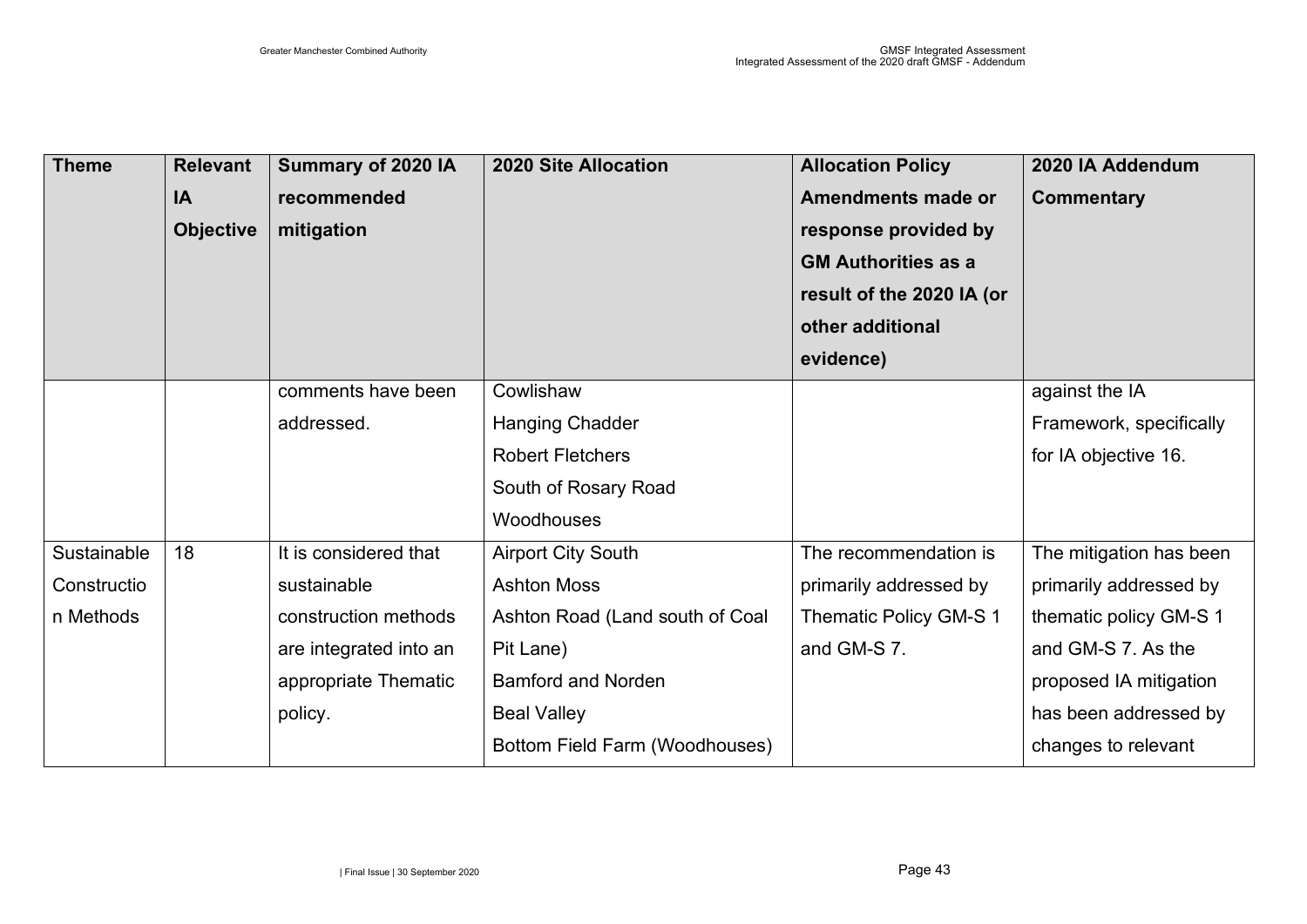| <b>Theme</b> | <b>Relevant</b><br>IA<br><b>Objective</b> | Summary of 2020 IA<br>recommended<br>mitigation | <b>2020 Site Allocation</b>              | <b>Allocation Policy</b><br><b>Amendments made or</b><br>response provided by<br><b>GM Authorities as a</b><br>result of the 2020 IA (or<br>other additional<br>evidence) | 2020 IA Addendum<br><b>Commentary</b> |
|--------------|-------------------------------------------|-------------------------------------------------|------------------------------------------|---------------------------------------------------------------------------------------------------------------------------------------------------------------------------|---------------------------------------|
|              |                                           |                                                 | <b>Bredbury</b><br><b>Broadbent Moss</b> |                                                                                                                                                                           | thematic policies and no              |
|              |                                           |                                                 |                                          |                                                                                                                                                                           | changes made to the                   |
|              |                                           |                                                 | Carrington                               |                                                                                                                                                                           | allocation policy, it is              |
|              |                                           |                                                 | <b>Castleton Sidings</b>                 |                                                                                                                                                                           | considered that the policy            |
|              |                                           |                                                 | <b>Chequerbent North</b>                 |                                                                                                                                                                           | would perform the same                |
|              |                                           |                                                 | <b>Chew Brook Vale (Robert</b>           |                                                                                                                                                                           | against the IA                        |
|              |                                           |                                                 | Fletchers)                               |                                                                                                                                                                           | Framework.                            |
|              |                                           |                                                 | Cowlishaw                                |                                                                                                                                                                           |                                       |
|              |                                           |                                                 | Crimble Mill                             |                                                                                                                                                                           |                                       |
|              |                                           |                                                 | East of Boothstown                       |                                                                                                                                                                           |                                       |
|              |                                           |                                                 | Elton Reservoir Area                     |                                                                                                                                                                           |                                       |
|              |                                           |                                                 | Former Offerton High School              |                                                                                                                                                                           |                                       |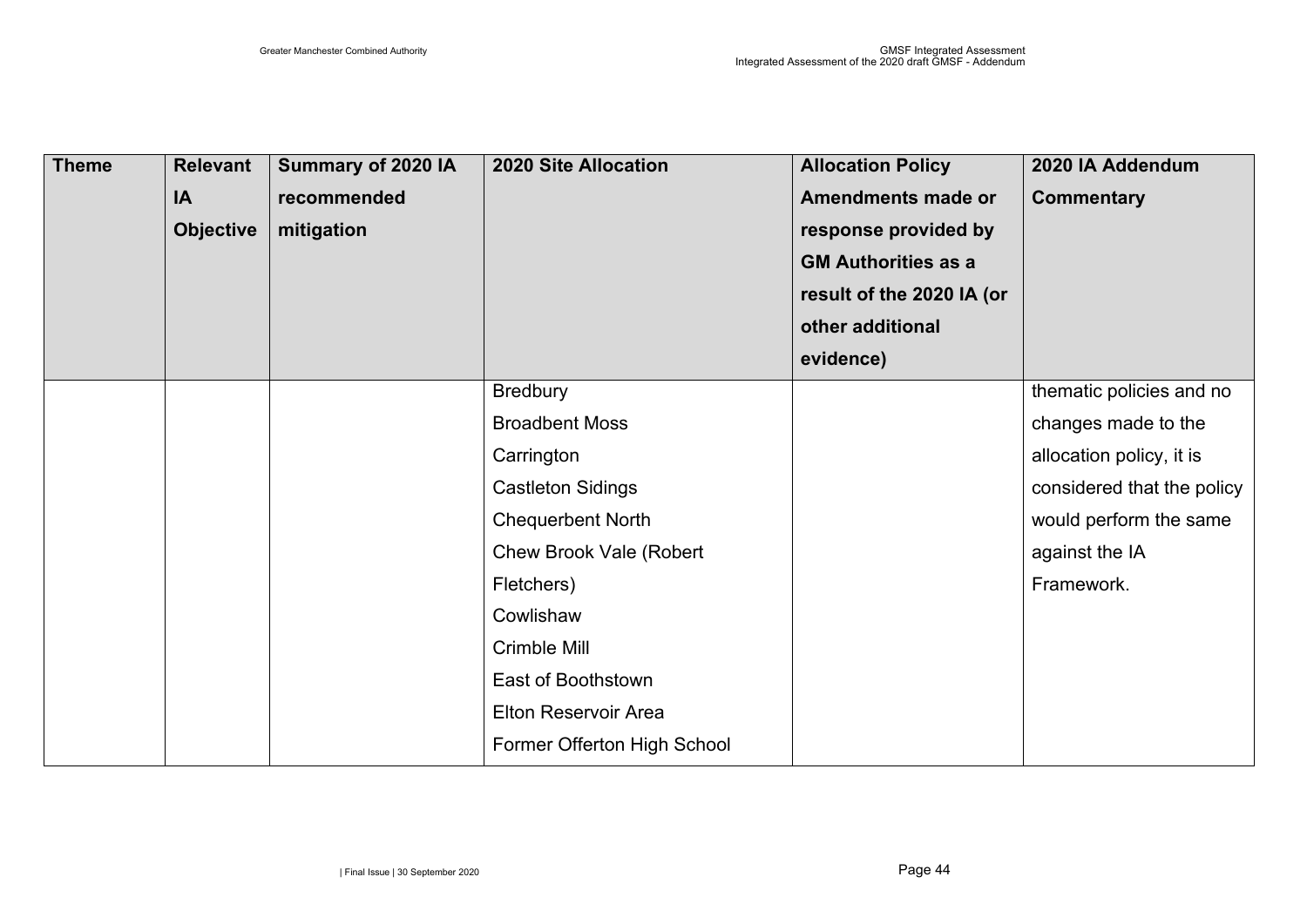| <b>Theme</b> | <b>Relevant</b><br>IA<br><b>Objective</b> | Summary of 2020 IA<br>recommended<br>mitigation | <b>2020 Site Allocation</b>   | <b>Allocation Policy</b><br><b>Amendments made or</b><br>response provided by<br><b>GM Authorities as a</b><br>result of the 2020 IA (or<br>other additional | 2020 IA Addendum<br><b>Commentary</b> |
|--------------|-------------------------------------------|-------------------------------------------------|-------------------------------|--------------------------------------------------------------------------------------------------------------------------------------------------------------|---------------------------------------|
|              |                                           |                                                 |                               | evidence)                                                                                                                                                    |                                       |
|              |                                           |                                                 | <b>Godley Green</b>           |                                                                                                                                                              |                                       |
|              |                                           |                                                 | <b>Gravel Bank Unity Mill</b> |                                                                                                                                                              |                                       |
|              |                                           |                                                 | <b>Hanging Chadder</b>        |                                                                                                                                                              |                                       |
|              |                                           |                                                 | <b>Hazelhurst Farm</b>        |                                                                                                                                                              |                                       |
|              |                                           |                                                 | <b>Heald Green East</b>       |                                                                                                                                                              |                                       |
|              |                                           |                                                 | <b>Heald Green West</b>       |                                                                                                                                                              |                                       |
|              |                                           |                                                 | <b>High Lane</b>              |                                                                                                                                                              |                                       |
|              |                                           |                                                 | <b>Hyde Bank</b>              |                                                                                                                                                              |                                       |
|              |                                           |                                                 | M6 J25                        |                                                                                                                                                              |                                       |
|              |                                           |                                                 | Medipark                      |                                                                                                                                                              |                                       |
|              |                                           |                                                 | <b>Mosley Common</b>          |                                                                                                                                                              |                                       |
|              |                                           |                                                 | <b>Newhey Quarry</b>          |                                                                                                                                                              |                                       |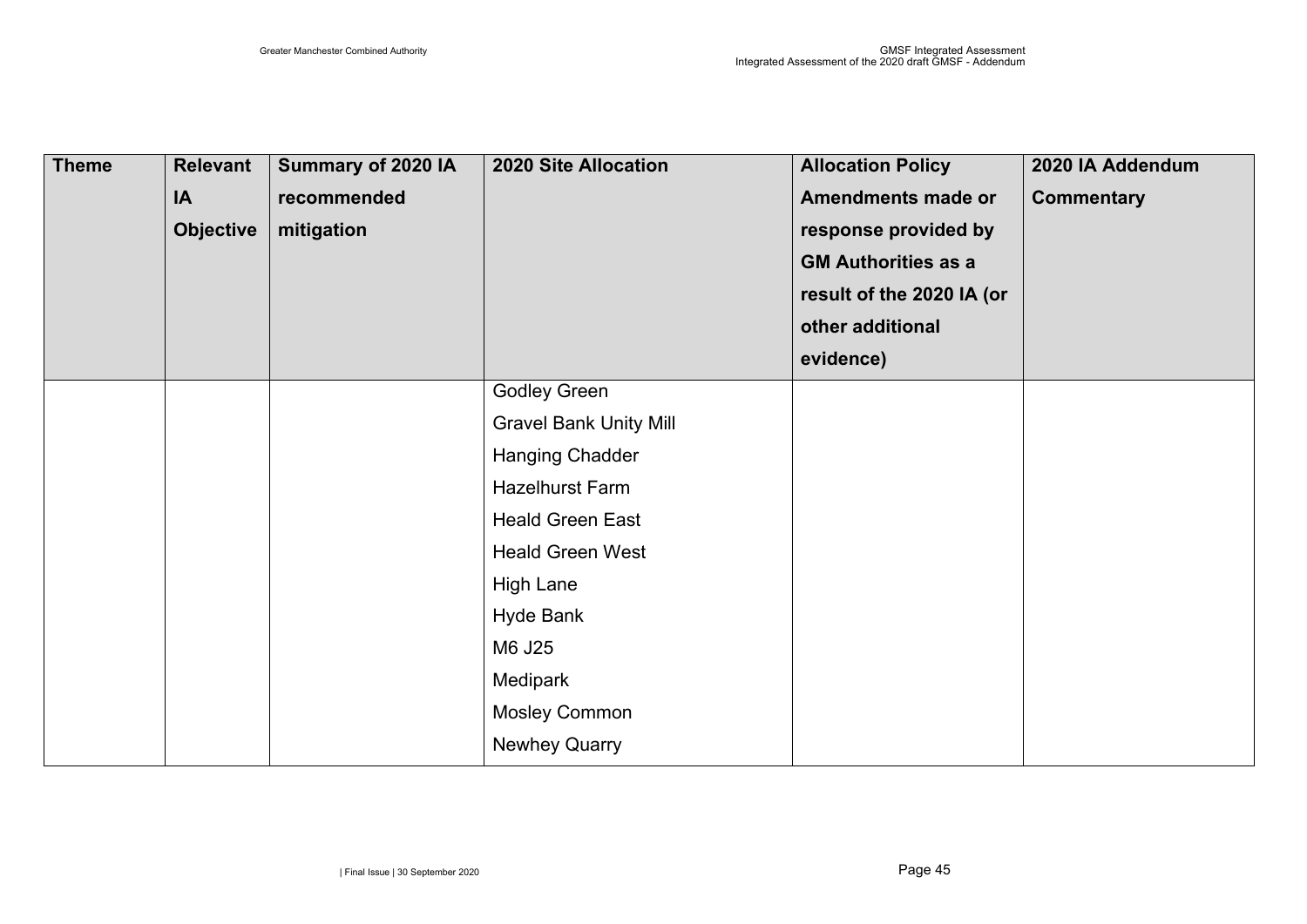| <b>Theme</b> | <b>Relevant</b><br>IA<br><b>Objective</b> | Summary of 2020 IA<br>recommended<br>mitigation | <b>2020 Site Allocation</b>                                                                                                                                                                | <b>Allocation Policy</b><br><b>Amendments made or</b><br>response provided by<br><b>GM Authorities as a</b><br>result of the 2020 IA (or<br>other additional<br>evidence) | 2020 IA Addendum<br><b>Commentary</b> |
|--------------|-------------------------------------------|-------------------------------------------------|--------------------------------------------------------------------------------------------------------------------------------------------------------------------------------------------|---------------------------------------------------------------------------------------------------------------------------------------------------------------------------|---------------------------------------|
|              |                                           |                                                 | North of Irlam Station<br>North of Smithy Bridge<br>Northern Gateway<br>Pocket Nook<br>Port Salford<br><b>Roch Valley</b><br><b>Rosary Road</b><br>Seedfield<br>South of Hyde<br>Stakehill |                                                                                                                                                                           |                                       |
|              |                                           |                                                 | <b>Timperley Wedge</b><br><b>Trows Farm</b>                                                                                                                                                |                                                                                                                                                                           |                                       |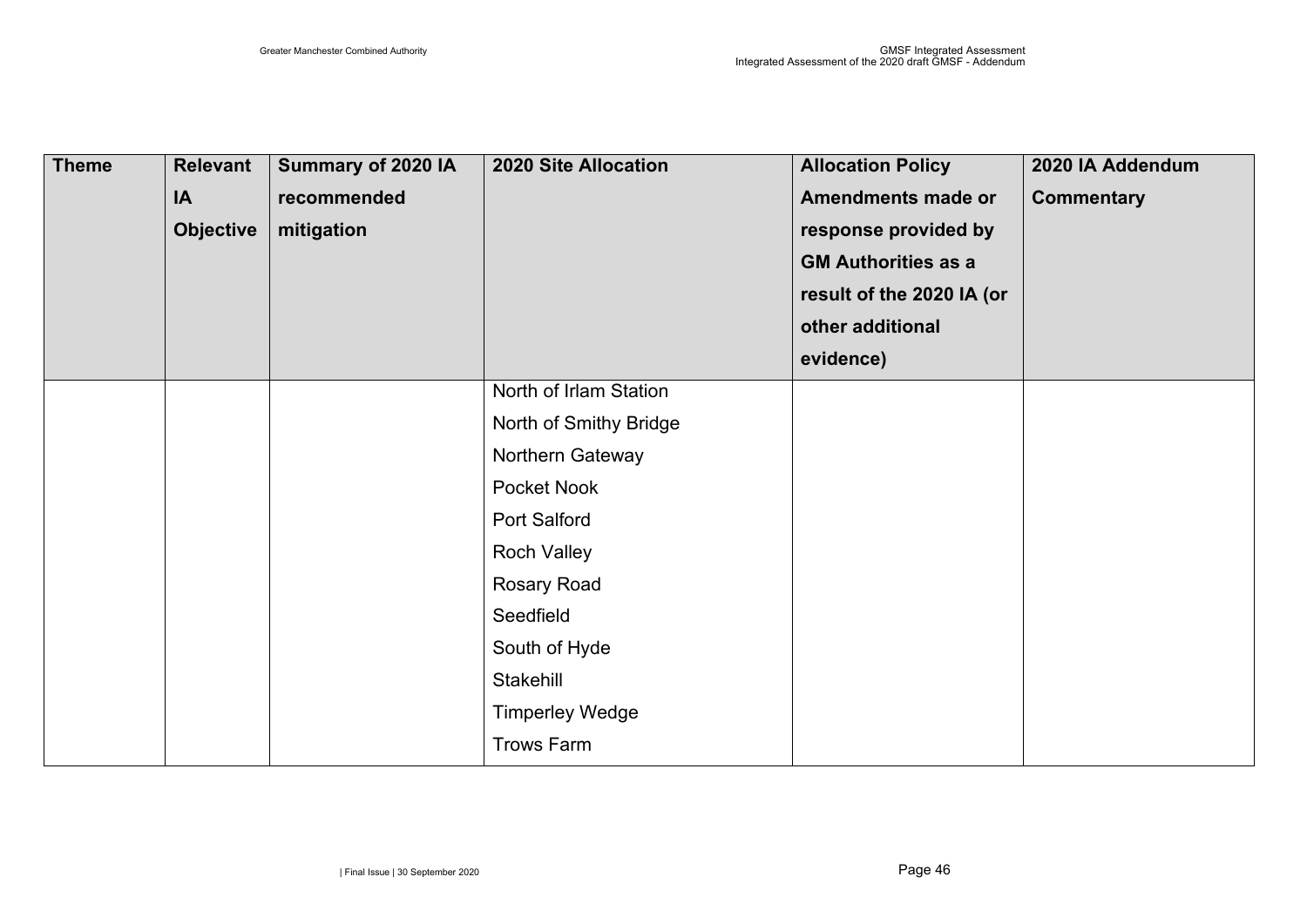| <b>Theme</b> | <b>Relevant</b>  | Summary of 2020 IA | <b>2020 Site Allocation</b> | <b>Allocation Policy</b>   | 2020 IA Addendum  |
|--------------|------------------|--------------------|-----------------------------|----------------------------|-------------------|
|              | IA               | recommended        |                             | Amendments made or         | <b>Commentary</b> |
|              | <b>Objective</b> | mitigation         |                             | response provided by       |                   |
|              |                  |                    |                             | <b>GM Authorities as a</b> |                   |
|              |                  |                    |                             | result of the 2020 IA (or  |                   |
|              |                  |                    |                             | other additional           |                   |
|              |                  |                    |                             | evidence)                  |                   |
|              |                  |                    | Walshaw                     |                            |                   |
|              |                  |                    | West of Gibfield            |                            |                   |
|              |                  |                    | West of Wingates            |                            |                   |
|              |                  |                    | <b>Woodford Aerodrome</b>   |                            |                   |